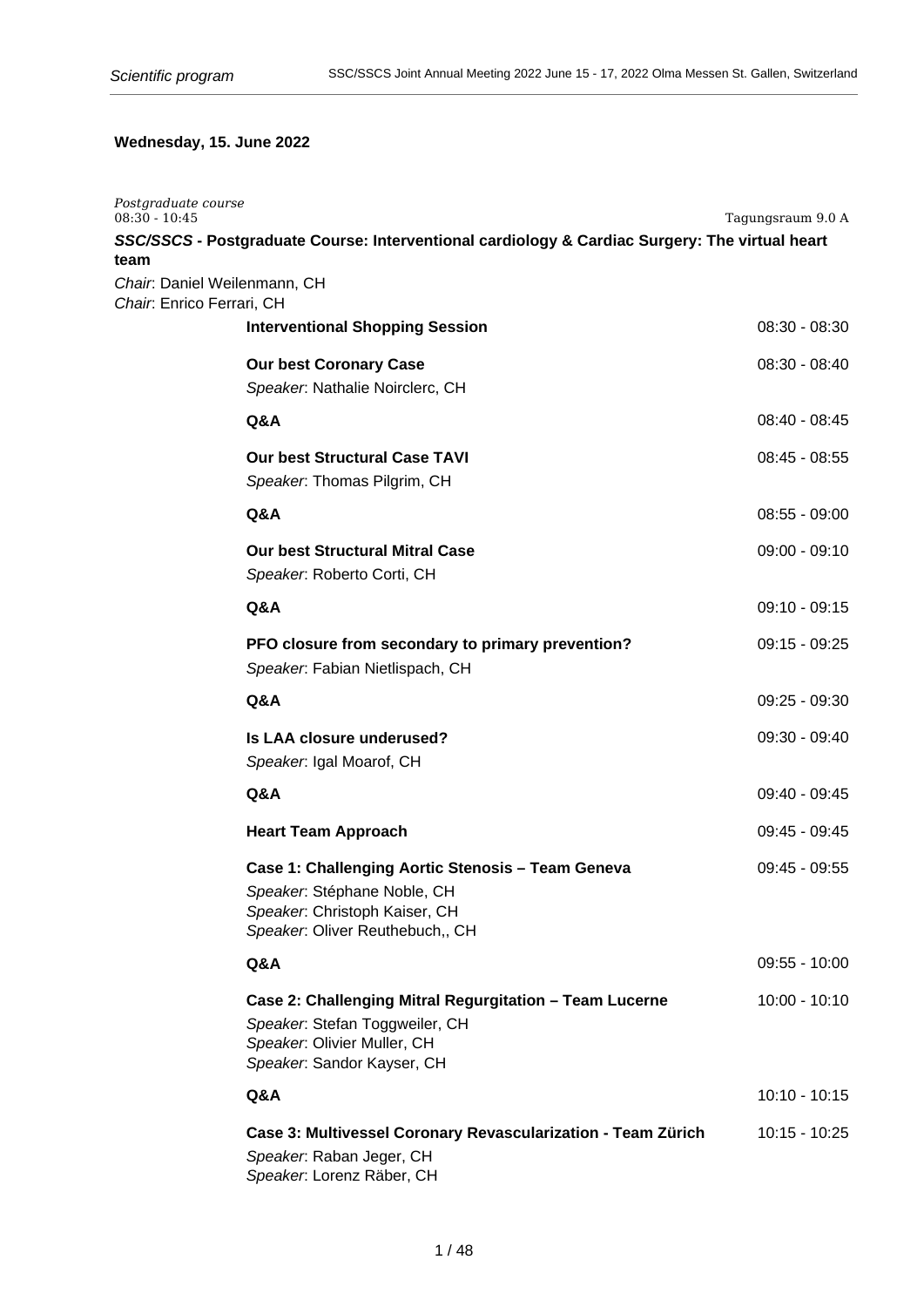Speaker: David Reineke, CH **Q&A** 10:25 - 10:30 *Postgraduate course* 08:30 - 10:45 Tagungsraum 9.0 B **SSC, WG Heartfailure - Postgraduate Course: Heart Failure: Daily challenges in heart failure management** Chair: Marc Buser, CH Chair: Lukas Hunziker, CH **HFrEF and HFmrEF – essentials for diagnosis and treatment** 08:30 - 08:43 Speaker: Matthias Nägele, CH **Q&A** 08:43 - 08:48 **Heart Failure with preserved ejection fraction: how can we** 08:48 - 09:01 **ensure diagnosis – and how do we treat** Speaker: Mattia Arrigo, CH **Q&A** 09:01 - 09:06 **Tips and Tricks in HF Imaging: How can we max out** 09:06 - 09:19 **echocardiography?** Speaker: Tobias Höfflinghaus, CH **Q&A** 09:19 - 09:24 **Added value of advanced imaging in heart failure** 09:24 - 09:37 Speaker: Philip Haaf, CH **Q&A** 09:37 - 09:42 **Treatment of congestion: do's and dont's** 09:42 - 09:55 Speaker: Michele Martinelli, CH **Q&A** 09:55 - 10:00 **Devices and interventions in heart failure – the role of the heart** 10:00 - 10:13 **failure specialist**  Speaker: Stephan Winnik, CH **Q&A** 10:13 - 10:18 **Advanced heart failure treatment – LVAD and HTPL 10:18 - 10:31** Speaker: Julien Regamey, CH **Q&A** 10:31 - 10:36

*Postgraduate course* 08:30 - 10:45 Tagungsraum 9.0 C **SSC, WG Imaging - Postgraduate Course: Cardiac Imaging: Hemodynamic assessment by imaging**

Chair: Patric Biaggi, CH Chair: Pierre Monney, CH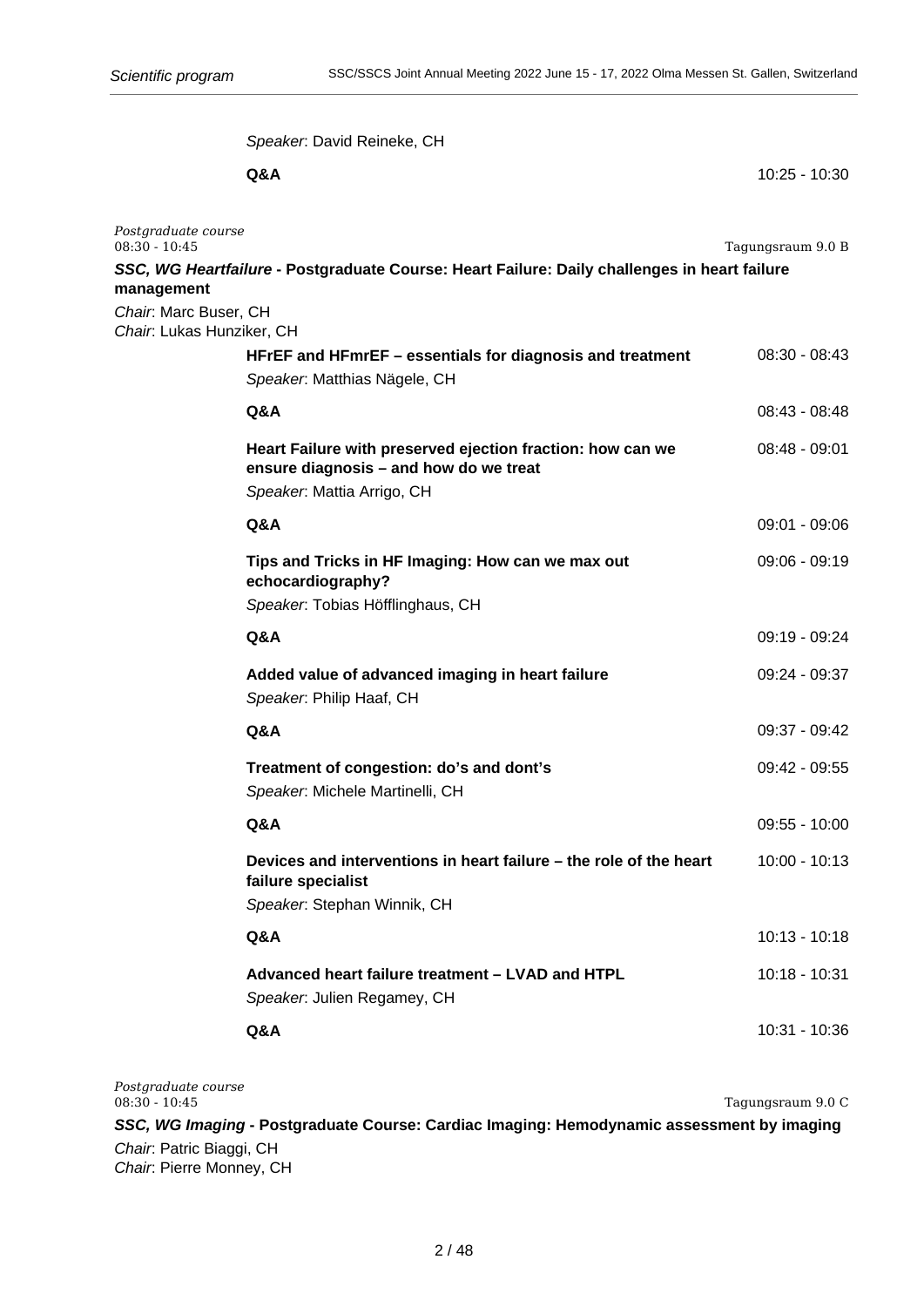Chair: Heidi Fuchs, CH

|                                         | <b>Welcome and introduction</b>                                                      | 08:30 - 08:35        |
|-----------------------------------------|--------------------------------------------------------------------------------------|----------------------|
|                                         | A systemic approach to pulmonary hypertension by echo<br>Speaker. Simon Stämpfli, CH | 08:35 - 08:48        |
|                                         | Q&A                                                                                  | 08:48 - 08:53        |
|                                         | The gold standard - right heart catheter<br>Speaker. Silvia Ulrich, CH               | 08:53 - 09:06        |
|                                         | Q&A                                                                                  | 09:06 - 09:11        |
|                                         | Flow and shunt assessment: echo vs. CMR<br>Speaker. Tobias Rutz, CH                  | 09:11 - 09:24        |
|                                         | Q&A                                                                                  | 09:24 - 09:29        |
|                                         | Restriction and constriction, assessment by echo<br>Speaker. Nicolas Brugger, CH     | 09:29 - 09:42        |
|                                         | Q&A                                                                                  | 09:42 - 09:47        |
|                                         | <b>Zurich Case Presentation</b><br>Speaker. Helene Hammer, CH                        | 09:47 - 09:57        |
|                                         | Q&A                                                                                  | 09:57 - 10:02        |
|                                         | <b>Ticino Case Presentation</b><br>Speaker. Susanne Schlossbauer, CH                 | 10:02 - 10:12        |
|                                         | Q&A                                                                                  | 10:12 - 10:17        |
|                                         | <b>Basel Case Presentation</b><br>Speaker. Beat Kaufmann, CH                         | 10:17 - 10:27        |
|                                         | Q&A                                                                                  | 10:27 - 10:32        |
|                                         | <b>Conclusion and Discussion</b>                                                     | 10:32 - 10:42        |
| <b>Board Meeting</b><br>$08:30 - 10:00$ | SSC - Board meeting: Swiss Society of Cardiology                                     | Sitzungszimmer Rosso |
| <b>Board Meeting</b><br>$08:30 - 10:30$ |                                                                                      | Sitzungszimmer 9.2 B |
|                                         | SSCS - Board meeting: SGHC SSCC                                                      |                      |
| <b>Board Meeting</b><br>$09:15 - 11:30$ | <b>SSC WG Meeting: AGLA Board Meeting</b>                                            | Sitzungszimmer 9.2 C |
| Chair. Augusto Gallino, CH              |                                                                                      |                      |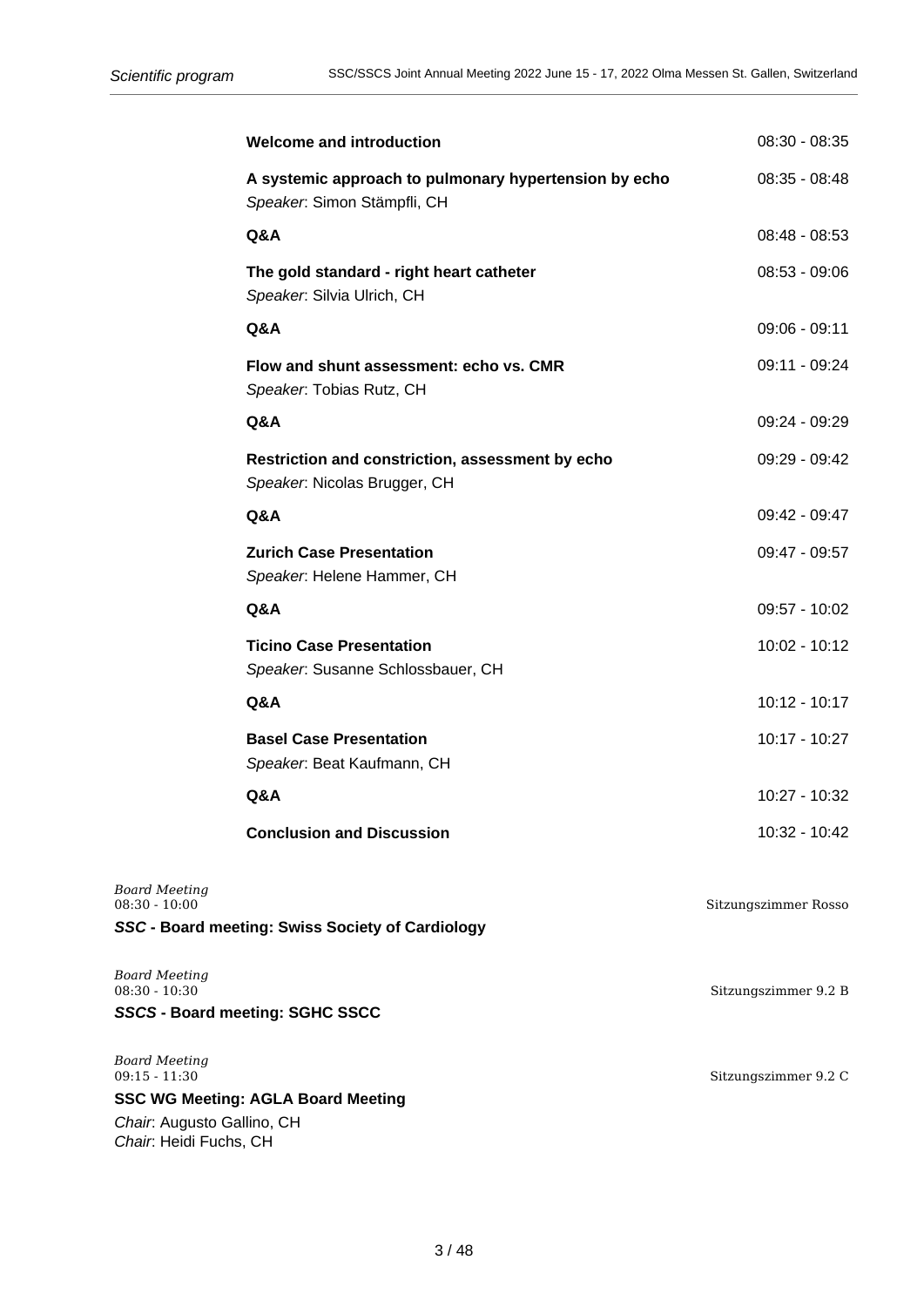| <b>Board Meeting</b><br>$10:15 - 11:15$<br>SSC/SSCS - Meeting: Scientific Programme Committee 2023                        | Sitzungszimmer Rosso |
|---------------------------------------------------------------------------------------------------------------------------|----------------------|
| Assembly<br>$11:00 - 11:45$<br><b>SSC WG Assembly: Interventional cardiology</b><br>Chair: Daniel Weilenmann, CH          | Tagungsraum 9.0 A    |
| Assembly<br>$11:00 - 11:45$<br><b>SSC WG Assembly: Pacemaker and electrophysiology</b><br>Chair: Michael Kühne, CH        | Tagungsraum 9.0 B    |
| Assembly<br>$11:00 - 11:45$<br>SSC WG Assembly: Echocardiography and cardiac imaging<br>Chair: Simon Koestner, CH         | Tagungsraum 9.0 C    |
| <b>Board Meeting</b><br>$11:00 - 11:45$<br><b>WG Meeting: Heartfailure Board Meeting</b><br>Chair: Andreas J. Flammer, CH | Tagungsraum 9.0 D    |
| <b>Board Meeting</b><br>$11:00 - 11:45$<br><b>Assembly: Young Swiss Cardiac Surgeons Club</b>                             | Sitzungszimmer 9.2 B |
| Assembly<br>$12:00 - 12:45$<br><b>SSC WG Assembly: AGLA</b><br>Chair: Augusto Gallino, CH                                 | Tagungsraum 9.0 A    |
| Assembly<br>$12:00 - 12:45$<br><b>SSC WG Assembly: Heart failure</b><br>Chair. Andreas J. Flammer, CH                     | Tagungsraum 9.0 B    |
| Assembly<br>$12:00 - 12:45$<br><b>SSC WG Assembly: Swiss Cardiologists of tomorrow SCOT</b><br>Chair. Nicolas Schärli, CH | Tagungsraum 9.0 C    |
| Assembly<br>$12:00 - 13:15$<br>SSCS - General Assembly: SGHC SSCC                                                         | Tagungsraum 9.0 D    |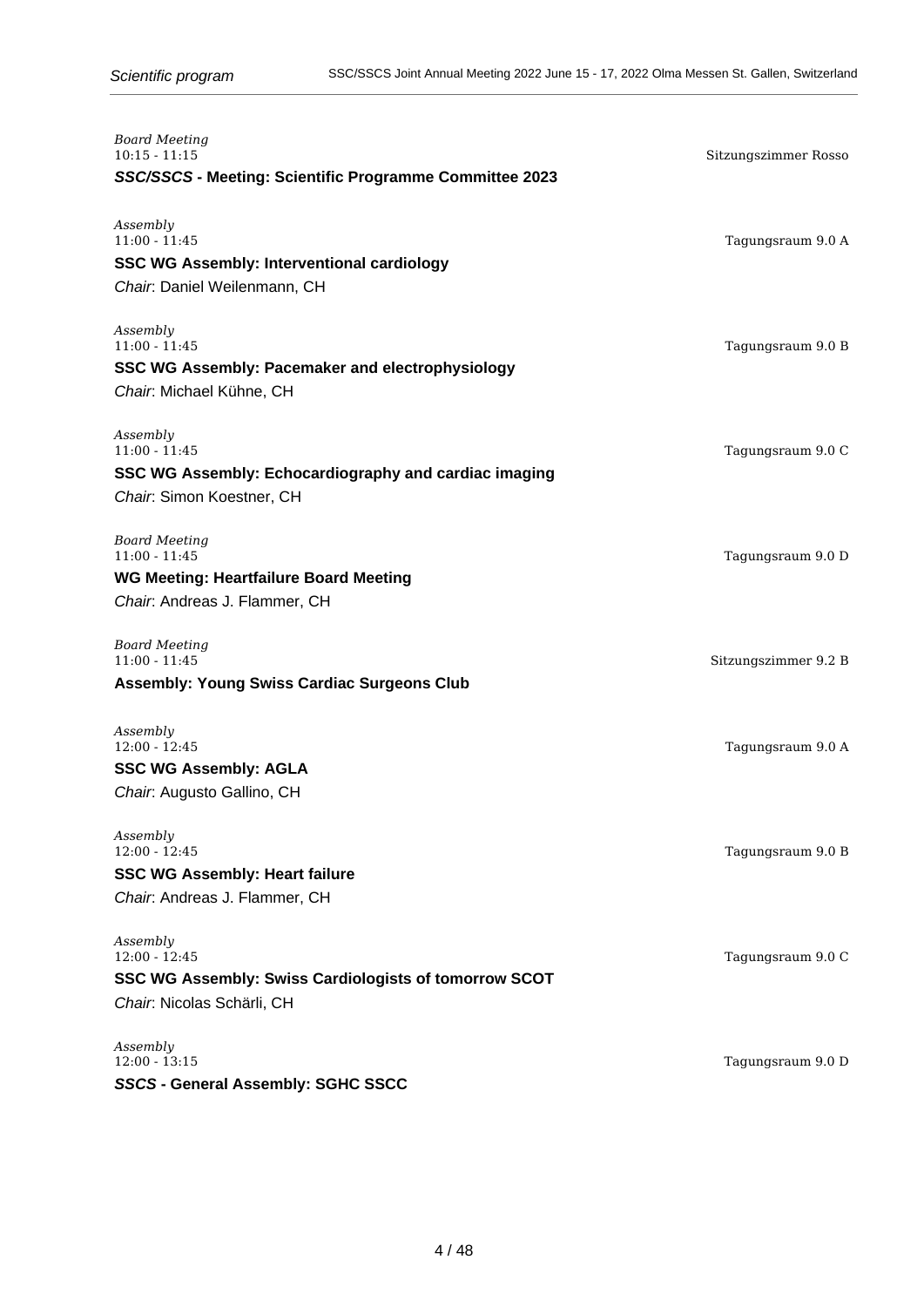| Assembly<br>$12:00 - 13:00$                             |                                                                                                                                      | Sitzungszimmer Rosso |
|---------------------------------------------------------|--------------------------------------------------------------------------------------------------------------------------------------|----------------------|
|                                                         | SSC - Assembly: Weiterbildungskommission                                                                                             |                      |
| Chair: Felix Tanner, CH                                 |                                                                                                                                      |                      |
| Chair. Katja Rast, CH                                   |                                                                                                                                      |                      |
| <b>Industry Session</b><br>$13:00 - 14:00$              |                                                                                                                                      | Tagungsraum 9.0 A    |
|                                                         | Satellite Symposium: Cardiovascular prevention with incretine based therapy for type 2 DM patients                                   |                      |
| Chair: Michael Brändle, CH<br>Chair: Lorenz Räber, CH   |                                                                                                                                      |                      |
|                                                         | Overview of type 2 diabetes – focus on diagnosis and treatment<br>Speaker. Michael Brändle, CH                                       | 13:00 - 13:20        |
|                                                         | Vascular effects of GLP-1 receptor agonists and their clinical<br>implementation in cardiology patients<br>Speaker: Lorenz Räber, CH | 13:20 - 13:35        |
|                                                         | How to prevent cardio-vascular events in T2D patients?<br>Speaker. Isabella Sudano, CH                                               | 13:35 - 13:50        |
|                                                         | <b>Patient case and Q&amp;A</b>                                                                                                      | 13:50 - 14:00        |
|                                                         | Speaker. Michael Brändle, CH<br>Speaker. Lorenz Räber, CH                                                                            |                      |
| <b>Industry Session</b><br>$13:00 - 14:00$              |                                                                                                                                      | Tagungsraum 9.0 B    |
| diabetes                                                | Satellite Symposium: Patient needs in worsening heart failure and chronic kidney disease in type 2                                   |                      |
| Chair. Frank Ruschitzka, CH                             |                                                                                                                                      |                      |
|                                                         | The cardiorenal axis - complex connections                                                                                           | 13:00 - 13:20        |
|                                                         | Speaker. Frank Ruschitzka, CH                                                                                                        |                      |
|                                                         | Addressing patient needs in worsening heart failure<br>Speaker: Mattia Arrigo, CH                                                    | 13:20 - 13:40        |
|                                                         | Addressing MR overactivation in patients with chronic kidney<br>disease in type 2 diabetes<br>Speaker. Stefan Bilz, CH               | 13:40 - 14:00        |
| Assembly<br>$13:00 - 14:00$                             |                                                                                                                                      | Sitzungszimmer 9.2 B |
|                                                         | SSC - Meeting: Tarifkommissionssitzung                                                                                               |                      |
| Chair. Christophe Wyss, CH                              |                                                                                                                                      |                      |
|                                                         |                                                                                                                                      |                      |
| <b>Industry Session</b><br>$13:00 - 14:00$              |                                                                                                                                      | Sitzungszimmer 9.2 C |
|                                                         | Satellite Atelier: ESC Guidelines 2021: ready for cases?                                                                             |                      |
| Chair. Matthias Nägele, CH<br>Chair: Armin Scherhag, CH |                                                                                                                                      |                      |
|                                                         | Iron deficiency in heart failure: new ESC recommendations and                                                                        | 13:00 - 13:20        |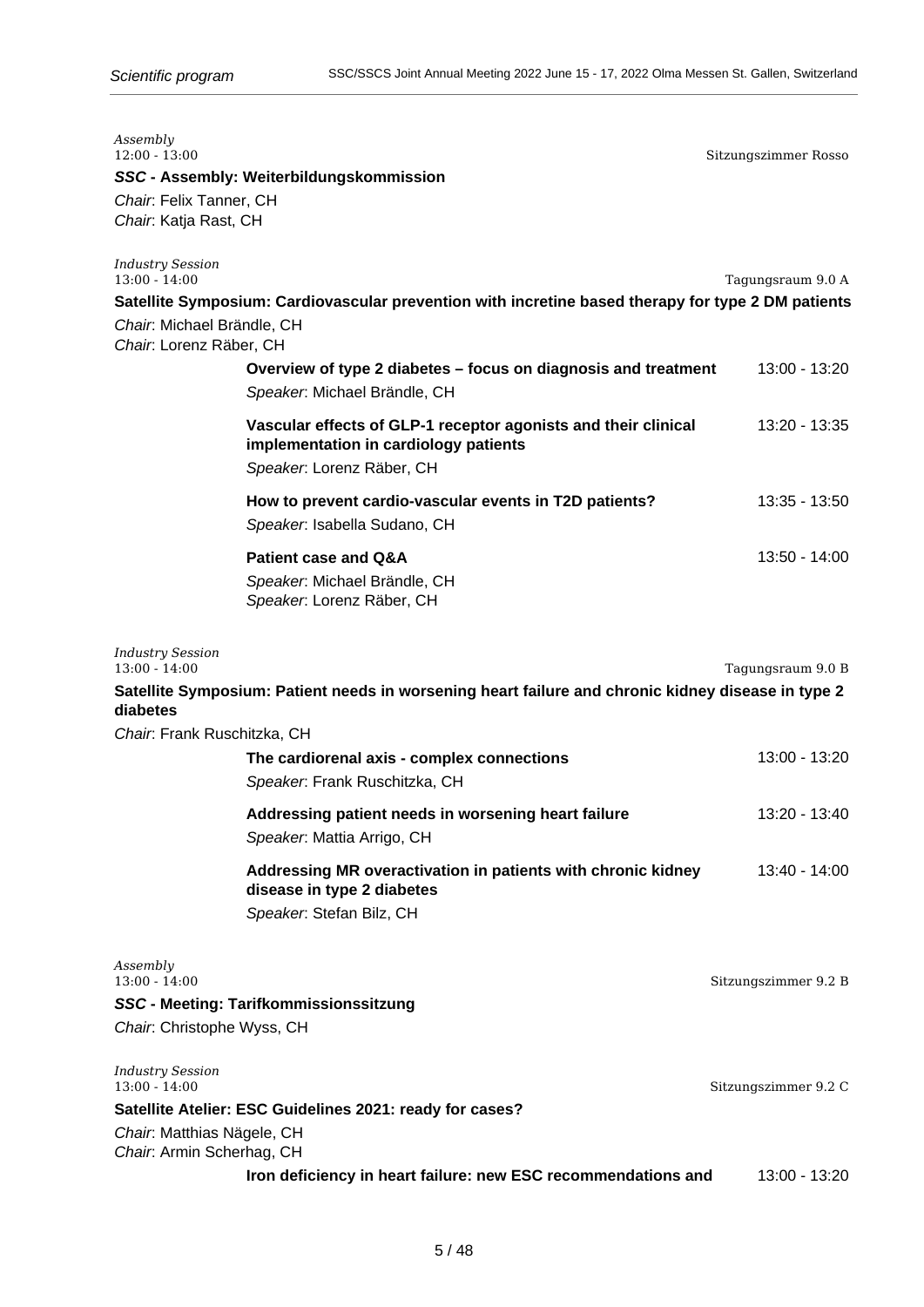|                                                            | case study illustration                                                                                                                                                               |                   |
|------------------------------------------------------------|---------------------------------------------------------------------------------------------------------------------------------------------------------------------------------------|-------------------|
|                                                            | Speaker. Matthias Nägele, CH                                                                                                                                                          |                   |
|                                                            | <b>Discussion 1st case</b>                                                                                                                                                            | 13:20 - 13:30     |
|                                                            | New potassium chelator mentioned in the ESC Guidelines in<br>heart failure: which attitude of uptitration of RAASIs according<br>to the kalemic status? Illustration by a case study. | $13:30 - 13:50$   |
|                                                            | Speaker. Armin Scherhag, CH                                                                                                                                                           |                   |
|                                                            | <b>Discussion 2nd case</b>                                                                                                                                                            | $13:50 - 13:50$   |
| Main Session                                               |                                                                                                                                                                                       |                   |
| $14:15 - 15:45$                                            | Main Session SSC/SSCS/ESC - Joint ESC-SSC/SSCS Guidelines Session                                                                                                                     | Auditorium 9.1.2  |
| Chair: Thomas Lüscher, GB                                  |                                                                                                                                                                                       |                   |
| Chair: Michael Kühne, CH                                   | <b>Valvular Heart Disease</b>                                                                                                                                                         | 14:15 - 14:31     |
|                                                            | Speaker. Thomas Pilgrim, CH                                                                                                                                                           |                   |
|                                                            | Q&A                                                                                                                                                                                   | 14:31 - 14:36     |
|                                                            | <b>CVD Prevention</b>                                                                                                                                                                 | 14:36 - 14:52     |
|                                                            | Speaker. François Mach, CH                                                                                                                                                            |                   |
|                                                            | Q&A                                                                                                                                                                                   | 14:52 - 14:57     |
|                                                            | <b>Heart Failure</b>                                                                                                                                                                  | 14:57 - 15:13     |
|                                                            | Speaker. Frank Ruschitzka, CH                                                                                                                                                         |                   |
|                                                            | Q&A                                                                                                                                                                                   | $15:13 - 15:18$   |
|                                                            | <b>Cardiac Pacing</b>                                                                                                                                                                 | 15:18 - 15:34     |
|                                                            | Speaker. Jens Cosedis Nielsen, DK                                                                                                                                                     |                   |
|                                                            | Q&A                                                                                                                                                                                   | 15:34 - 15:39     |
| Main Session                                               |                                                                                                                                                                                       |                   |
| $14:15 - 15:45$                                            | SSC, WG Imaging/WG PCI - Non-invasive vs. invasive assessment of CAD                                                                                                                  | Tagungsraum 9.0 A |
| Chair. Stefano Caselli, CH<br>Chair. Michael Zellweger, CH |                                                                                                                                                                                       |                   |
|                                                            | Non-invasive diagnosis/exclusion of CAD                                                                                                                                               | 14:15 - 14:27     |
|                                                            | Speaker. Peter Burger, CH                                                                                                                                                             |                   |
|                                                            | Q&A                                                                                                                                                                                   | 14:27 - 14:32     |
|                                                            | Invasive assessment of coronary anatomy and plaque<br>morphology                                                                                                                      | 14:32 - 14:44     |
|                                                            | Speaker: Lorenz Räber, CH                                                                                                                                                             |                   |
|                                                            | Q&A                                                                                                                                                                                   | 14:44 - 14:49     |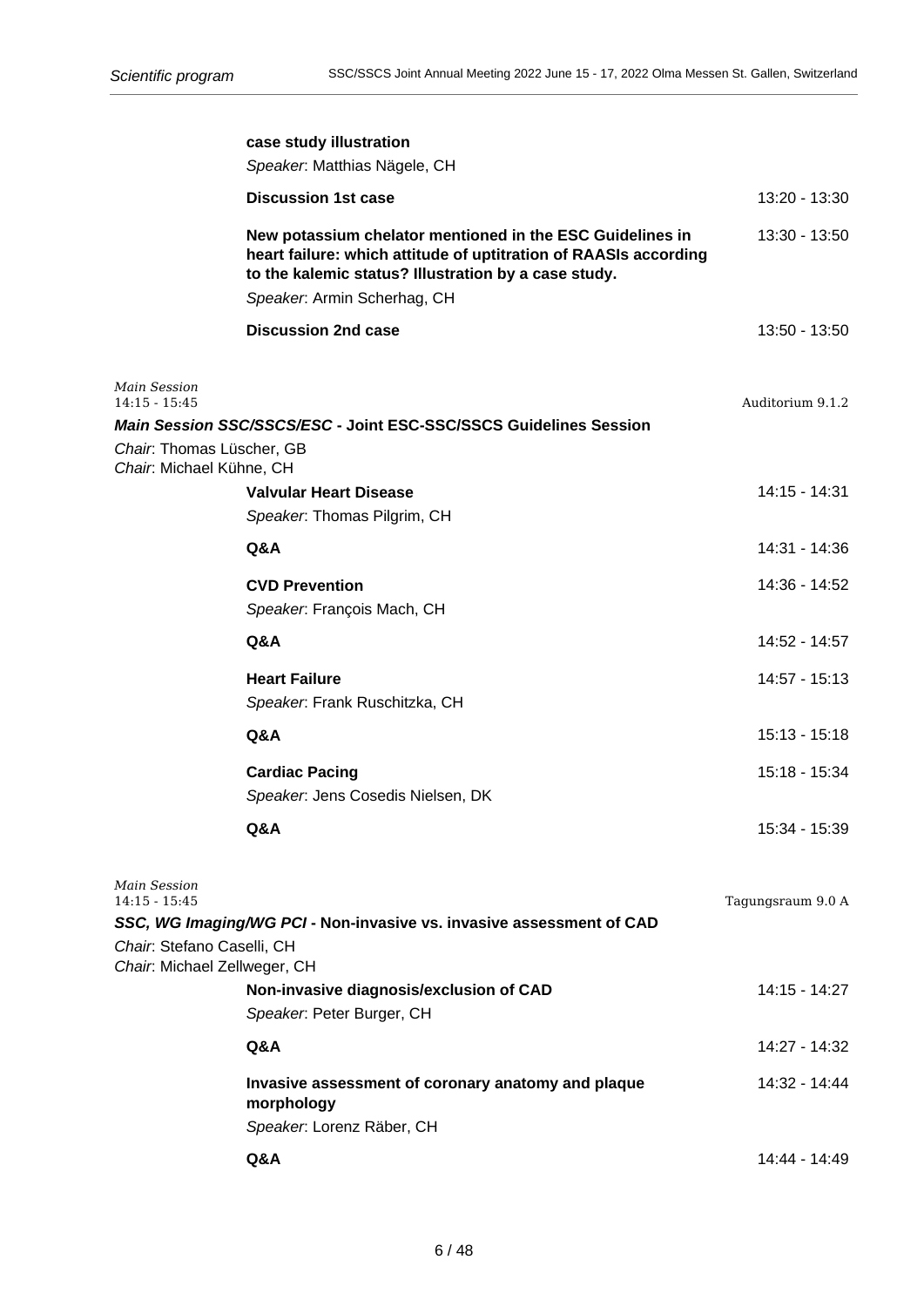|                                                                                         | Non-invasive assessment of ischemia<br>Speaker. Simon Koestner, CH                                                                                                                                   | 14:49 - 15:01     |
|-----------------------------------------------------------------------------------------|------------------------------------------------------------------------------------------------------------------------------------------------------------------------------------------------------|-------------------|
|                                                                                         | Q&A                                                                                                                                                                                                  | 15:01 - 15:06     |
|                                                                                         | Invasive identification of significant coronary lesions<br>Speaker. Florim Cuculi, CH                                                                                                                | 15:06 - 15:18     |
|                                                                                         | Q&A                                                                                                                                                                                                  | 15:18 - 15:23     |
|                                                                                         | <b>Cases to debate</b><br>Speaker. Niklas Ehl, CH                                                                                                                                                    | 15:23 - 15:28     |
|                                                                                         | Debate: Treatment guidance: by imaging or invasive<br>assessment?                                                                                                                                    | 15:28 - 15:43     |
| <b>Industry Session</b><br>$14:15 - 15:15$<br>Chair: Christian Müller, CH               | Satellite Symposium: Heart Failure treatment: the light at the end of the tunnel?                                                                                                                    | Tagungsraum 9.0 B |
| Chair. Andreas J. Flammer, CH                                                           | Diagnosis of HFpEF: can we reach a consensus?<br>Speaker: Christian Müller, CH                                                                                                                       | 14:15 - 14:35     |
|                                                                                         | What is known in the treatment of HFpEF?<br>Speaker. Andreas J. Flammer, CH                                                                                                                          | 14:35 - 14:50     |
|                                                                                         | Utilisation of iSGLT2i in clinical practice<br>Speaker. Philippe Meyer, CH                                                                                                                           | 14:50 - 15:10     |
| Abstract<br>$14:15 - 15:15$<br>Chair: Roger Hullin, CH<br>Chair. Michele Martinelli, CH | Abstract Session - Rapid Fire Abstract Session: Heart failure                                                                                                                                        | Tagungsraum 9.0 C |
| O02                                                                                     | Relationship between wedge pressure and pulmonary<br>congestion: hemodynamic characterization and prognostic<br>impact in patients with severe aortic stenosis<br>Speaker. Maximilian Porsch, CH     | 14:15 - 14:23     |
| O03                                                                                     | Improved vascular function after ventricular device implantation<br>Speaker. Delia Nebunu, CH                                                                                                        | 14:23 - 14:31     |
| O04                                                                                     | Direct oral anticoagulants compared to vitamin K-antagonists in<br>patients with left ventricular thrombus<br>Speaker. Thomas Seiler, CH                                                             | 14:31 - 14:39     |
| O05                                                                                     | Relationship between estimated glomerular filatration,<br>hemodynamics and long-term mortality in patients with severe<br>aortic stenosis undergoing valve replacement<br>Speaker. Sharon Appert, CH | 14:39 - 14:47     |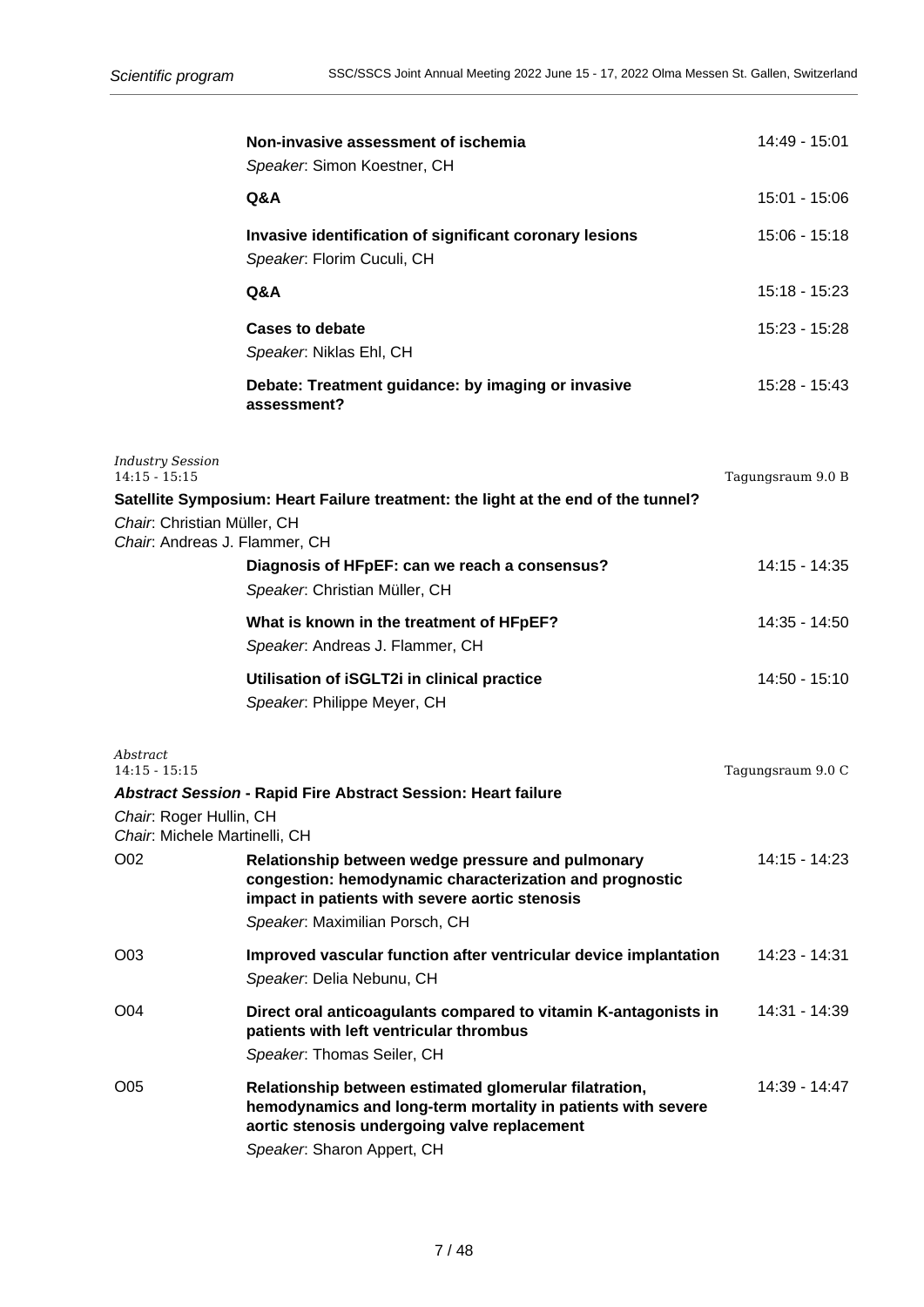| Joint Session<br>$14:15 - 16:15$                              |                                                                                             | Tagungsraum 9.0 D    |
|---------------------------------------------------------------|---------------------------------------------------------------------------------------------|----------------------|
|                                                               | SSoP/SSC/SSCS, SCOT/YSCSC - Walk-in Workshop circulatory support devises                    |                      |
| Chair. Jolanda Consiglio, CH                                  |                                                                                             |                      |
| Chair: Thomas Doebele, CH                                     |                                                                                             |                      |
| Chair. Luca Köchlin, CH                                       |                                                                                             |                      |
| Chair. Mathias van Hemelrijck, CH<br>Chair: Andreas Dietz, DE |                                                                                             |                      |
| Chair. Gerd Haimerl, DE                                       |                                                                                             |                      |
|                                                               | Different machines will be shown and cardiotechnicians will                                 | 14:15 - 16:15        |
|                                                               | explain, how they work                                                                      |                      |
|                                                               |                                                                                             |                      |
| <b>Industry Session</b>                                       |                                                                                             |                      |
| $15:45 - 16:45$                                               |                                                                                             | Sitzungszimmer 9.2 C |
|                                                               | Satellite Atelier: Treatment of acute pulmonary embolism - mechanical percutaneous approach |                      |
| Chair. Erik Holy, CH                                          |                                                                                             |                      |
|                                                               | <b>Patient selection &amp; Risk stratification</b>                                          | 15:45 - 16:15        |
|                                                               | Speaker. Erik Holy, CH                                                                      |                      |
|                                                               | <b>FlowTriever techniques &amp; Case presentations</b>                                      | $16:15 - 16:45$      |
|                                                               | Speaker. Erik Holy, CH                                                                      |                      |
|                                                               |                                                                                             |                      |
| Social Media                                                  |                                                                                             |                      |
| $15:50 - 16:05$                                               |                                                                                             | Tagungsraum 9.0 B    |
| #SocialMedia! Why? How?<br>Chair: Shehab Anwer, CH            |                                                                                             |                      |
|                                                               | Key topics 1. #SoMe and modern medicine 2. "Do and Don'ts" in                               | 15:50 - 15:50        |
|                                                               | #SoMe world 3. Tools to make your life easier on #SoMe 4.                                   |                      |
|                                                               | #SwissCardio and #SoMe 5. Why follow #SwissCardio?                                          |                      |
|                                                               |                                                                                             |                      |
| <b>Main Session</b>                                           |                                                                                             |                      |
| $16:15 - 17:30$                                               |                                                                                             | Auditorium 9.1.2     |
|                                                               | Main Session SSC/SSCS - Which form of decision making is the right one?                     |                      |
| Chair: Peter Gnehm, CH<br>Chair: Giovanni Pedrazzini, CH      |                                                                                             |                      |
|                                                               | The evolution of decision making in medicine                                                | 16:15 - 16:27        |
|                                                               | Speaker. Wolf Langewitz, CH                                                                 |                      |
|                                                               |                                                                                             |                      |
|                                                               | Q&A                                                                                         | 16:27 - 16:32        |
|                                                               | Advance Care Planning as Element of Palliative Care in                                      | 16:32 - 16:44        |
|                                                               | <b>Advanced Heart Failure</b>                                                               |                      |
|                                                               | Speaker. Piotr Sobanski, CH                                                                 |                      |
|                                                               | Q&A                                                                                         | 16:44 - 16:49        |
|                                                               |                                                                                             |                      |
|                                                               | Shared decision making with cardiovascular patients                                         | 16:49 - 17:01        |
|                                                               | Speaker. Tanja Krones, CH                                                                   |                      |
|                                                               | Q&A                                                                                         | 17:01 - 17:06        |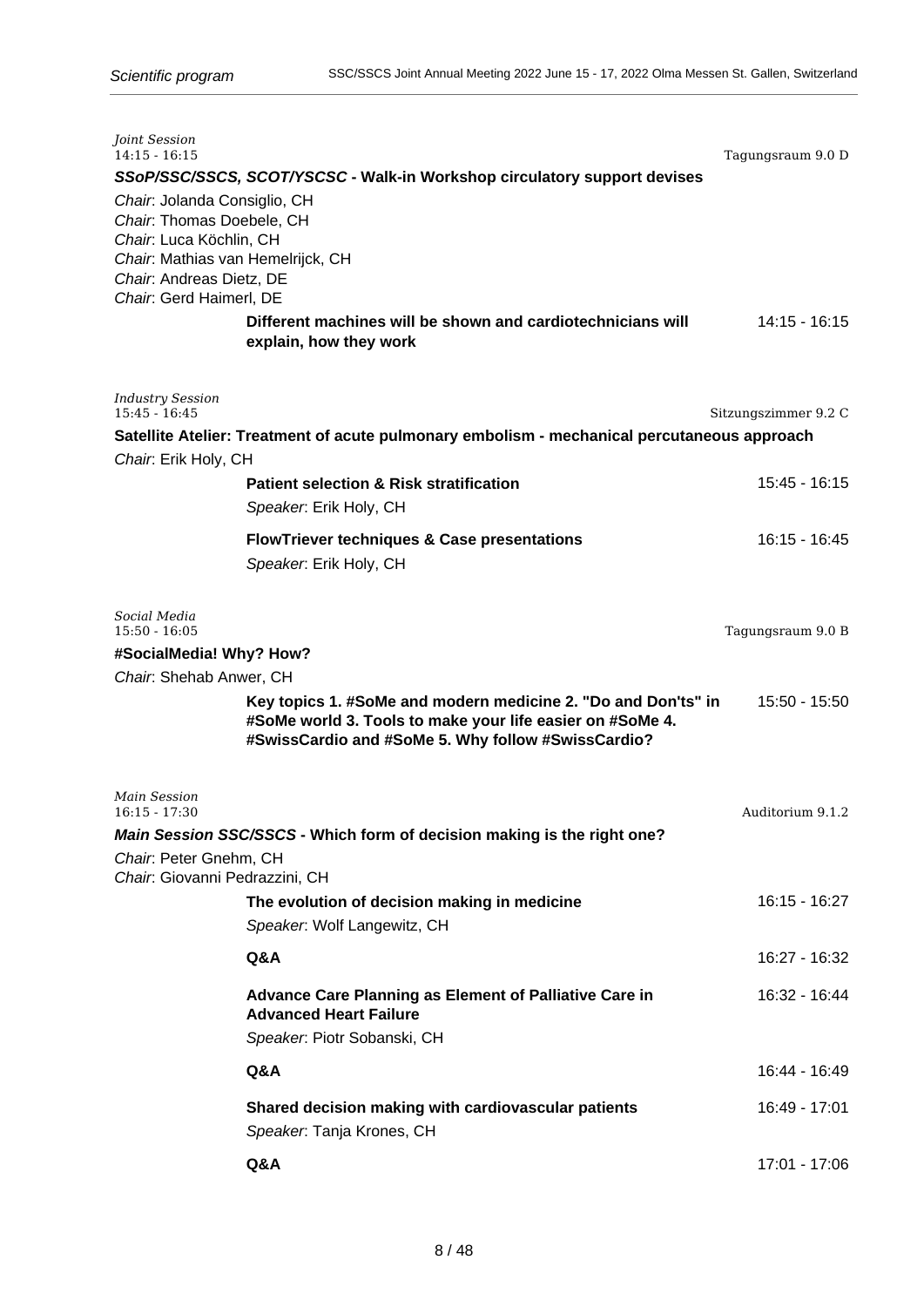|                                                                        | <b>Emergency decision making</b><br>Speaker: Aristomenis Exadaktylos, CH                          | 17:06 - 17:18     |
|------------------------------------------------------------------------|---------------------------------------------------------------------------------------------------|-------------------|
|                                                                        | Q&A                                                                                               | 17:18 - 17:23     |
| Joint Session<br>$16:15 - 17:30$                                       | SSC/SSCS, WG PCI - Antithrombotic treatment in valve interventions                                | Tagungsraum 9.0 A |
| Chair: Christoph Huber, CH<br>Chair: Thomas Pilgrim, CH                |                                                                                                   |                   |
|                                                                        | Risk and prevalence of valvular thrombosis<br>Speaker. Stefan Toggweiler, CH                      | 16:15 - 16:27     |
|                                                                        | Q&A                                                                                               | 16:27 - 16:32     |
|                                                                        | Diagnosing valvular thrombosis (HALT, HAM etc.)<br>Speaker. Pierre Monney, CH                     | 16:32 - 16:44     |
|                                                                        | Q&A                                                                                               | 16:44 - 16:49     |
|                                                                        | Anticoagulation after mitral or TAVI intervention<br>Speaker: Thomas Pilgrim, CH                  | 16:49 - 17:01     |
|                                                                        | Q&A                                                                                               | 17:01 - 17:06     |
|                                                                        | Anticoagulation after surgical valve treatment<br>Speaker. Paul Vogt, CH                          | 17:06 - 17:18     |
|                                                                        | Q&A                                                                                               | 17:18 - 17:23     |
| <b>Industry Session</b><br>$16:15 - 17:15$<br>Chair: Michael Kühne, CH | Satellite Symposium: Rhythm control for atrial fibrillation: a matter of timing?                  | Tagungsraum 9.0 B |
| Chair: Tobias Reichlin, CH                                             |                                                                                                   |                   |
|                                                                        | Early rhythm control: Impact of the EAST trial on AF<br>management<br>Speaker. Philipp Krisai, CH | 16:15 - 16:30     |
|                                                                        | AF ablation as first line therapy of AF patients<br>Speaker. Alexander Breitenstein, CH           | 16:30 - 16:45     |
|                                                                        | Comprehensive AF management in advanced stages of AF<br>Speaker: Laurent Roten, CH                | 16:45 - 17:00     |
|                                                                        | <b>Discussion and concluding remarks</b>                                                          | 17:00 - 17:15     |
| Abstract<br>$16:15 - 17:30$<br>Chair. Pascal Meier, CH                 | <b>Abstract Session - Rapid Fire Abstract Session: Coronary Artery Disease</b>                    | Tagungsraum 9.0 C |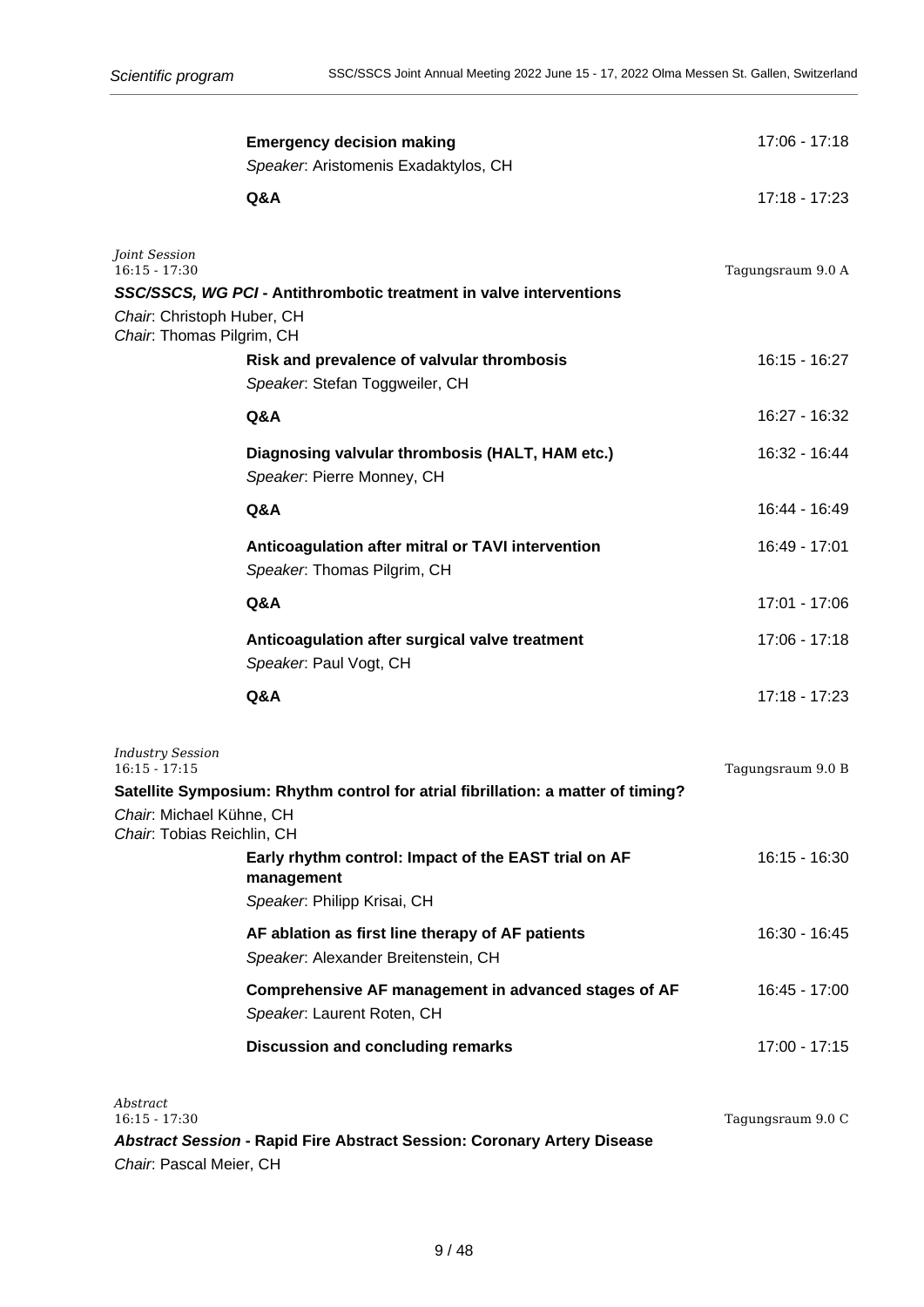| O06                                                                     | Quantitative Flow Ratio to predict non-target-vessel-related<br>events at 5-years in STEMI patients undergoing angiography-<br>guided revascularization<br>Speaker. Sarah Bär, CH                                                           | $16:15 - 16:23$      |
|-------------------------------------------------------------------------|---------------------------------------------------------------------------------------------------------------------------------------------------------------------------------------------------------------------------------------------|----------------------|
| O07                                                                     | Low-density lipoprotein electronegativity but not quantity<br>determines mortality risk in acute coronary syndromes<br>Speaker. Simon Kraler, CH                                                                                            | 16:23 - 16:31        |
| O <sub>08</sub>                                                         | Radiation protection systems in cardiac catheterization<br><b>laboratories</b><br>Speaker. Victor Schweiger, CH                                                                                                                             | 16:31 - 16:39        |
| O09                                                                     | Combining ECG criteria with the ESC 0/1h-hs-cTnT algorithm<br>for the early diagnosis of non-ST-elevation myocardial<br>infarction<br>Speaker: Pedro Lopez Ayala, CH                                                                        | 16:39 - 16:47        |
| O <sub>10</sub>                                                         | Drug-coated balloons for treatment of chronic total occlusions-<br>insights from a prospective registry<br>Speaker: Mehdi Madanchi, CH                                                                                                      | 16:47 - 16:55        |
| O <sub>11</sub>                                                         | Diagnostic performance of cardiac magnetic resonance<br>segmental myocardial strain for detecting microvascular<br>obstruction and LGE in patients presenting after a ST-elevation<br>myocardial infarction<br>Speaker. Anselm W. Stark, CH | 16:55 - 17:03        |
| O <sub>12</sub>                                                         | Lower diagnostic accuracy of hs-cTnI in patients with prior<br>coronary artery bypass grafting<br>Speaker. Luca Koechlin, CH                                                                                                                | $17:03 - 17:11$      |
| O <sub>13</sub>                                                         | Digital interprofessional communication with families in a<br>cardiac surgery unit during the COVID-19 pandemia<br>Speaker: Alberto Pozzoli, CH                                                                                             | $17:11 - 17:19$      |
| <b>Industry Session</b><br>$16:15 - 17:15$<br>Chair: Simon Stämpfli, CH | Satellite Symposium: Hypertrophic Cardiomyopathy (HCM) - A Clinical Challenge?                                                                                                                                                              | Sitzungszimmer 9.2 B |
|                                                                         | <b>HCM overview and differential diagnosis</b><br>Speaker. Mehdi Namdar, CH                                                                                                                                                                 | 16:15 - 16:25        |
|                                                                         | Diagnosis and therapy of oHCM<br>Speaker. Christiane Gruner, CH                                                                                                                                                                             | 16:25 - 16:35        |
|                                                                         | <b>Patient cases</b><br>Speaker. Mehdi Namdar, CH<br>Speaker. Christiane Gruner, CH                                                                                                                                                         | 16:35 - 17:05        |
| Social Event                                                            |                                                                                                                                                                                                                                             |                      |

*Social Event*

**SGK/SSC Speed Dating & SCOT Speed Mentoring**

Tagungsraum 9.0 B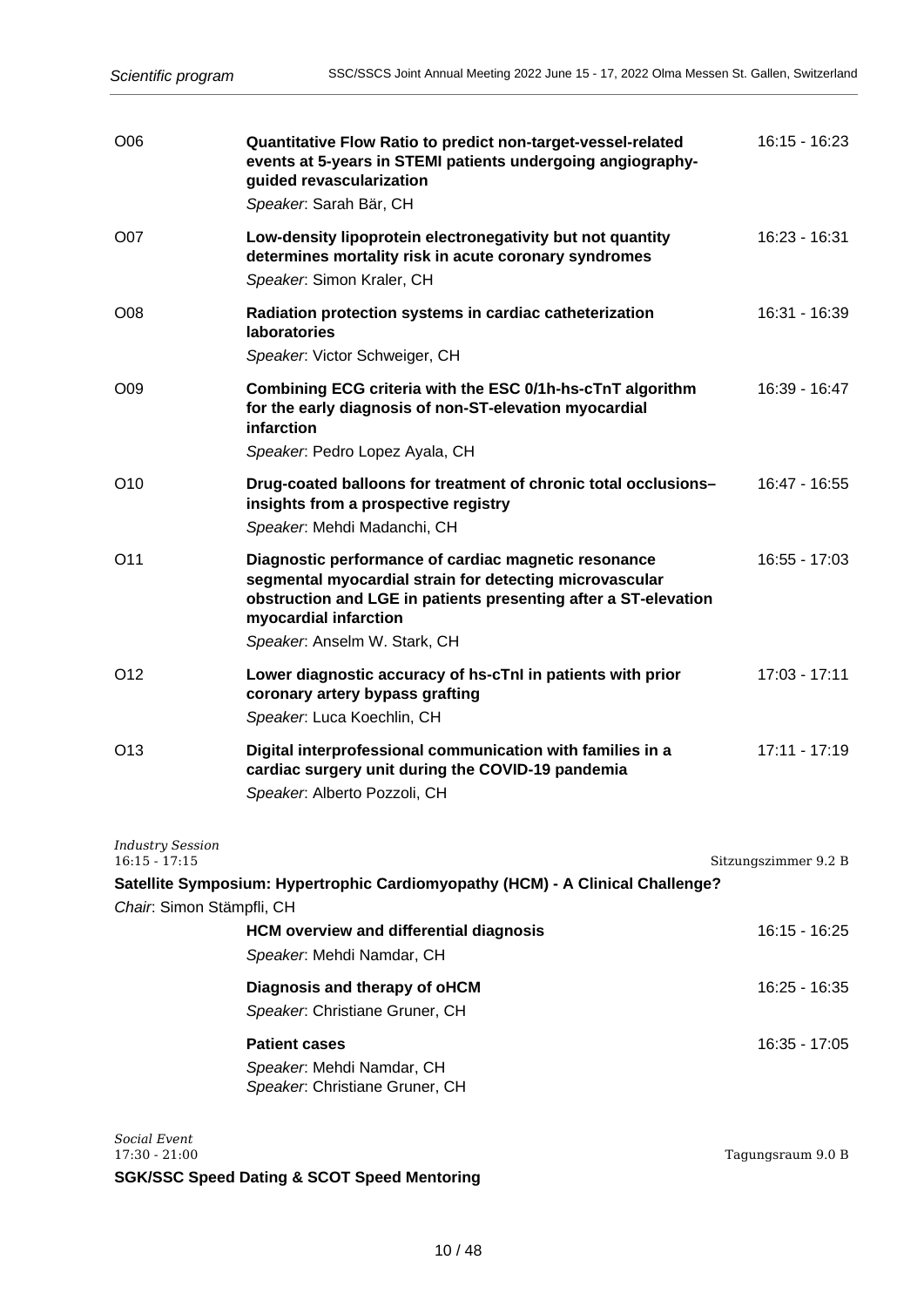| Assembly<br>17:45 - 19:15                           | Tagungsraum 9.0 A |
|-----------------------------------------------------|-------------------|
| SSC - General Assembly: Swiss Society of Cardiology |                   |
|                                                     |                   |

*Public lecture*

Auditorium 9.1.2

## **Public lecture: Swiss Heart Foundation**

**Herzklappe defekt – was tun? - Vorträge, Diskussion und Fragen** 19:00 - 20:30 **aus dem Publikum**

Speaker: Hans Rickli, CH Speaker: Lucas Jörg, CH Speaker: Philipp K. Haager, CH Speaker: Thierry Carrel, CH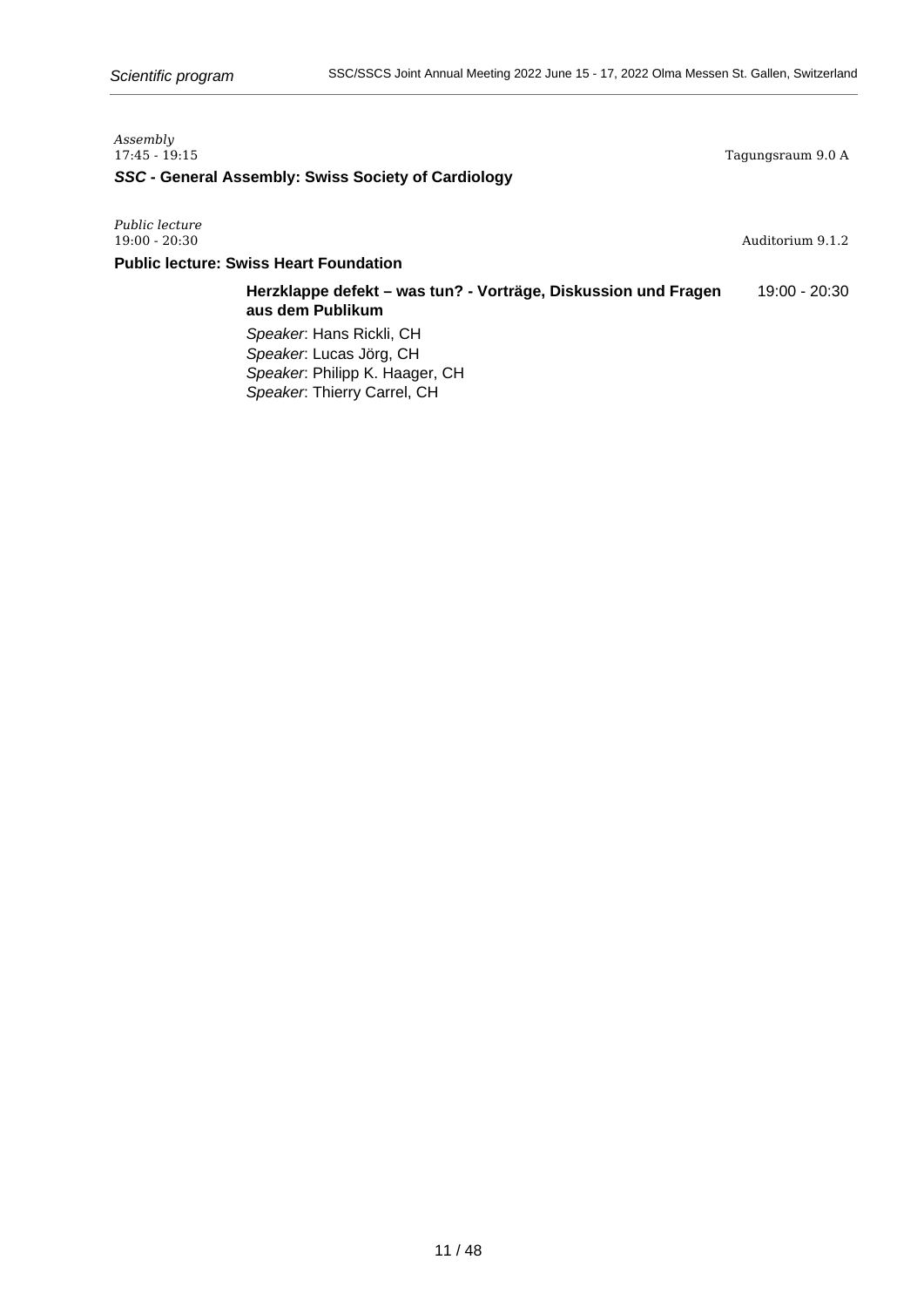# **Thursday, 16. June 2022**

| <i>SSC/SHS</i><br>08:00 - 09:00                            |                                                                                      | Auditorium 9.1.2  |
|------------------------------------------------------------|--------------------------------------------------------------------------------------|-------------------|
|                                                            | SSC/SHS - Ambulatory blood pressure monitoring (ABPM)                                |                   |
| Chair. Isabella Sudano, CH                                 |                                                                                      |                   |
| Chair: Giacomo Simonetti, CH                               |                                                                                      |                   |
|                                                            | How shall I choose the correct device?                                               | $08:00 - 08:15$   |
|                                                            | Speaker. Francesco Muggli, CH                                                        |                   |
|                                                            | Q&A                                                                                  | $08:15 - 08:20$   |
|                                                            | ABPM in special situation: pregnancy, obesity, AF<br>Speaker. Belen Ponte, CH        | $08:20 - 08:35$   |
|                                                            | Q&A                                                                                  | $08:35 - 08:40$   |
|                                                            | Is it already prime time for wearable device to replace<br>conventional ABPM?        | $08:40 - 08:55$   |
|                                                            | Speaker. Grégoire Würzner, CH                                                        |                   |
|                                                            | Q&A                                                                                  | $08:55 - 09:00$   |
|                                                            |                                                                                      |                   |
| Main Session<br>$08:00 - 09:00$                            |                                                                                      | Tagungsraum 9.2 D |
| Chair: Richard Kobza, CH<br>Chair. Tobias Reichlin, CH     | SSC, WG PM&Electrophysiology - State of the art brady- and tachy-therapy             |                   |
|                                                            | Common device problems in daily practice                                             | $08:00 - 08:14$   |
|                                                            | Speaker. François Regoli, CH                                                         |                   |
|                                                            | <b>Discussion</b>                                                                    | $08:14 - 08:19$   |
|                                                            | Conduction system pacing: the new standard for pacing and an<br>alternative to CRT?  | $08:19 - 08:33$   |
|                                                            | Speaker. Giulia Domenichini, CH                                                      |                   |
|                                                            | <b>Discussion</b>                                                                    | $08:33 - 08:38$   |
|                                                            | Role of the ICD in non-ischemic cardiomyopathy<br>Speaker. Christian Sticherling, CH | $08:38 - 08:52$   |
|                                                            | <b>Discussion</b>                                                                    | $08:52 - 08:57$   |
|                                                            |                                                                                      |                   |
| Joint Session<br>$08:00 - 09:00$                           |                                                                                      | Tagungsraum 9.0 A |
|                                                            | SSC/SSCS, WG PCI - Case discussions in interventional cardiology                     |                   |
| Moderator: Marco Roffi, CH                                 |                                                                                      |                   |
| Chair. Jürg Grünenfelder, CH<br>Chair. Oliver Gämperli, CH |                                                                                      |                   |

Chair: Gregor Fahrni, CH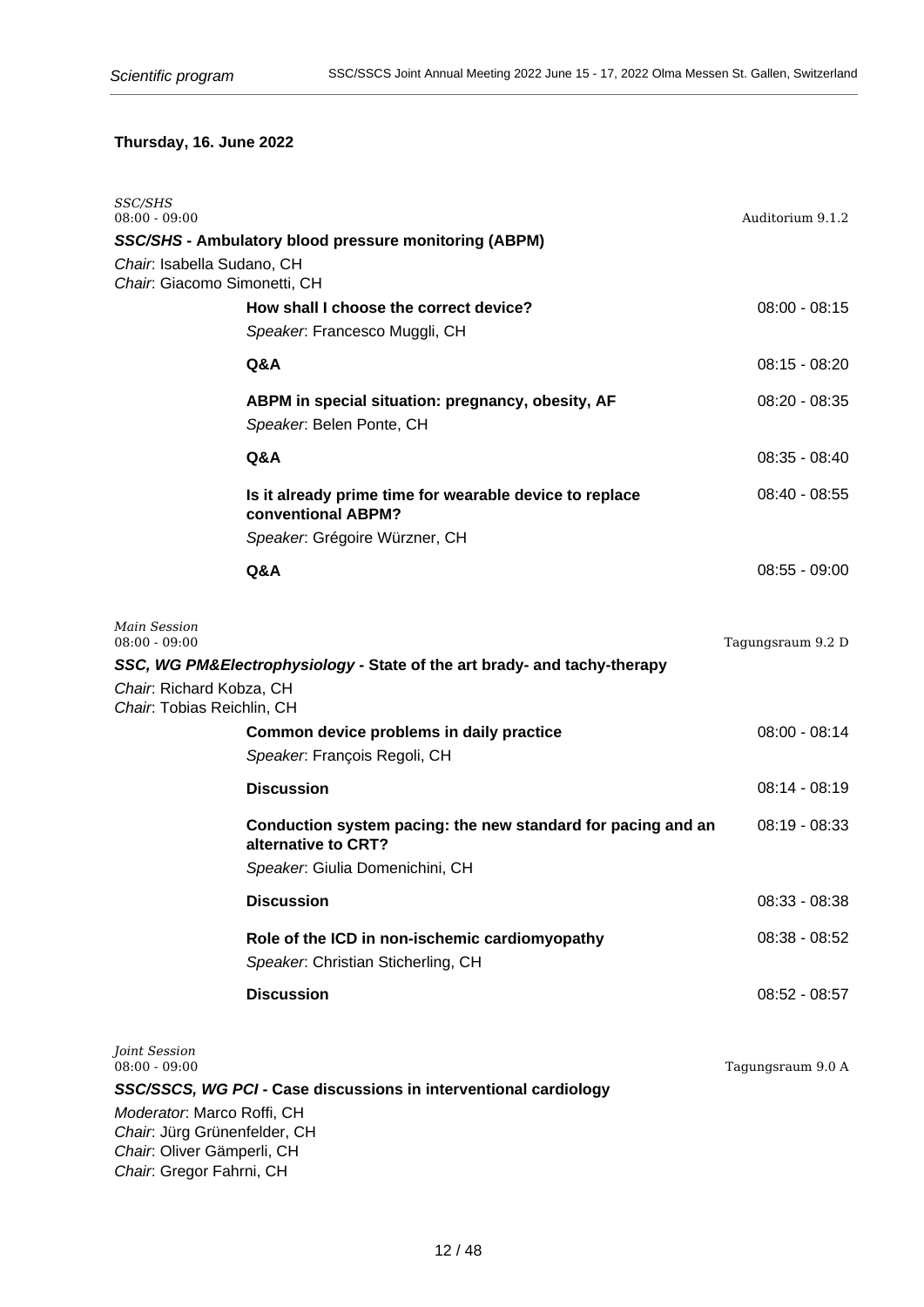|                                                               | Case 1 (e.g. multivessel disease)<br>Speaker. Marco Moccetti, CH                                                       | $08:00 - 08:05$   |
|---------------------------------------------------------------|------------------------------------------------------------------------------------------------------------------------|-------------------|
|                                                               | <b>Discussion</b>                                                                                                      | $08:05 - 08:12$   |
|                                                               | Case 2 (e.g. CTO case)<br>Speaker. Lian Krivoshei, CH                                                                  | $08:12 - 08:17$   |
|                                                               | <b>Discussion</b>                                                                                                      | 08:17 - 08:24     |
|                                                               | The unmet needs of revascularization strategies<br>Speaker. Marco Roffi, CH                                            | 08:24 - 08:49     |
|                                                               | Q&A                                                                                                                    | 08:49 - 08:54     |
| Main Session<br>$08:00 - 09:00$                               |                                                                                                                        | Tagungsraum 9.0 B |
| Chair: Andrea Banfi, CH<br>Chair: Roger Hullin, CH            | SSC, WG Biology/WG Heartfailure/SCPRS - Holistic post-discharge management of HF patients                              |                   |
|                                                               | What to think of at discharge - guideline-directed therapies for<br><b>HF patients</b>                                 | $08:00 - 08:12$   |
|                                                               | Speaker. Matthias Paul, CH                                                                                             |                   |
|                                                               | Q&A                                                                                                                    | $08:12 - 08:15$   |
|                                                               | Empower your patients – exercise-based cardiac rehabilitation<br>Speaker. Christoph Kaufmann, CH                       | $08:15 - 08:27$   |
|                                                               | Q&A                                                                                                                    | $08:27 - 08:30$   |
|                                                               | Personalize your therapy - exercise-phenotypes of HFpEF and<br><b>HFrEF</b>                                            | $08:30 - 08:42$   |
|                                                               | Speaker. Nicolle Kränkel, CH                                                                                           |                   |
|                                                               | Q&A                                                                                                                    | $08:42 - 08:45$   |
|                                                               | Improve prognosis - long-term management in the practice<br>Speaker. Jan Vontobel, CH                                  | $08:45 - 08:57$   |
|                                                               | Q&A                                                                                                                    | $08:57 - 09:00$   |
| Abstract<br>$08:00 - 09:00$                                   |                                                                                                                        | Tagungsraum 9.0 D |
| Chair: Christian Templin, CH<br>Chair. Oliver Reuthebuch,, CH | Abstract Session - Rapid Fire Abstract Session: Valvular heart disease                                                 |                   |
| O <sub>23</sub>                                               | Right and left ventricular strain for outcome prediction in severe<br>aortic stenosis<br>Speaker. Neria E. Winkler, CH | $08:00 - 08:08$   |

O24 **Pre-interventional pulmonary hypertension predicts mortality in** 08:08 - 08:16 **patients with aortic stenosis after transcatheter aortic valve**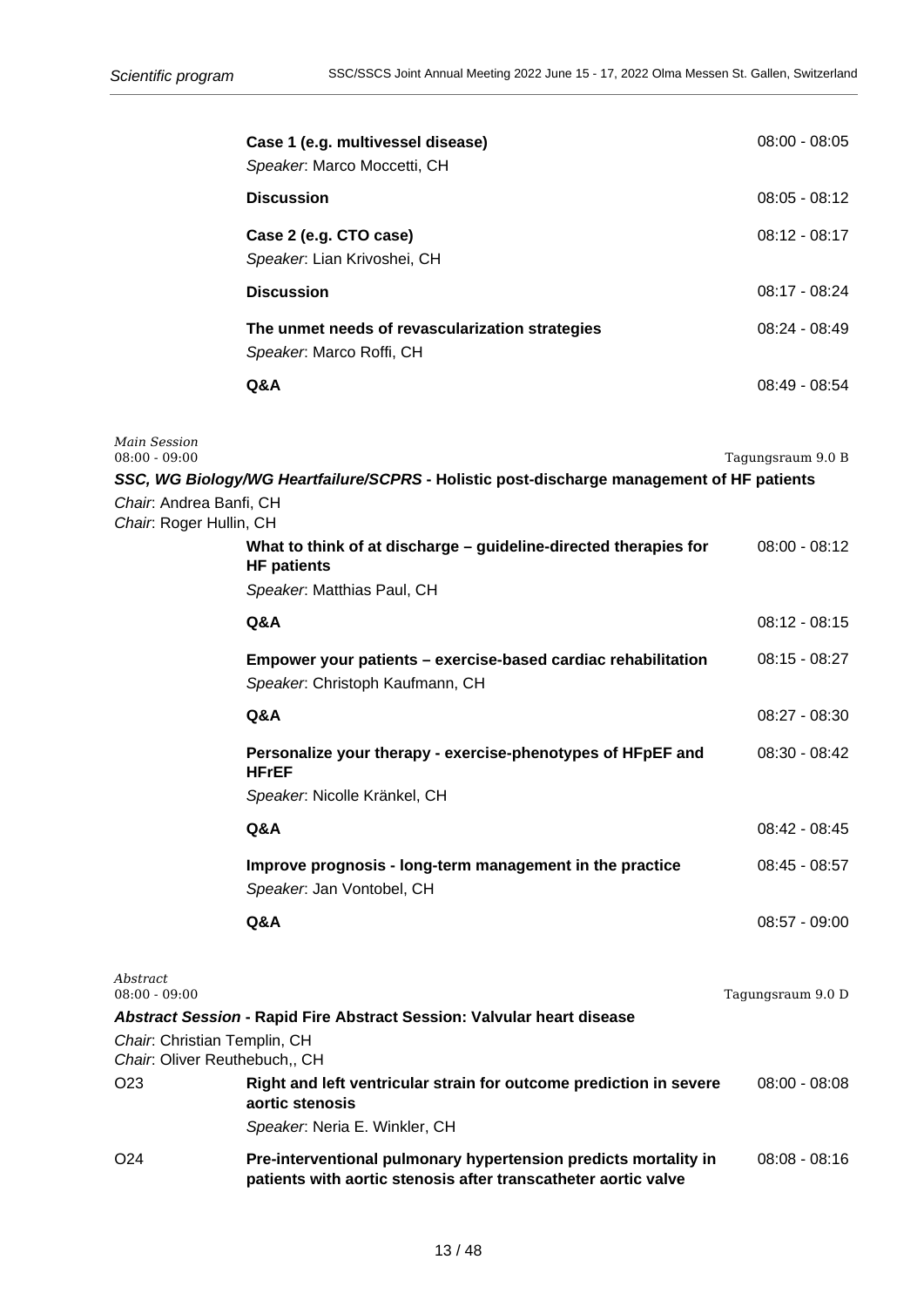|                                                                                  | replacement. A definition update<br>Speaker. Dionysios Adamopoulos, CH                                                                                      |                      |
|----------------------------------------------------------------------------------|-------------------------------------------------------------------------------------------------------------------------------------------------------------|----------------------|
|                                                                                  |                                                                                                                                                             |                      |
| O <sub>25</sub>                                                                  | Interventional treatment of severe tricuspid regurgitation using<br>a novel heterotopic bicaval valve: first use of the TricValve® in<br><b>Switzerland</b> | $08:16 - 08:24$      |
|                                                                                  | Speaker. Raban Jeger, CH                                                                                                                                    |                      |
| O <sub>26</sub>                                                                  | Arterial wave reflection and aortic valve stenosis: diagnostic<br>challenges and clinical implications                                                      | $08:24 - 08:32$      |
|                                                                                  | Speaker. Dionysios Adamopoulos, CH                                                                                                                          |                      |
| O27                                                                              | Single-center experience with transapical mitral valve<br>replacement using the Tendyne™ prosthesis<br>Speaker: Oliver Reuthebuch,, CH                      | $08:32 - 08:40$      |
| O <sub>28</sub>                                                                  | Excellent outcome in minimally invasive non-resection mitral<br>valve repair in degenerative valve disease mid term results<br>Speaker. Denis Berdajs, CH   | $08:40 - 08:48$      |
| Board Meeting<br>$08:00 - 09:00$                                                 |                                                                                                                                                             | Sitzungszimmer 9.2 C |
| <b>EMH - Closed Meeting</b>                                                      |                                                                                                                                                             |                      |
|                                                                                  |                                                                                                                                                             |                      |
| Assembly<br>$09:00 - 11:00$                                                      |                                                                                                                                                             | Sitzungszimmer Rosso |
| Nichtrauchen ist clever                                                          |                                                                                                                                                             |                      |
| Chair. Marc Buser, CH                                                            |                                                                                                                                                             |                      |
| Chair: Annina Vischer, CH                                                        |                                                                                                                                                             |                      |
|                                                                                  | Workshop                                                                                                                                                    | $09:00 - 09:45$      |
|                                                                                  | <b>Pause</b>                                                                                                                                                | $09:45 - 10:00$      |
|                                                                                  | <b>Film Bronchoskopie</b>                                                                                                                                   | 10:00 - 10:30        |
|                                                                                  | <b>Patienten-Interview</b>                                                                                                                                  | $10:30 - 11:00$      |
| Main Session<br>$09:15 - 10:30$                                                  | Main Session SSC - Polypharmacy jeopardizing guideline adherence: an experts' dispute                                                                       | Auditorium 9.1.2     |
| Chair: François Mach, CH<br>Chair: Hans Rickli, CH<br>Moderator: Jan Steffel, CH |                                                                                                                                                             |                      |
|                                                                                  | Drug prescription - reality and patterns                                                                                                                    | $09:15 - 09:35$      |
|                                                                                  | Speaker. Samuel Allemann, CH                                                                                                                                |                      |
|                                                                                  | Q&A                                                                                                                                                         | 09:35 - 09:40        |
|                                                                                  | Strict adherence to guidelines in all patient segments and for all<br>indications                                                                           | 09:40 - 09:40        |
|                                                                                  | Pro "no matter how long the list will get"                                                                                                                  | 09:40 - 09:55        |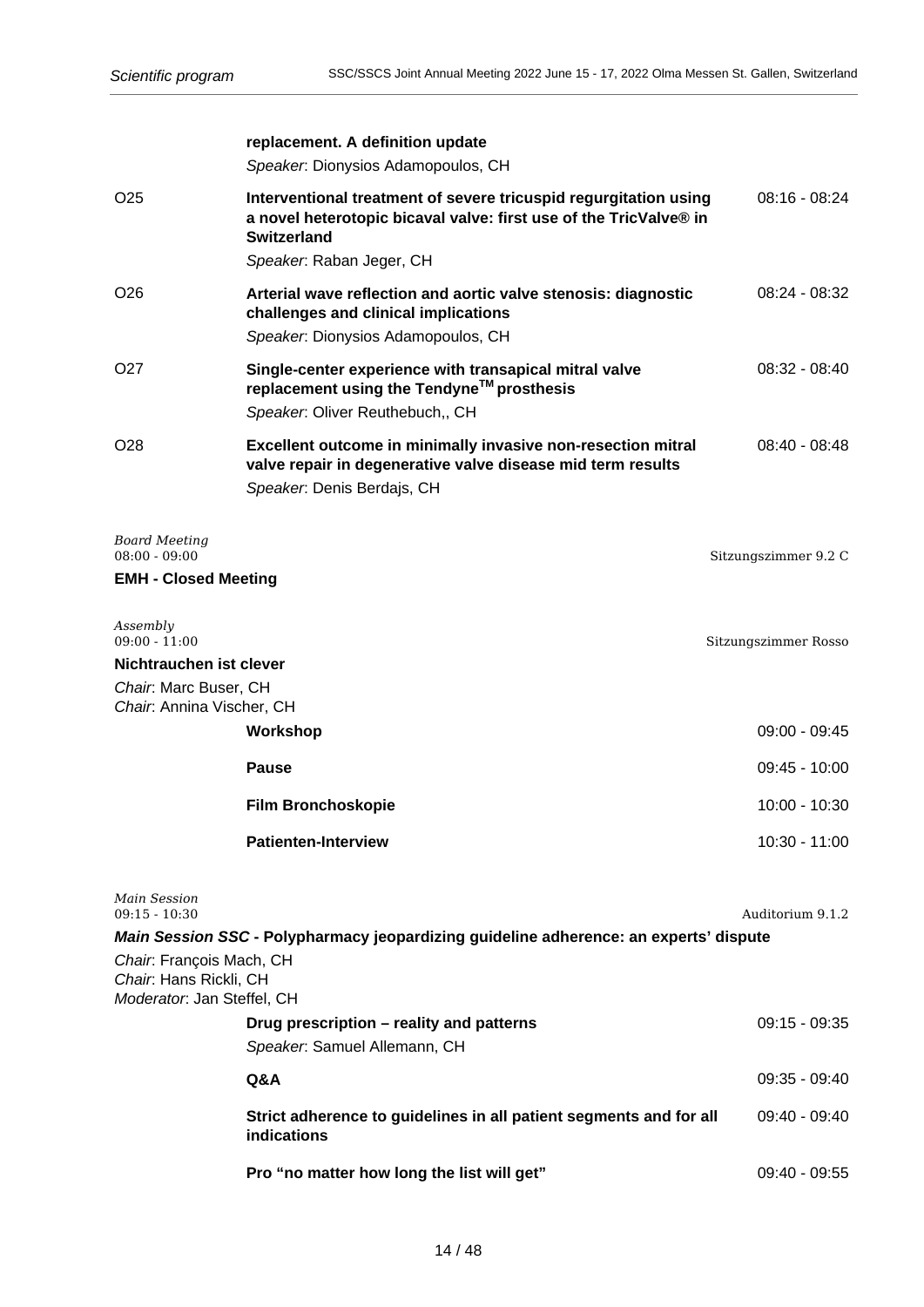|                                                                   | Speaker. Christian Müller, CH                                                    |                   |
|-------------------------------------------------------------------|----------------------------------------------------------------------------------|-------------------|
|                                                                   | Con "prioritize the most important"<br>Speaker. Franz Eberli, CH                 | $09:55 - 10:10$   |
|                                                                   | <b>Discussion</b>                                                                | 10:10 - 10:25     |
| <b>Main Session</b><br>$09:15 - 10:30$                            | Main Session: SSC / SGNOR / WG PCI - Management of acute cardiac arrest          | Tagungsraum 9.2 D |
| Chair: Dagmar Keller, CH<br>Chair: Raban Jeger, CH                |                                                                                  |                   |
|                                                                   | First responder<br>Speaker: Claudio Benvenuti, CH                                | 09:15 - 09:25     |
|                                                                   | Q&A                                                                              | 09:25 - 09:30     |
|                                                                   | <b>Emergency medical service</b><br>Speaker. Stefan Müller, CH                   | 09:30 - 09:40     |
|                                                                   | Q&A                                                                              | 09:40 - 09:45     |
|                                                                   | <b>Emergency department</b><br>Speaker. Wolf Hautz, CH                           | $09:45 - 09:55$   |
|                                                                   | Q&A                                                                              | $09:55 - 10:00$   |
|                                                                   | <b>Cathlab</b><br>Speaker. Mario Togni, CH                                       | $10:00 - 10:10$   |
|                                                                   | Q&A                                                                              | $10:10 - 10:15$   |
|                                                                   | <b>Discussion</b>                                                                | 10:15 - 10:25     |
| Joint Session<br>$09:15 - 10:30$<br>Chair. Markus Schwerzmann, CH | SSC/SSCS, WG PCI - Treatment strategies of acute and chronic pulmonary embolism  | Tagungsraum 9.0 A |
| Chair. Piergiorgio Tozzi, CH                                      |                                                                                  |                   |
|                                                                   | Pulmonary hypertension: issues for the Cardiologist<br>Speaker. Micha Maeder, CH | $09:15 - 09:30$   |
|                                                                   | Q&A                                                                              | 09:30 - 09:35     |
|                                                                   | Treatment of acute pulmonary embolism: Percutaneous<br>approach                  | 09:35 - 09:43     |
|                                                                   | Speaker. Gregor Leibundgut, CH                                                   |                   |
|                                                                   | Treatment of acute pulmonary embolism: Surgical approach                         | 09:43 - 09:51     |

Speaker: Stefanos Demertzis, CH

**Discussion** 09:51 - 09:59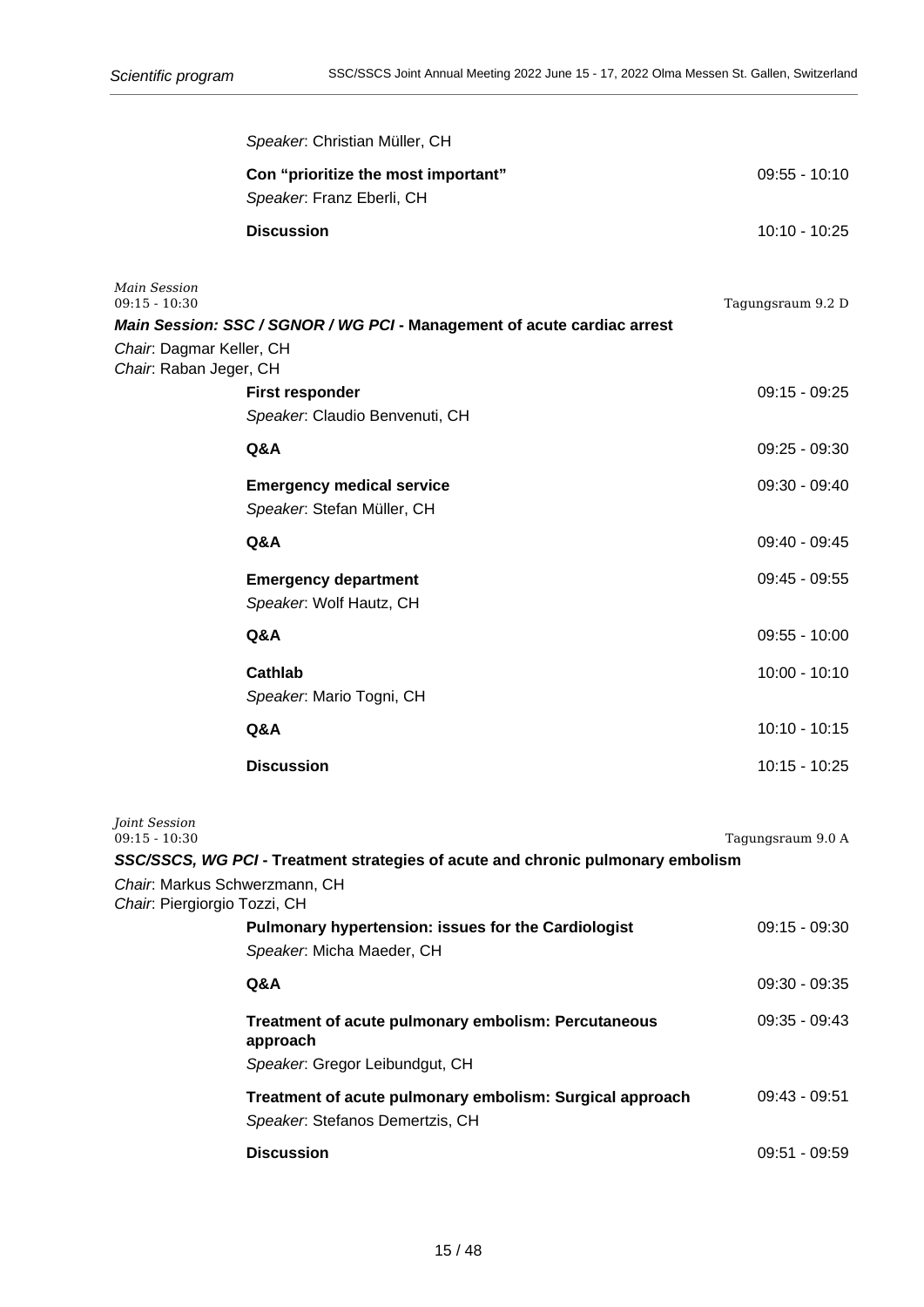|                                                              | <b>Treatment of CTEPH: Percunateous Approach</b><br>Speaker: Lorenz Räber, CH                                                    | 09:59 - 10:07        |
|--------------------------------------------------------------|----------------------------------------------------------------------------------------------------------------------------------|----------------------|
|                                                              | <b>Treatment of CTEPH: Surgical approach</b><br>Speaker. Isabelle Schmitt-Opitz, CH                                              | $10:07 - 10:15$      |
|                                                              | <b>Discussion</b>                                                                                                                | $10:15 - 10:23$      |
| Allied professions<br>$09:15 - 10:30$                        | Allied professions - Shared / Collaborative decision making in clinical practice                                                 | Tagungsraum 9.0 B    |
| Chair. Irene Stalder-Ochsner, CH<br>Chair. Yvonne Kröger, CH |                                                                                                                                  |                      |
|                                                              | The concept of collaborative decision making: differentiation,<br>distinction, development, examples<br>Speaker. Kevin Selby, CH | $09:15 - 09:27$      |
|                                                              | Q&A                                                                                                                              | 09:27 - 09:32        |
|                                                              | <b>Shared decision making</b><br>Speaker. Emma Harris, GB                                                                        | 09:32 - 09:44        |
|                                                              | Q&A                                                                                                                              | 09:44 - 09:49        |
|                                                              | Decision aids for LVAD implantation<br>Speaker. David Santer, CH                                                                 | 09:49 - 10:01        |
|                                                              | Q&A                                                                                                                              | 10:01 - 10:06        |
|                                                              | Collaborative decision making in ACP: pearls and pitfalls -<br>examples from clinical practice                                   | $10:06 - 10:18$      |
|                                                              | Speaker. Corina Thomet, CH                                                                                                       |                      |
|                                                              | Q&A                                                                                                                              | 10:18 - 10:23        |
| <b>Industry Session</b><br>$09:15 - 10:15$                   |                                                                                                                                  | Sitzungszimmer 9.2 B |
| Chair. Matthias Bossard, CH                                  | ?Satellite Atelier: The role of cardiovascular imaging in risk prediction and management - Quo vadis                             |                      |
|                                                              | CT plaque morphology, detecting instable plaques and<br>prognostic CT aspects<br>Speaker. Philip Haaf, CH                        | $09:15 - 09:30$      |
|                                                              | New pathophysioloical findings underlying outcomes<br>Speaker. Matthias Bossard, CH                                              | 09:30 - 09:45        |
|                                                              | Clinical case: Intravascular imaging of coronary plaques in ACS<br>Speaker. Matthias Bossard, CH                                 | $09:45 - 10:00$      |
|                                                              | Clinical case: High-risk plaques as predictors of acute coronary<br>syndrome!?<br>Speaker. Philip Haaf, CH                       | $10:00 - 10:15$      |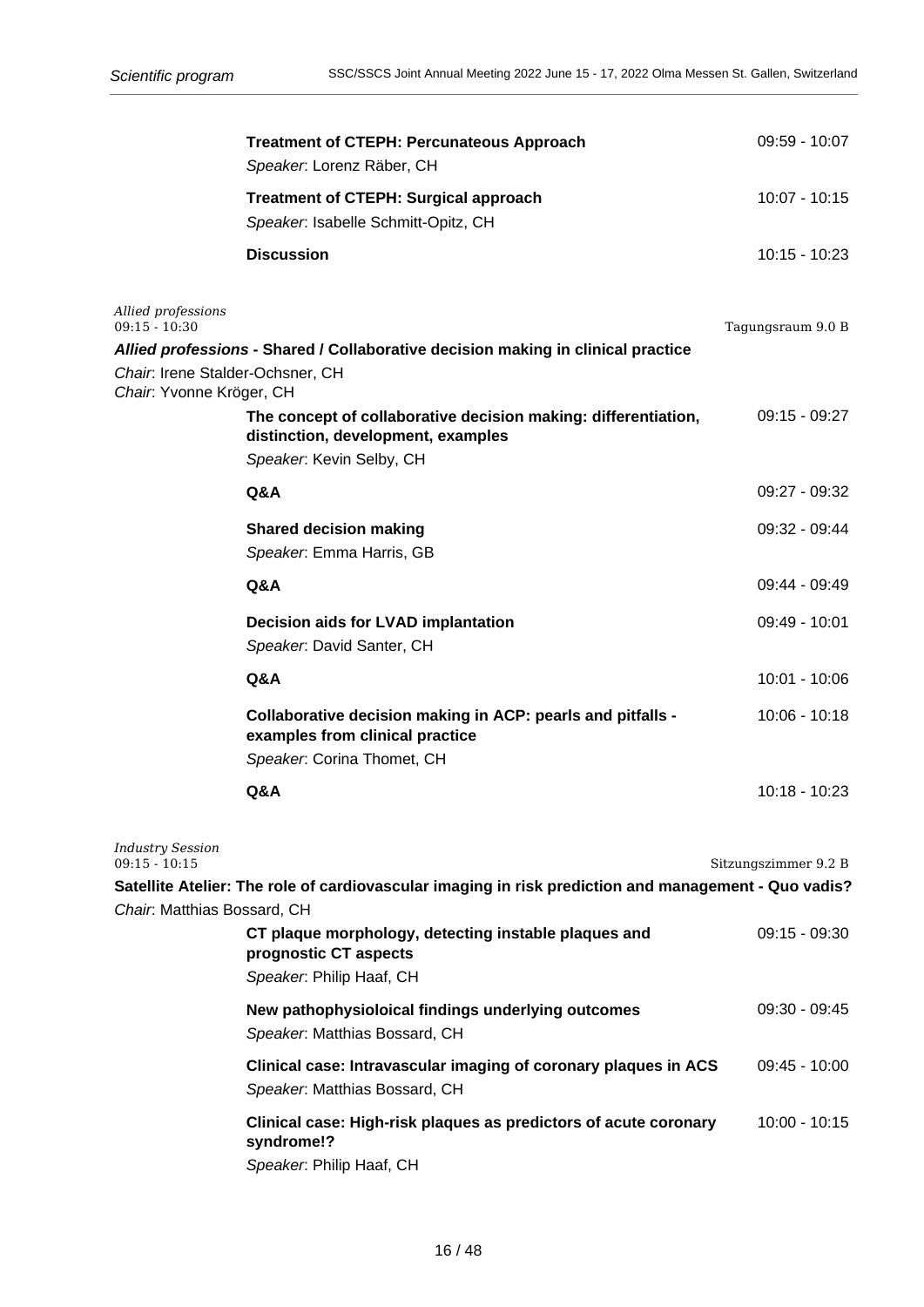| Abstract<br>$09:30 - 10:30$                             |                                                                                                                                                                                                   | Tagungsraum 9.0 D |
|---------------------------------------------------------|---------------------------------------------------------------------------------------------------------------------------------------------------------------------------------------------------|-------------------|
|                                                         | <b>Abstract Session - Rapid Fire Abstract Session: Basic Science</b>                                                                                                                              |                   |
| Chair: Andrea Banfi, CH                                 |                                                                                                                                                                                                   |                   |
| Chair: Giovanni G. Camici, CH                           |                                                                                                                                                                                                   |                   |
| O <sub>15</sub>                                         | Liraglutide lowers endothelial vascular cell adhesion molecule 1<br>in murine atherosclerosis independent of glucose levels<br>Speaker. Mukesh Punjabi, CH                                        | 09:30 - 09:38     |
| O <sub>16</sub>                                         | IGF1R is a key-regulator of neonatal cardiac regeneration<br>Speaker: Thomas Schuetz, AT                                                                                                          | 09:38 - 09:46     |
| O17                                                     | Lifelong dietary n3 fatty acid prevents aging-related diastolic<br>and vascular dysfunction<br>Speaker: Seyed Soheil Saeedi Saravi, CH                                                            | 09:46 - 09:54     |
|                                                         |                                                                                                                                                                                                   |                   |
| O <sub>18</sub>                                         | A large-scale MicroRNA functional high-throughput screening<br>identifies members of the MiR-515 family as potent inducers of<br>human IPSC-cardiomyocyte proliferation<br>Speaker. Yiqi Gong, CH | 09:54 - 10:02     |
| O <sub>19</sub>                                         | Pharmacological blockade of histone methyltransferase SETD7<br>restores angiogenic response in experimental diabetes<br>Speaker. Shafeeq Ahmed Mohammed, CH                                       | $10:02 - 10:10$   |
| <b>Main Session</b><br>$11:00 - 12:30$                  |                                                                                                                                                                                                   | Auditorium 9.1.2  |
|                                                         | Main Session WG PM&Electrophysiology - Guidelines into practice "2021 ESC Guidelines on                                                                                                           |                   |
| cardiac pacing and CRT"                                 |                                                                                                                                                                                                   |                   |
|                                                         | Moderator: Marianne Zimmerli, CH                                                                                                                                                                  |                   |
| Chair: Angelo Auricchio, CH<br>Chair: Philipp Weiss, CH |                                                                                                                                                                                                   |                   |
| Chair: David Hürlimann, CH                              |                                                                                                                                                                                                   |                   |
| Chair: Michael Kühne, CH                                |                                                                                                                                                                                                   |                   |
|                                                         | Introduction by chairs                                                                                                                                                                            | 11:00 - 11:02     |
|                                                         | Pecha Kucha Talk                                                                                                                                                                                  | 11:02 - 11:09     |
|                                                         | Speaker. Michael Kühne, CH                                                                                                                                                                        |                   |
|                                                         | <b>Discussion</b>                                                                                                                                                                                 | 11:09 - 11:14     |
|                                                         | Case 1: My difficult CRT                                                                                                                                                                          | 11:14 - 11:19     |
|                                                         | Speaker. Laurent Haegeli, CH                                                                                                                                                                      |                   |
|                                                         | <b>Discussion</b>                                                                                                                                                                                 | 11:19 - 11:34     |
|                                                         | Case 2: My patient requiring conduction system pacing<br>Speaker: Andreas Häberlin, CH                                                                                                            | 11:34 - 11:39     |
|                                                         | <b>Discussion</b>                                                                                                                                                                                 | 11:39 - 11:54     |
|                                                         | Case 3: My patient with conduction disturbance after TAVI<br>Speaker. Patrick Badertscher, CH                                                                                                     | 11:54 - 11:59     |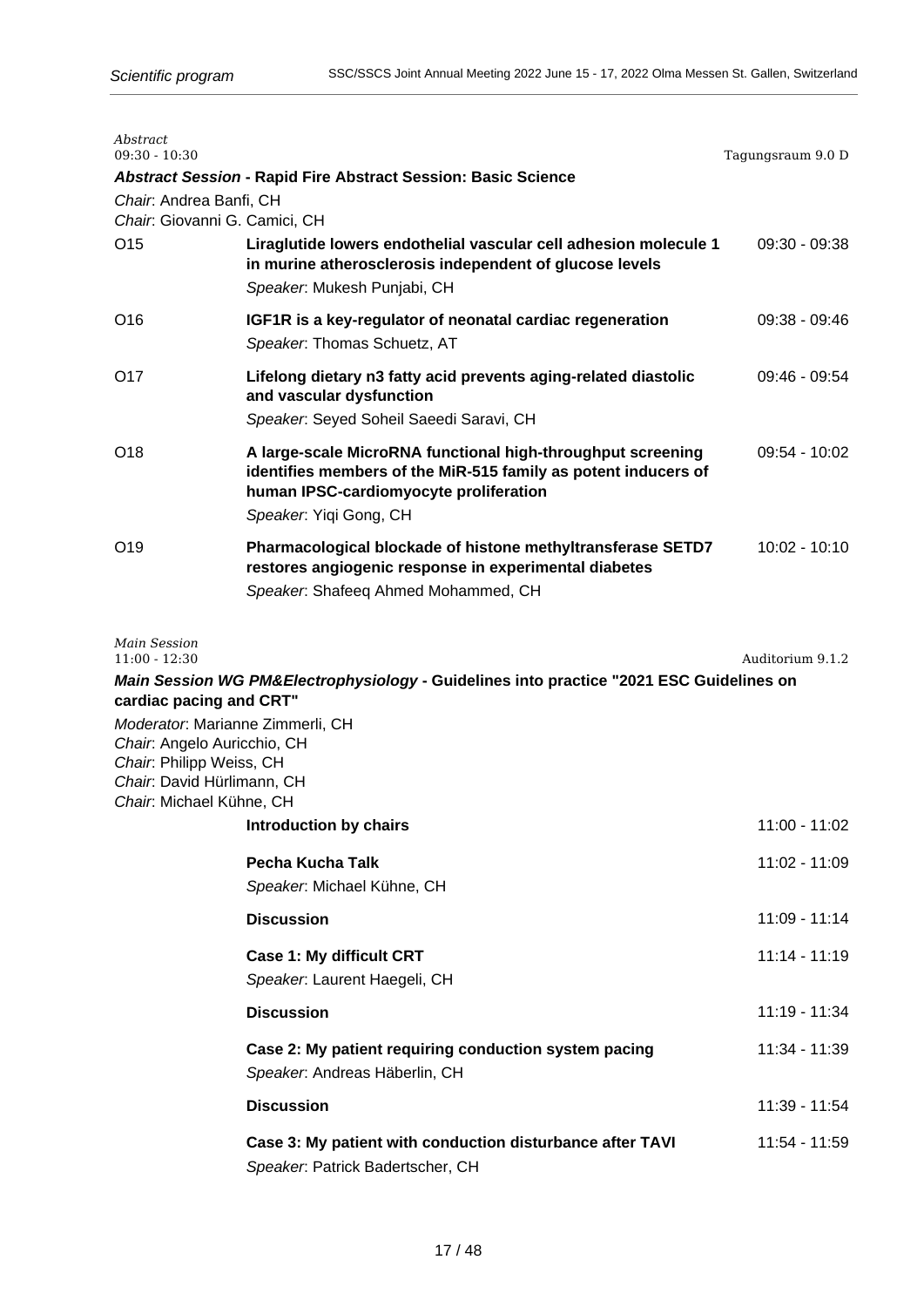|                                                                                                                   | <b>Discussion</b>                                                                                                                                         | 11:59 - 12:14     |
|-------------------------------------------------------------------------------------------------------------------|-----------------------------------------------------------------------------------------------------------------------------------------------------------|-------------------|
|                                                                                                                   | Abstract prize winner - Topic rhythm disorder                                                                                                             | 12:14 - 12:14     |
| O <sub>20</sub>                                                                                                   | Comparison of the accuracy of contact force measurement in<br>four commercially available force-sensing ablation catheters<br>Speaker. Thomas Kueffer, CH | 12:14 - 12:19     |
|                                                                                                                   | <b>Discussion</b>                                                                                                                                         | 12:19 - 12:27     |
| <b>Main Session</b><br>$11:00 - 12:30$                                                                            |                                                                                                                                                           | Tagungsraum 9.2 D |
|                                                                                                                   | SSC - What's new in cardio-oncology                                                                                                                       |                   |
| Chair: Eva Scheler, CH<br>Chair: Daniel Rhyner, CH                                                                |                                                                                                                                                           |                   |
|                                                                                                                   | Molecular basis of cardiovascular side effects of newer<br>therapies                                                                                      | $11:00 - 11:16$   |
|                                                                                                                   | Speaker. Gabriela Kuster Pfister, CH                                                                                                                      |                   |
|                                                                                                                   | Q&A                                                                                                                                                       | $11:16 - 11:21$   |
|                                                                                                                   | Who is at risk? Introduction of the Swiss Cardio-Oncology<br><b>Booklet</b>                                                                               | 11:21 - 11:37     |
|                                                                                                                   | Speaker. Eva Hägler-Laube, CH                                                                                                                             |                   |
|                                                                                                                   | Q&A                                                                                                                                                       | 11:37 - 11:42     |
|                                                                                                                   | Imaging in cardio-oncology<br>Speaker: Nana Poku, CH                                                                                                      | 11:42 - 11:58     |
|                                                                                                                   | Q&A                                                                                                                                                       | 11:58 - 12:03     |
|                                                                                                                   | Tricky cases in cardio-oncology<br>Speaker: Thomas Suter, CH                                                                                              | 12:03 - 12:19     |
|                                                                                                                   | Q&A                                                                                                                                                       | 12:19 - 12:24     |
| Joint Session<br>$11:00 - 12:30$                                                                                  |                                                                                                                                                           | Tagungsraum 9.0 A |
|                                                                                                                   | SSC/SSCS, WG PCI - Case discussions on valve interventions                                                                                                |                   |
| Moderator: Christoph Kaiser, CH<br>Chair: Fabien Praz, CH<br>Chair: Michel Zuber, CH<br>Chair: Philippe Meyer, CH |                                                                                                                                                           |                   |
| Chair. Christoph Huber, CH                                                                                        | Treatment of valvular heart disease - Current state of the art                                                                                            | 11:00 - 11:16     |
|                                                                                                                   | Speaker: Fabien Praz, CH                                                                                                                                  |                   |
|                                                                                                                   | Q&A                                                                                                                                                       | $11:16 - 11:21$   |
|                                                                                                                   | Aortic valve case                                                                                                                                         | 11:21 - 11:37     |
|                                                                                                                   | Speaker. Enrico Ferrari, CH                                                                                                                               |                   |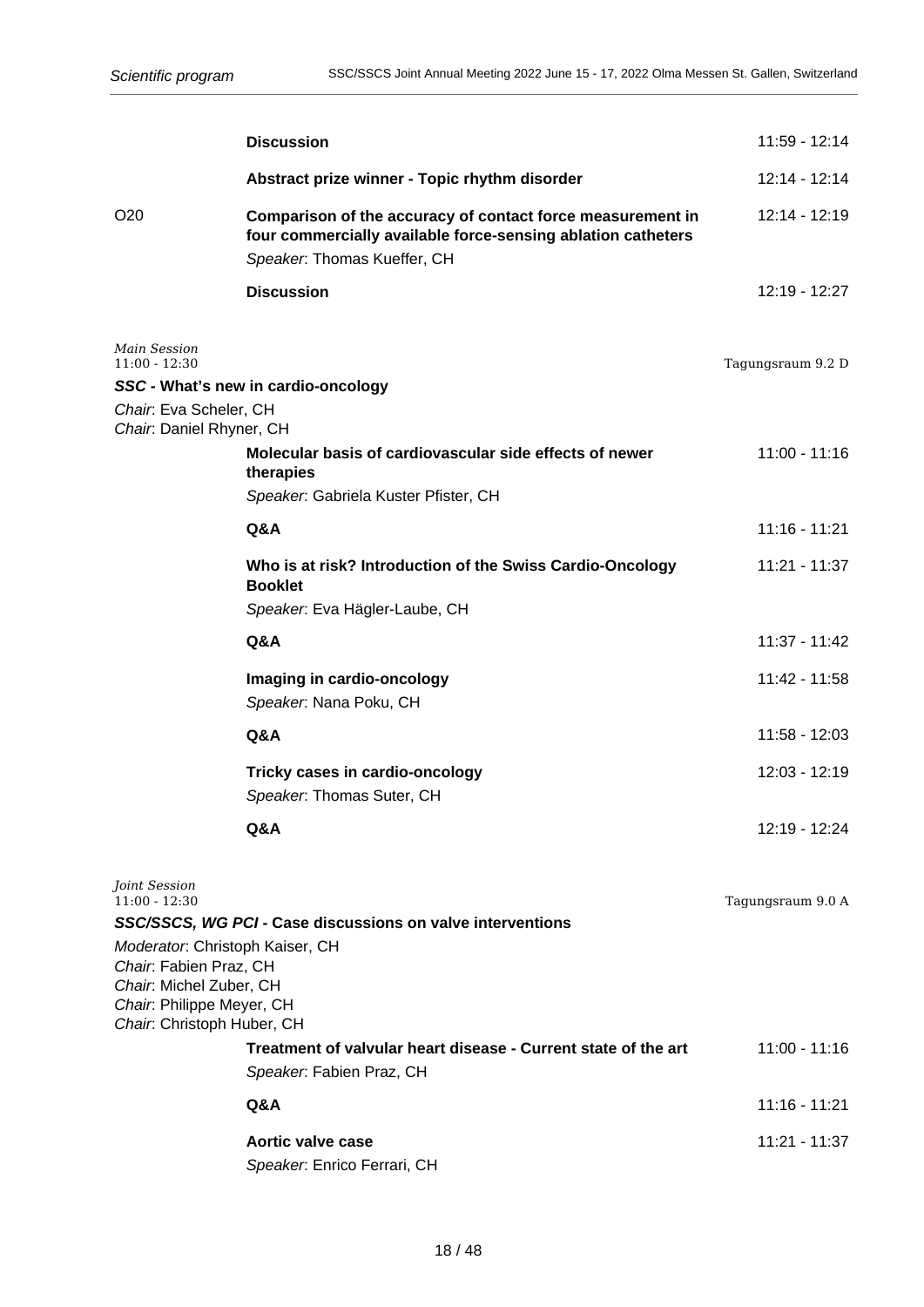| Q&A<br><b>Mitral valve case</b><br>Speaker. Eric Eeckhout, CH<br>Q&A<br><b>Tricuspid valve case</b><br>Speaker. Maurizio Taramasso, CH<br>Q&A<br>Allied professions<br>$11:00 - 12:30$<br>Allied professions - Bench to bedside - Gap between research and practice | 11:37 - 11:42<br>11:42 - 11:58<br>11:58 - 12:03<br>12:03 - 12:19<br>12:19 - 12:24<br>Tagungsraum 9.0 B |
|---------------------------------------------------------------------------------------------------------------------------------------------------------------------------------------------------------------------------------------------------------------------|--------------------------------------------------------------------------------------------------------|
|                                                                                                                                                                                                                                                                     |                                                                                                        |
|                                                                                                                                                                                                                                                                     |                                                                                                        |
|                                                                                                                                                                                                                                                                     |                                                                                                        |
|                                                                                                                                                                                                                                                                     |                                                                                                        |
|                                                                                                                                                                                                                                                                     |                                                                                                        |
|                                                                                                                                                                                                                                                                     |                                                                                                        |
|                                                                                                                                                                                                                                                                     |                                                                                                        |
|                                                                                                                                                                                                                                                                     |                                                                                                        |
|                                                                                                                                                                                                                                                                     |                                                                                                        |
| Chair. Katrin Vogt, CH<br>Chair: Nicole Zigan, CH                                                                                                                                                                                                                   |                                                                                                        |
| Bridging the gap between research and practice                                                                                                                                                                                                                      | $11:00 - 11:12$                                                                                        |
| Speaker. Rahel Naef, CH                                                                                                                                                                                                                                             |                                                                                                        |
| Q&A                                                                                                                                                                                                                                                                 | $11:12 - 11:17$                                                                                        |
| Academic-Practice partnership - challenges and benefits for                                                                                                                                                                                                         | 11:17 - 11:29                                                                                          |
| nurses at the bedside                                                                                                                                                                                                                                               |                                                                                                        |
| Speaker. Heike Geschwindner, CH                                                                                                                                                                                                                                     |                                                                                                        |
| Q&A                                                                                                                                                                                                                                                                 | 11:29 - 11:34                                                                                          |
| Too complicated for clinical practice? How can a research<br>project be sustainably implemented in everyday nursing care?<br>Speaker. Petra Schäfer-Keller, CH                                                                                                      | 11:34 - 11:46                                                                                          |
| Q&A                                                                                                                                                                                                                                                                 | $11:46 - 11:51$                                                                                        |
|                                                                                                                                                                                                                                                                     |                                                                                                        |
| Round table discussion with the speakers: Research in<br>institutions: importance, benefit, prioritization, resources,<br>facilitating/impeding factors?                                                                                                            | 11:51 - 12:21                                                                                          |
| Speaker. Rahel Naef, CH<br>Speaker. Petra Schäfer-Keller, CH<br>Speaker. Heike Geschwindner, CH                                                                                                                                                                     |                                                                                                        |
| Q&A                                                                                                                                                                                                                                                                 | 12:21 - 12:26                                                                                          |
|                                                                                                                                                                                                                                                                     |                                                                                                        |
| <b>Industry Session</b><br>$11:00 - 12:00$                                                                                                                                                                                                                          | Tagungsraum 9.0 C                                                                                      |
| Satellite Symposium: CARDivity 2022 - Expert-Panel                                                                                                                                                                                                                  |                                                                                                        |
| Chair. Jan Steffel, CH                                                                                                                                                                                                                                              |                                                                                                        |
| <b>CARDivity 2022 - Expert-Panel</b>                                                                                                                                                                                                                                | 11:00 - 12:00                                                                                          |
| Speaker. Jan Steffel, CH<br>Speaker. François Mach, CH<br>Speaker. Richard Kobza, CH<br>Speaker. Alexander Breitenstein, CH                                                                                                                                         |                                                                                                        |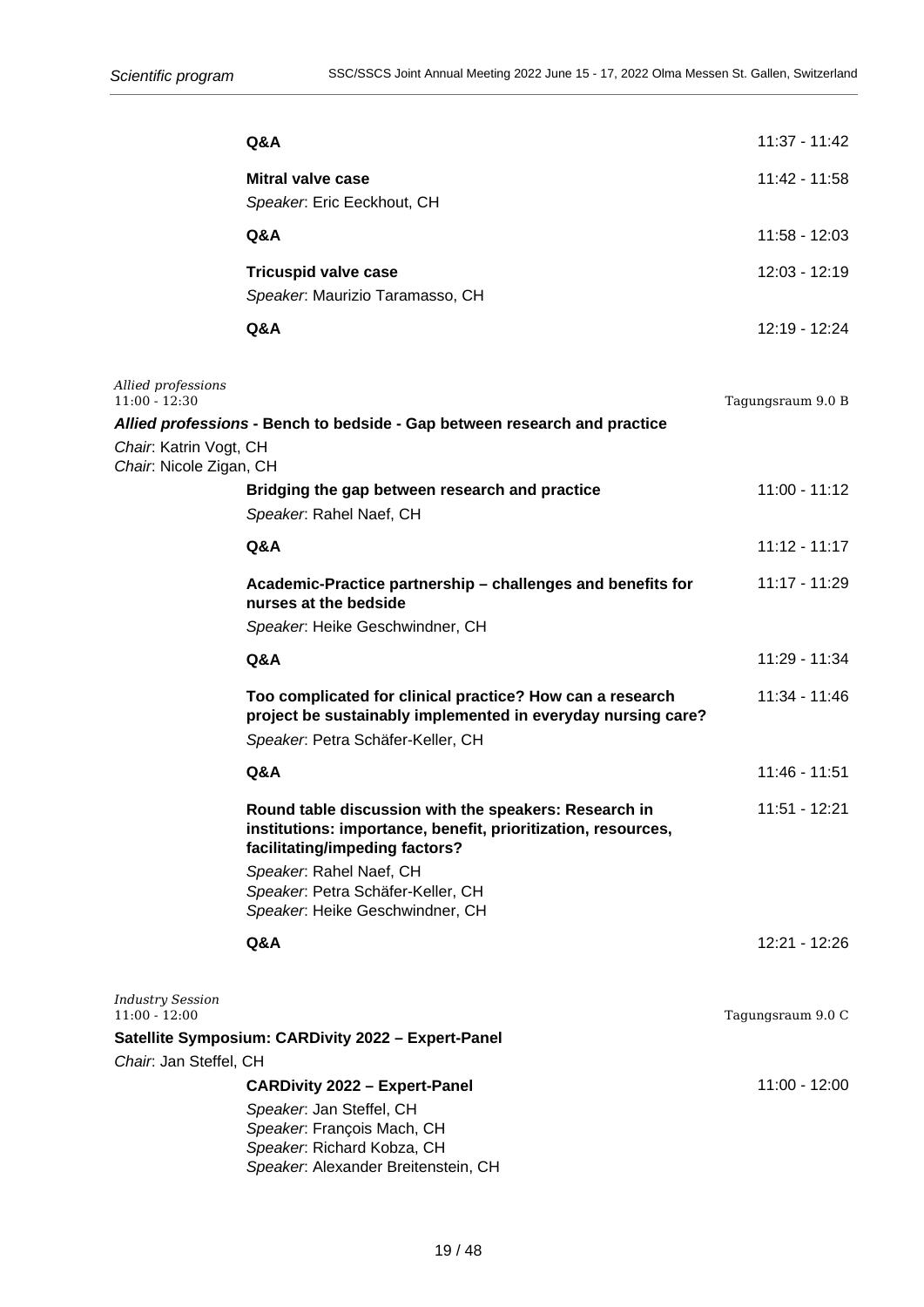| Abstract<br>$11:00 - 12:00$                |                                                                                                                                                    | Tagungsraum 9.0 D    |
|--------------------------------------------|----------------------------------------------------------------------------------------------------------------------------------------------------|----------------------|
| Chair: Jürg Schwitter, CH                  | <b>Abstract Session - Rapid Fire Abstract Session: Clinical Case Reports</b>                                                                       |                      |
| Chair: Nicolas Schärli, CH                 |                                                                                                                                                    |                      |
| O <sub>34</sub>                            | Two answers to one tachycardia - an unusual reentrant<br>mechanism<br>Speaker. Gabriela Hilfiker, CH                                               | 11:00 - 11:08        |
| O <sub>35</sub>                            | Ruptured sinus of valsalva aneurysms: a rare but not<br>uncommon cardiac defect                                                                    | $11:08 - 11:16$      |
|                                            | Speaker. Bruno Santos Lopes, CH                                                                                                                    |                      |
| O36                                        | Moth-eaten like impact of automated titanium fasteners on<br>aortic valve bioprosthesis: a word of caution<br>Speaker. Jules Miazza, CH            | $11:16 - 11:24$      |
| O37                                        | False negative DPD scintigraphy in Val30Met hereditary TTR<br>amyloidosis<br>Speaker. Pierre Monney, CH                                            | 11:24 - 11:32        |
| O38                                        | Severe Postural Tachycardia Syndrome (POTS) in a patient after<br>COVID-19 vaccination with mRNA-1273 (Moderna®)<br>Speaker: Martin F. Reiner, CH  | 11:32 - 11:40        |
| O <sub>39</sub>                            | First-in-man mitral valve replacement and coronary artery<br>bypass grafting using a single minimally invasive access<br>Speaker. Jules Miazza, CH | $11:40 - 11:48$      |
| Assembly<br>$11:00 - 12:00$                |                                                                                                                                                    |                      |
|                                            | SSC - Meeting: "Nichtrauchen ist clever"                                                                                                           | Sitzungszimmer Rosso |
| Chair: Michael Zellweger, CH               |                                                                                                                                                    |                      |
|                                            | Austausch, Q&A zum Projekt für Referent*innen, Projekt- Team<br>und Interessierte                                                                  | 11:00 - 12:00        |
| <b>Industry Session</b><br>$12:30 - 13:30$ |                                                                                                                                                    | Tagungsraum 9.0 C    |
|                                            | Satellite Symposium: REVOLUTION IN LDL-C MANAGEMENT - A game changer in tackling the<br>challenges of LDL-C management in practice                 |                      |
| Chair: François Mach, CH                   |                                                                                                                                                    |                      |
|                                            | <b>Welcome by chairs</b>                                                                                                                           | 12:30 - 12:30        |
|                                            | The ESC/EAS and the Swiss AGLA guidelines: "The lower, the<br>better & lower for longer"<br>Speaker. François Mach, CH                             | 12:30 - 12:45        |
|                                            | Achievement of LDL-C goals in real world clinical practice in<br><b>Switzerland</b><br>Speaker: Christian Müller, CH                               | 12:45 - 13:00        |
|                                            | Effective and sustained LDL-C reduction with Inclisiran in                                                                                         | 13:00 - 13:15        |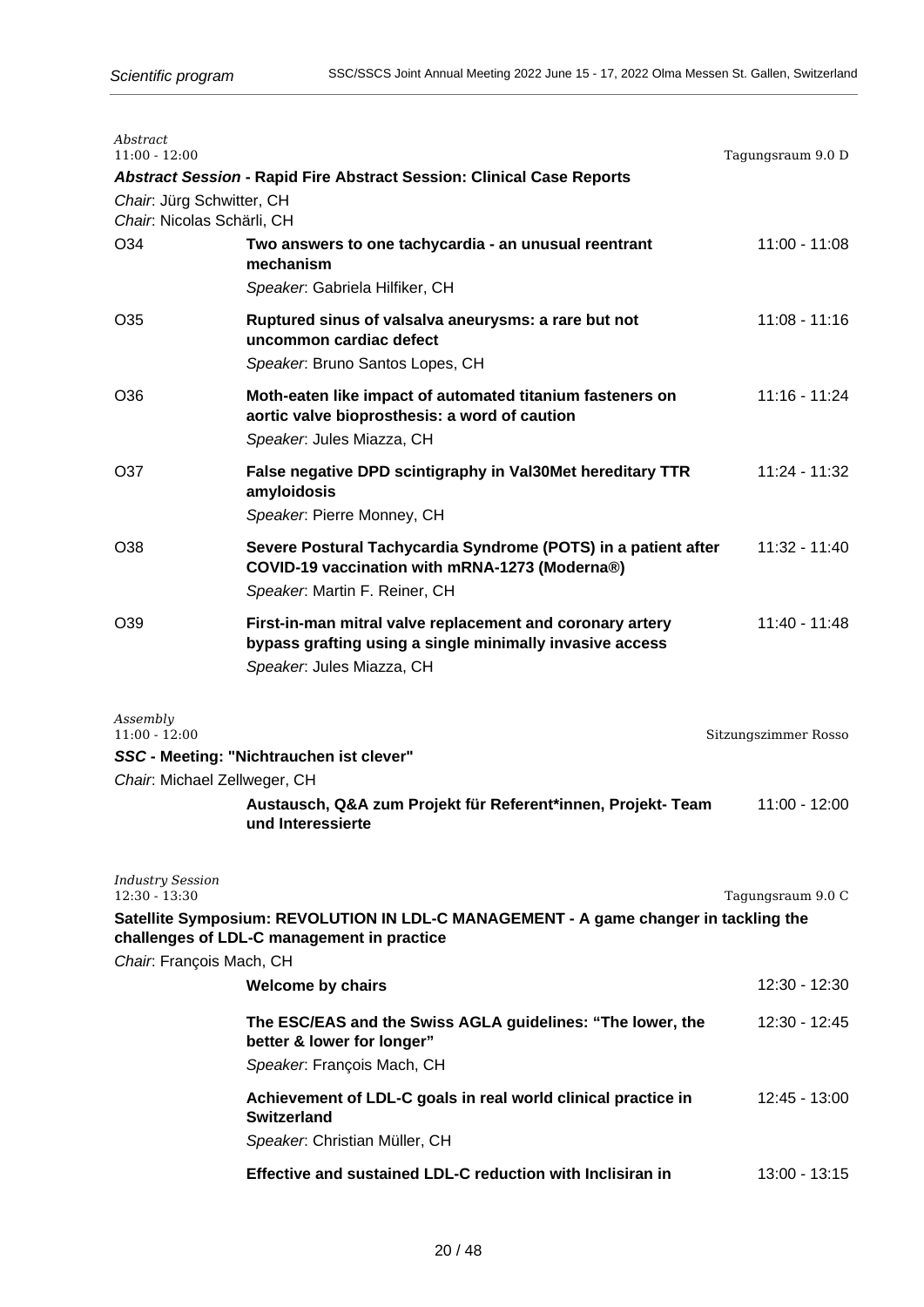| $13:15 - 13:30$      |
|----------------------|
| Tagungsraum 9.0 D    |
|                      |
| 12:30 - 12:35        |
| 12:35 - 12:50        |
| 12:50 - 13:05        |
| 13:05 - 13:20        |
| 13:20 - 13:30        |
| Sitzungszimmer 9.2 B |
|                      |
| 12:30 - 12:40        |
| 12:40 - 12:50        |
| 12:50 - 13:30        |
| Halle 9.1            |
|                      |
|                      |
| 12:30 - 12:35        |
|                      |
| 12:35 - 12:40        |
|                      |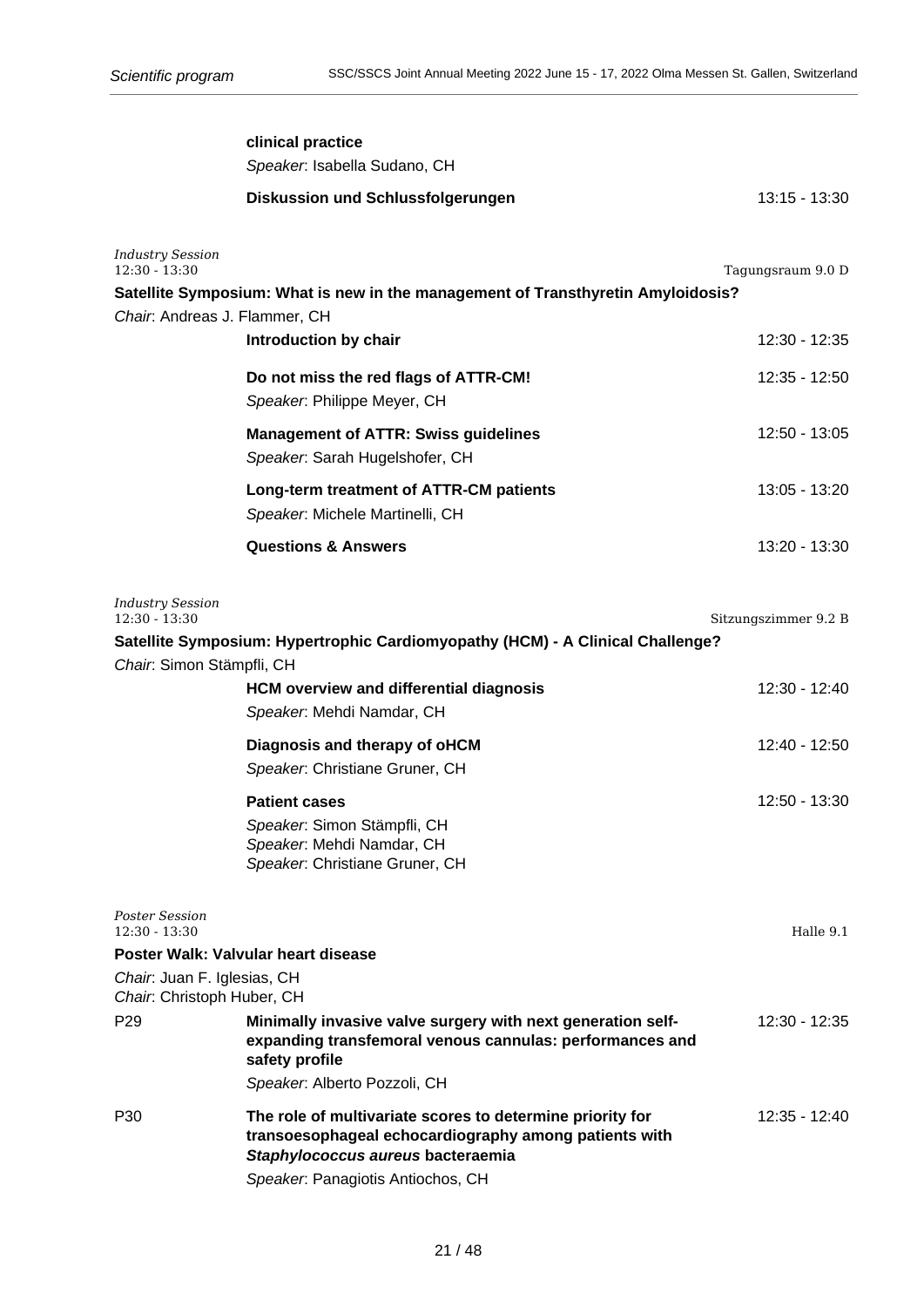| P31                                                      | Pleural effusion: a marker of poor hemodynamics and adverse<br>outcome in patients with severe aortic stenosis undergoing<br>valve replacement<br>Speaker. André Aschmann, CH                  | $12:40 - 12:45$ |
|----------------------------------------------------------|------------------------------------------------------------------------------------------------------------------------------------------------------------------------------------------------|-----------------|
| P32                                                      | The relevance of tricuspid regurgitation in patients undergoing<br>percutaneous treatment of mitral regurgitation<br>Speaker. Stefan Toggweiler, CH                                            | 12:45 - 12:50   |
| P33                                                      | Minimally invasive mitral repair in Barlow disease mid term<br>results<br>Speaker. Jules Miazza, CH                                                                                            | 12:50 - 12:55   |
| P34                                                      | Feasibility of isolated minimally invasive mitral valve surgery in<br>octogenarians<br>Speaker. Vasileios Ntinopoulos, CH                                                                      | 12:55 - 13:00   |
| P35                                                      | Intraoperative CYTOSORB hemoadsorption reduces sepsis-<br>associated mortality in patients with active native and<br>prosthetic left-sided infective endocarditis<br>Speaker. Spela Leiler, DE | 13:00 - 13:05   |
| P36                                                      | Midterm outcomes of video assisted minimally invasive mitral<br>valve surgery<br>Speaker: Laina Passos, CH                                                                                     | $13:05 - 13:10$ |
| P37                                                      | Comparison of outcomes of transfemoral and transapical TAVI<br>approaches after 5 years follow up: a single-center experience<br>Speaker. Constantin Mork, CH                                  | $13:10 - 13:15$ |
| <b>Poster Session</b><br>$12:30 - 13:30$                 |                                                                                                                                                                                                | Halle 9.1       |
|                                                          | <b>Poster Walk: Rhythm Disorders 2</b>                                                                                                                                                         |                 |
| Chair: Christian Sticherling, CH<br>Chair: Sven Reek, CH |                                                                                                                                                                                                |                 |
| P14                                                      | Electrophysiological differences of deep sedation with<br>dexmedetomidine versus propofol                                                                                                      | 12:30 - 12:35   |
|                                                          | Speaker. Helge Servatius, CH                                                                                                                                                                   |                 |
| P <sub>15</sub>                                          | Bone morphogenetic protein 10 - a novel atrial-specific<br>biomarker to predict adverse outcomes in patients with atrial<br>fibrillation<br>Speaker. Elisa Hennings, CH                        | 12:35 - 12:40   |
| P <sub>16</sub>                                          | Early results of the Heliostar™ RF balloon ablation catheter for<br>pulmonary vein isolation                                                                                                   | 12:40 - 12:45   |
|                                                          | Speaker: Alexander Breitenstein, CH                                                                                                                                                            |                 |
| P <sub>17</sub>                                          | Early experience with the second generation of leadless<br>pacemakers and correlation with ECG parameters<br>Speaker. Alexander Breitenstein, CH                                               | 12:45 - 12:50   |
| P <sub>18</sub>                                          | Whole exome sequencing identifies two novel extremely rare<br>candidate variants associated with the short QT syndrome in                                                                      | 12:50 - 12:55   |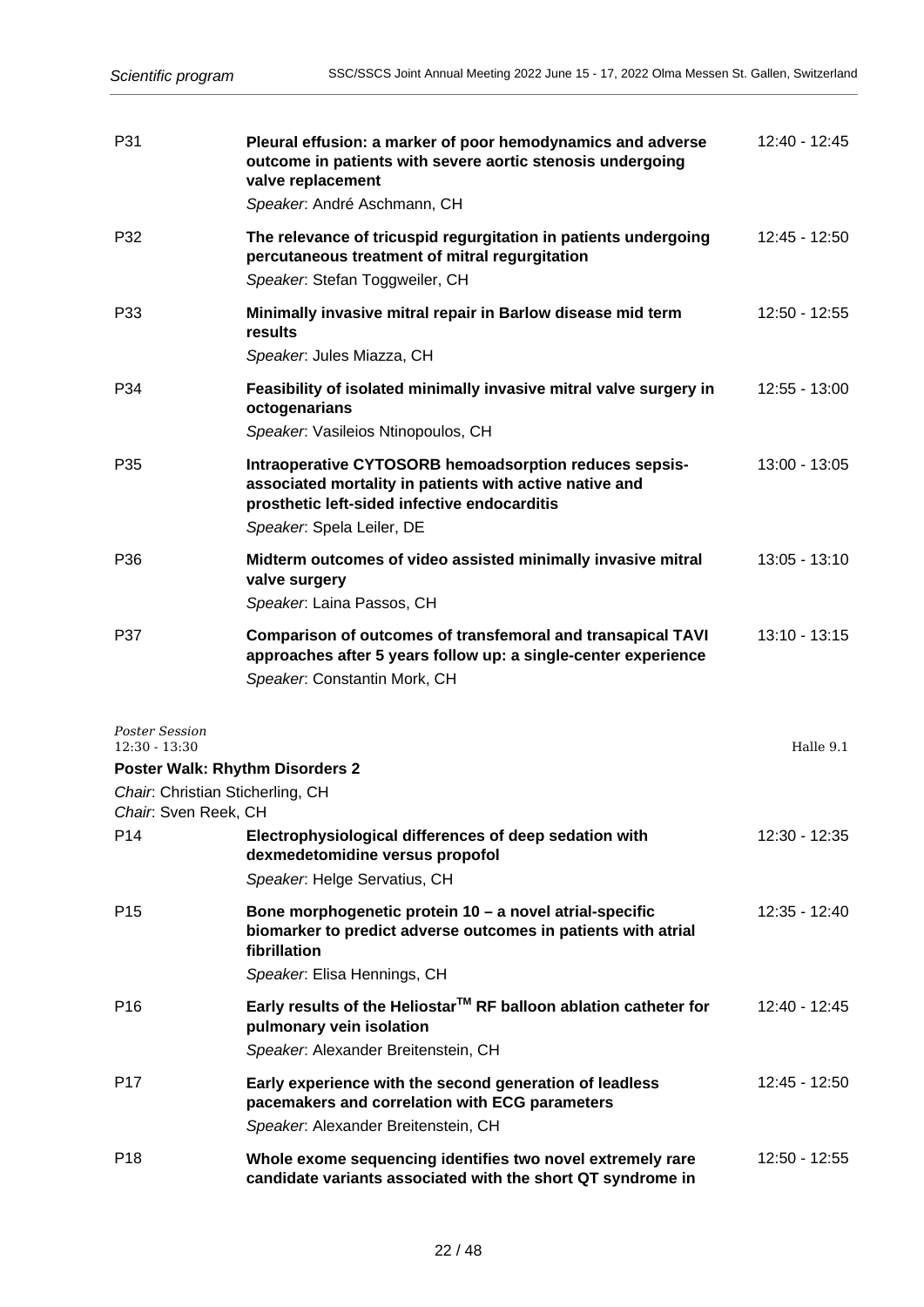|                                                      | two large pedigrees<br>Speaker. Boldizsar Kovacs, CH                                                                                                                                                                                                           |                 |
|------------------------------------------------------|----------------------------------------------------------------------------------------------------------------------------------------------------------------------------------------------------------------------------------------------------------------|-----------------|
| P <sub>19</sub>                                      | Gender gap in study inclusion: insights from the STAR-FIB<br>cohort study<br>Speaker. Hildegard Tanner, CH                                                                                                                                                     | 12:55 - 13:00   |
| P <sub>20</sub>                                      | Algorithm for real-time analysis of intracoronary<br>electrocardiogram<br>Speaker. Andrea Kieninger-Gräfitsch, CH                                                                                                                                              | 13:00 - 13:05   |
| P <sub>21</sub>                                      | 3D-noncontact noninvasive localization of atrial activation by a<br>novel esophageal-mapping system: preliminary results<br>Speaker. Tilman Perrin, CH                                                                                                         | $13:05 - 13:10$ |
| P <sub>22</sub>                                      | Value of multipolar substrate mapping during catheter ablation<br>of scar-related ventricular tachycardia<br>Speaker. Gregor Thalmann, CH                                                                                                                      | $13:10 - 13:15$ |
| Poster Session<br>$12:30 - 13:30$                    |                                                                                                                                                                                                                                                                | Halle 9.1       |
|                                                      | <b>Poster Walk: Rhythm Disorders 1</b>                                                                                                                                                                                                                         |                 |
| Chair: Philipp Krisai, CH<br>Chair: Peter Ammann, CH |                                                                                                                                                                                                                                                                |                 |
| P <sub>05</sub>                                      | Clinical validation of automated QTc measurements from single<br>lead ECG using a novel smartwatch<br>Speaker. Diego Mannhart, CH                                                                                                                              | 12:30 - 12:35   |
| P <sub>06</sub>                                      | Healthy lifestyle and atrial fibrillation recurrence after<br>pulmonary vein isolation - a paradox?<br>Speaker: Philipp Krisai, CH                                                                                                                             | 12:35 - 12:40   |
| P07                                                  | Relationship between the posterior Atrial Wall and the<br><b>ESOphagus: esophageal position and temperature</b><br>MEasurement during Atrial Fibrillation ablation. (AWESOME-<br>AF), a single-center randomized controlled trial<br>Speaker. Cheryl Teres, CH | 12:40 - 12:45   |
| P <sub>08</sub>                                      | Value of peri-procedural electrophysiological testing during<br>TAVR for risk stratification of patients with left bundle branch<br>block<br>Speaker. Patrick Badertscher, CH                                                                                  | 12:45 - 12:50   |
| P <sub>09</sub>                                      | Pitfalls and limitations in the assessment of the HV interval in a<br>Transcatheter Aortic Valve Replacement population. A<br>prospective analysis<br>Speaker. Cheryl Teres, CH                                                                                | 12:50 - 12:55   |
| P <sub>10</sub>                                      | Durability of CLOSE-guided pulmonary vein isolation in<br>persistent atrial fibrillation - first results from a prospective<br>remapping study                                                                                                                 | 12:55 - 13:00   |

P11 **Diagnostic reliability of AV synchrony self-diagnostics in** 13:00 - 13:05

Speaker: Samuel Hannes Baldinger, CH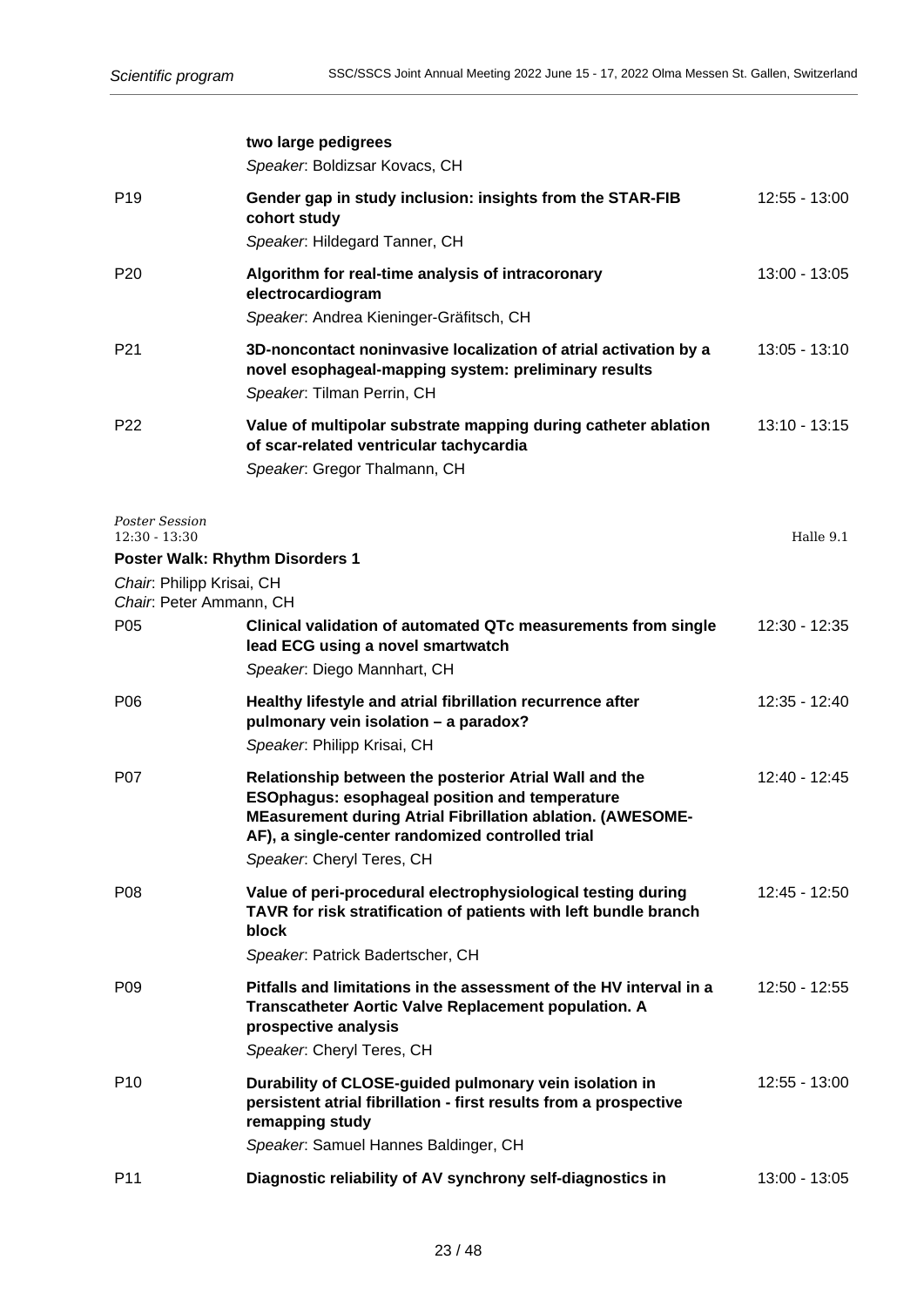|                                                         | leadless VDD pacemakers<br>Speaker. Felix Neugebauer, CH                                                                                                                                                   |                 |
|---------------------------------------------------------|------------------------------------------------------------------------------------------------------------------------------------------------------------------------------------------------------------|-----------------|
| P <sub>12</sub>                                         | Occurrence and predictors of severe arrhythmia in patients with<br>myocarditis<br>Speaker. Philipp Krisai, CH                                                                                              | $13:05 - 13:10$ |
| P <sub>13</sub>                                         | Early learning curve and procedural outcome of left bundle<br>branch pacing vs. His bundle pacing<br>Speaker. Andreas Haeberlin, CH                                                                        | $13:10 - 13:15$ |
| Poster Session<br>$12:30 - 13:30$                       |                                                                                                                                                                                                            | Halle 9.1       |
| Chair: David Niederseer, CH                             | P52 - Poster Walk: Prevention & Rehabilitation                                                                                                                                                             |                 |
| Chair: Stefano Rimoldi, CH                              |                                                                                                                                                                                                            |                 |
| P49                                                     | Prognostic impact of carotid plaque imaging using total plaque<br>area added to SCORE2 in middle-aged subjects. The Arteris C<br>ardiovascular Outcome (ARCO) cohort study<br>Speaker. Michel Romanens, CH | $12:30 - 12:35$ |
| P <sub>50</sub>                                         | Differential associations of emotional and physical domains of<br>the MacNew Heart with changes in 6-minute walking test<br>Speaker. Lena Jellestad, CH                                                    | 12:35 - 12:40   |
| P <sub>51</sub>                                         | Introduction of patient-reported outcome measures in a cardiac<br>surgery center                                                                                                                           | 12:40 - 12:45   |
|                                                         | Speaker. Luca Koechlin, CH                                                                                                                                                                                 |                 |
| P <sub>52</sub>                                         | Evolocumab use in clinical practice in Switzerland: final data of<br>the Heymans study<br>Speaker. Anne Anstett, CH                                                                                        | 12:45 - 12:50   |
| <b>Poster Session</b><br>$12:30 - 13:30$                |                                                                                                                                                                                                            | Halle 9.1       |
| <b>Poster Walk: Basic Science</b>                       |                                                                                                                                                                                                            |                 |
| Chair. Marie-Noelle Giraud, CH<br>Chair: Elena Osto, CH |                                                                                                                                                                                                            |                 |
| P01                                                     | Rimeporide, a first in class Na/H exchanger-1 inhibitor,<br>ameliorates right ventricular dysfunction and pulmonary arterial<br>hypertension in a Sugen/Hypoxia model<br>Speaker. Giuseppina Milano, CH    | 12:30 - 12:35   |
| P <sub>02</sub>                                         | Methylation of the Hippo effector YAP by the methyltransferase<br>SETD7 drives myocardial ischemic injury: a translational study<br>Speaker. Samuele Ambrosini, CH                                         | 12:35 - 12:40   |
| P <sub>03</sub>                                         | Arterial thrombosis in Hutchinson Gilford Progeria syndrome<br>Speaker. Linda Bernasconi, CH<br>Speaker. Yustina Maria Puspitasari, CH                                                                     | 12:40 - 12:45   |
| P04                                                     | Potential antithrombotic effect of Tafamidis: preliminary results                                                                                                                                          | 12:45 - 12:50   |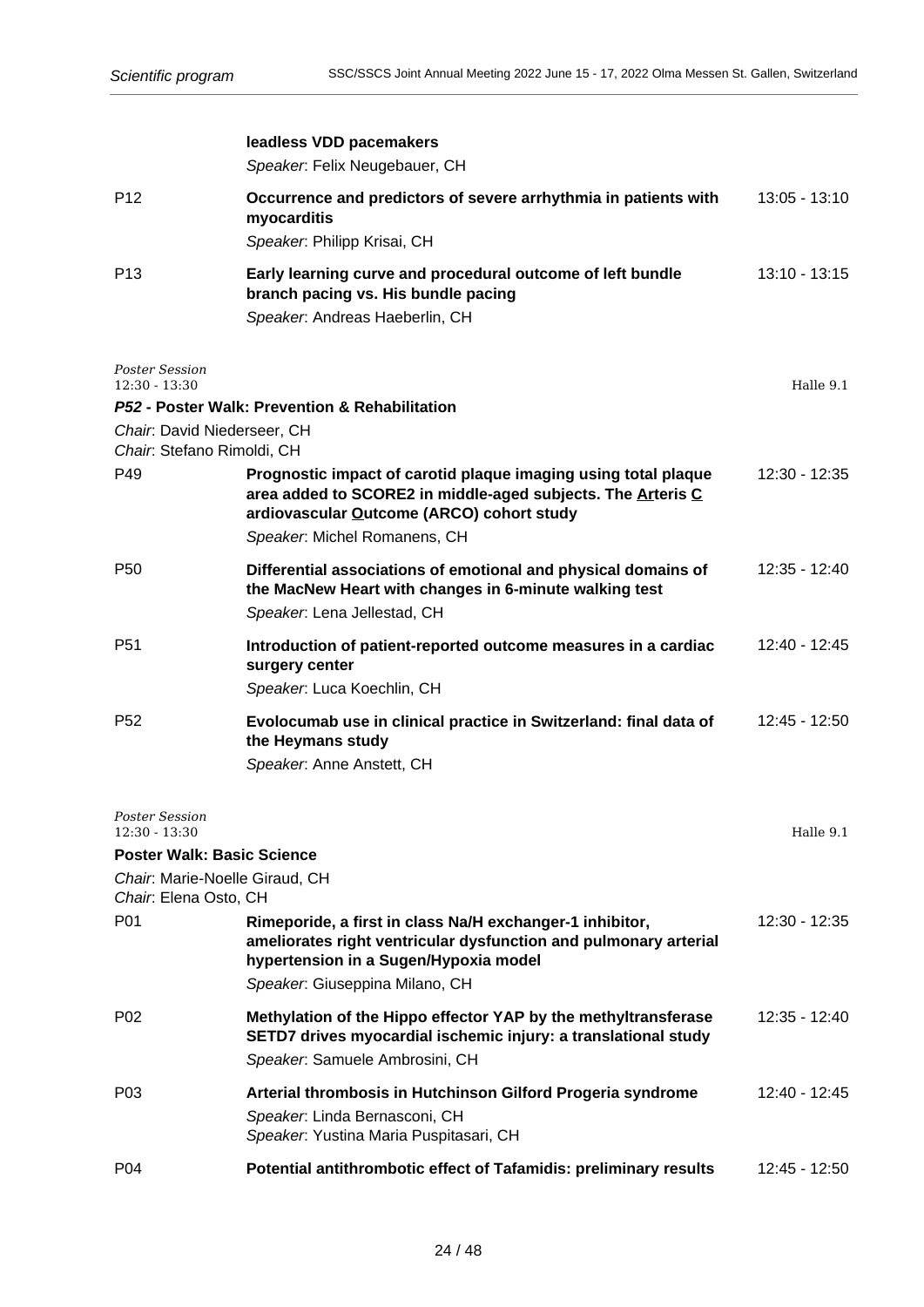# **from an in vitro experiment**

Speaker: Stefano Ministrini, CH

| <b>Poster Session</b><br>$12:30 - 13:30$                |                                                                                                                                                                                       | Halle 9.1       |
|---------------------------------------------------------|---------------------------------------------------------------------------------------------------------------------------------------------------------------------------------------|-----------------|
| <b>Poster Walk: Heart failure</b>                       |                                                                                                                                                                                       |                 |
| Chair. Fran Mikulicic, CH<br>Chair. Matthias Nägele, CH |                                                                                                                                                                                       |                 |
| P <sub>23</sub>                                         | Myocardial fibrosis of the posterior myocardium in Fabry<br>disease is associated with global rather than regional<br>longitudinal strain reduction<br>Speaker: Guillame Barbey, CH   | $12:30 - 12:35$ |
| P <sub>24</sub>                                         | The challenging choice of gene panel size: our experience with<br>hypertrophic cardiomyopathy<br>Speaker. Sebastian Suchet, CH                                                        | 12:35 - 12:40   |
| P <sub>25</sub>                                         | ??????Factors favoring a first driveline infection in a cohort of<br>patients on LVAD support with the HeartMate 3™<br>Speaker. Julien Regamey, CH                                    | $12:40 - 12:45$ |
| P <sub>26</sub>                                         | Association among myocardial injury and mortality in Influenza:<br>a prospective cohort study<br>Speaker. Amabile Valotta, CH                                                         | $12:45 - 12:50$ |
| P <sub>27</sub>                                         | The burden of epicardial fat is associated with endothelial<br>function in patients with heart failure with reduced ejection<br>fraction<br>Speaker: Valentina A. Rossi, CH           | 12:50 - 12:55   |
| P <sub>28</sub>                                         | Improving INR management of patients with a Left ventricular<br>assist device LVADs; Do you *really * need a health care<br>professional to help you?<br>Speaker. Valerie Veltman, CH | $12:55 - 13:00$ |
| <b>Poster Session</b><br>$12:30 - 13:30$                |                                                                                                                                                                                       | Halle 9.1       |
|                                                         | <b>Poster Walk: Clinical Case Reports</b>                                                                                                                                             |                 |
| Chair: Andre Linka, CH                                  |                                                                                                                                                                                       |                 |
| Chair: Reza Owlya, CH<br>P54                            | Recurrent pneumonia post atrial fibrillation ablation<br>Speaker: Aki Mizuno, CH                                                                                                      | 12:30 - 12:35   |
| P <sub>55</sub>                                         | Arrhythmic storm by intoxication with common yew: a case<br>report<br>Speaker: Nawal Dakka, CH                                                                                        | 12:35 - 12:40   |
| P56                                                     | Q (query) fever endocarditis - when you hear hoofbeats don't<br>forget the zebra<br>Speaker: Lukas Meier, CH                                                                          | 12:40 - 12:45   |
| P <sub>57</sub>                                         | Young woman with type A aortic dissection - a long journey                                                                                                                            | 12:45 - 12:50   |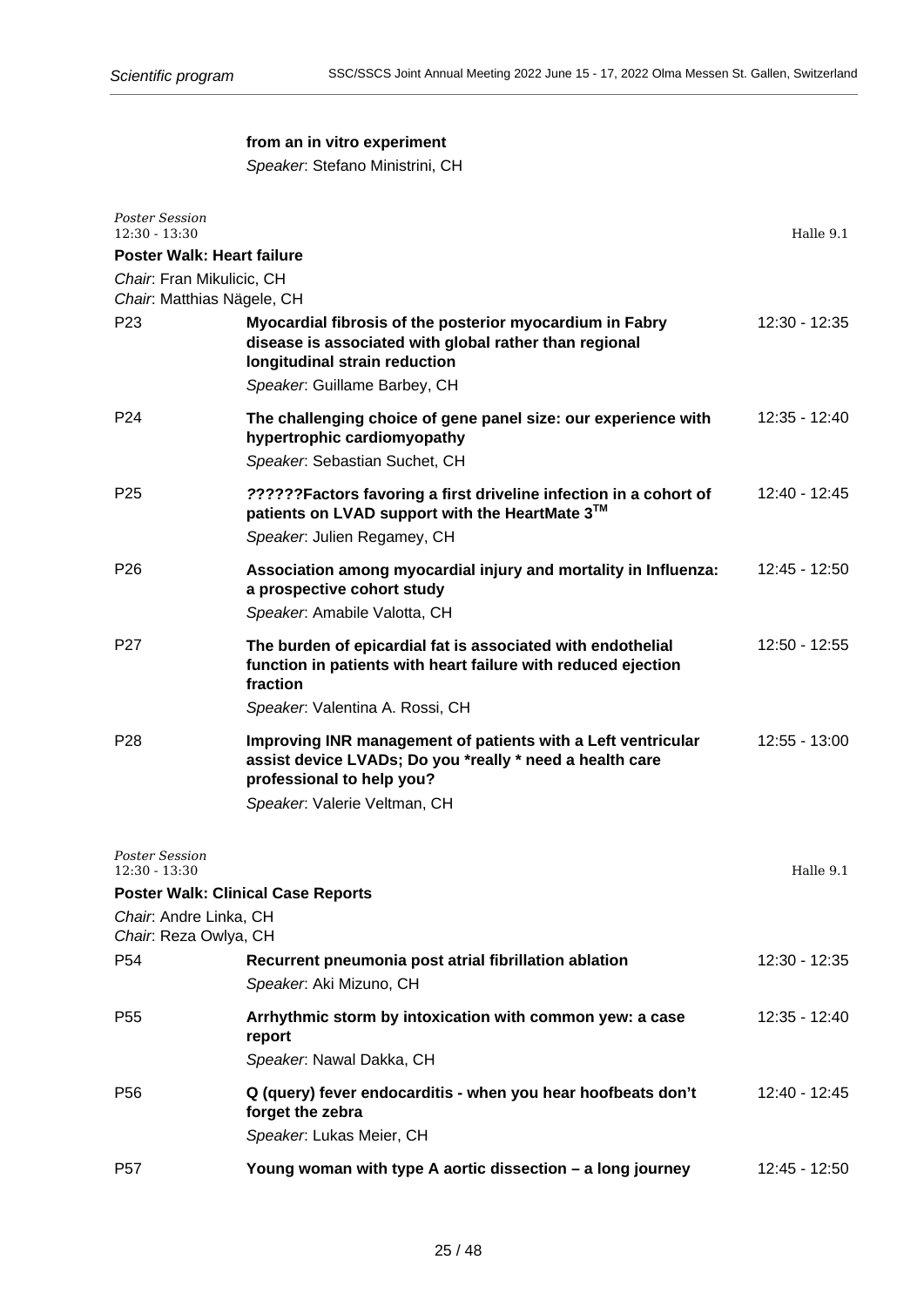|                                                                 | through unexpected complications<br>Speaker. Francesca Bonassin Tempesta, CH                                                                                                                               |                 |
|-----------------------------------------------------------------|------------------------------------------------------------------------------------------------------------------------------------------------------------------------------------------------------------|-----------------|
| P <sub>58</sub>                                                 | Successful combined treatment of a pulmonary artery<br>angiosarcoma: a case report<br>Speaker. Jegaruban Namasivayam, CH                                                                                   | 12:50 - 12:55   |
| P <sub>59</sub>                                                 | Minimal-invasive mitral valve repair after breast augmentation: a<br>case report<br>Speaker. Thibault Schaeffer, CH                                                                                        | $12:55 - 13:00$ |
| P60                                                             | Pericardial Skirt reinforcing Sapien 3 to reduce paravalvular<br>leak when addressing mitral disease in the context of severe<br>mitral annular calcification (MAC)<br>Speaker. Alberto Pozzoli, CH        | 13:00 - 13:05   |
| <b>Poster Session</b><br>$12:30 - 13:30$<br><b>Poster Walks</b> |                                                                                                                                                                                                            | Halle 9.1       |
| <b>Poster Session</b><br>$12:30 - 13:30$                        |                                                                                                                                                                                                            | Halle 9.1       |
| Chair. Stefanos Demertzis, CH                                   | <b>Poster Walk: Coronary Artery Disease</b>                                                                                                                                                                |                 |
| Chair. Christophe Wyss, CH<br>P38                               | Hemadsorption treatment in emergency cardiac surgery - cost-<br>benefit analysis comparing patient outcomes<br>Speaker. Kambiz Hassan, DE                                                                  | 12:30 - 12:35   |
| P39                                                             | Bleeding risk in patients hospitalized for non-ST-segment<br>elevation acute coronary syndromes: performance of the<br><b>CRUSADE</b> score<br>Speaker. Florian A. Wenzl, CH                               | 12:35 - 12:40   |
| P40                                                             | Bradycardia and acute coronary syndromes: analysis of<br>outcomes from 51001 patients enrolled in acute myocardial<br>infarction in Switzerland Registry<br>Speaker. Luigi Biasco, CH                      | 12:40 - 12:45   |
| P41                                                             | Treatment and outcome of patients with acute myocardial<br>infarction and chronic lung disease: insights from the<br>nationwide AMIS Plus Registry<br>Speaker. Claudia Beckmann, CH                        | 12:45 - 12:50   |
| P42                                                             | Frequency and outcomes of periprocedural myocardial<br>infarction in patients with chronic coronary syndromes<br>undergoing PCI<br>Speaker: Sarah Bär, CH                                                  | 12:50 - 12:55   |
| P43                                                             | Heavy weekly alcohol consumption vs. binge drinking after an<br>acute coronary syndrome: does it make a difference for the risk<br>of major adverse cardiovascular events?<br>Speaker: Elena Tessitore, CH | 12:55 - 13:00   |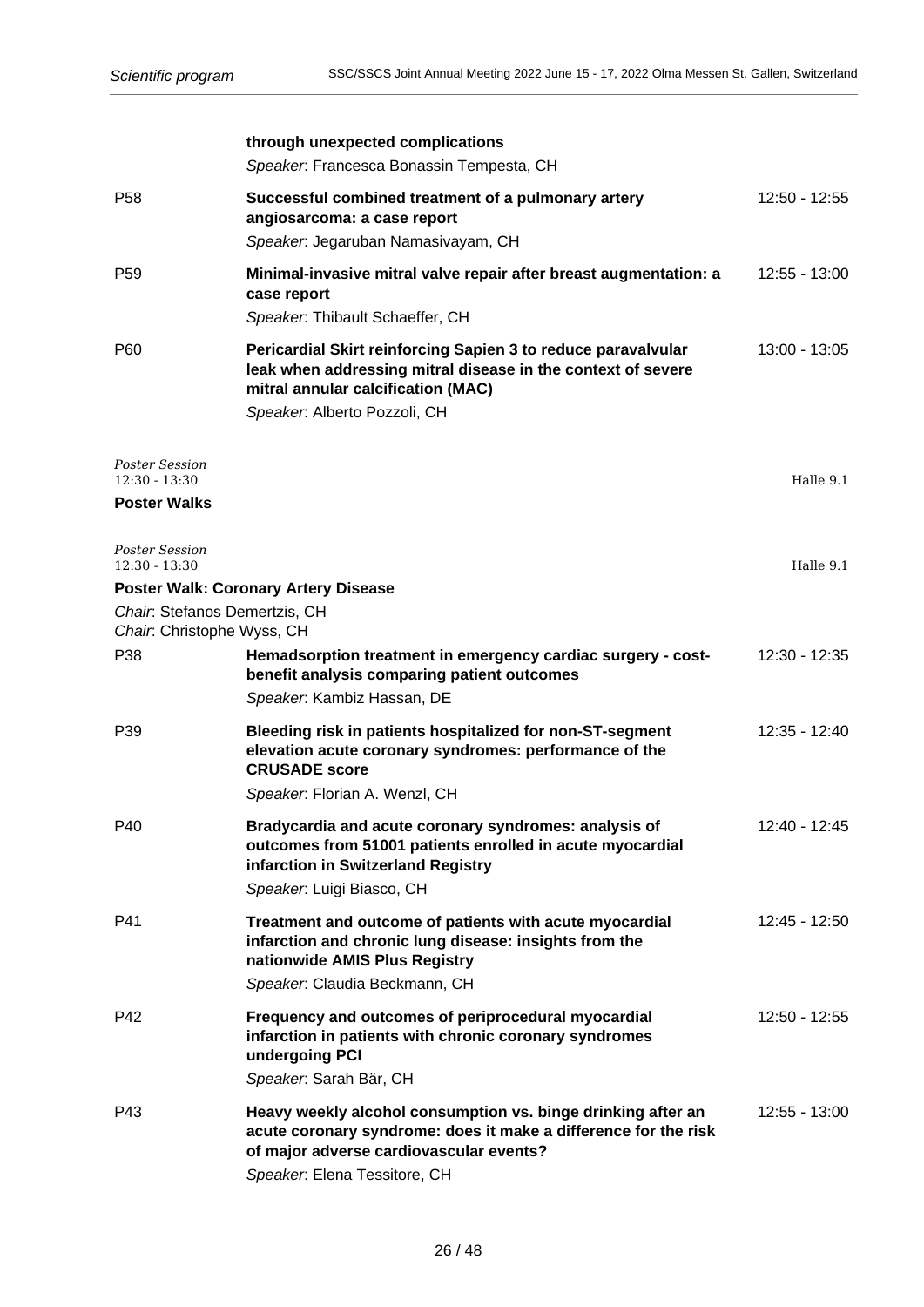| P44                                                                                                                                               | Acute myocardial infarction and work inability: insights from<br>the AMIS Plus registry<br>Speaker. Fabio Barresi, CH                                                            | 13:00 - 13:05     |
|---------------------------------------------------------------------------------------------------------------------------------------------------|----------------------------------------------------------------------------------------------------------------------------------------------------------------------------------|-------------------|
| P45                                                                                                                                               | Out-of-hospital management and outcome of ST-elevation acute<br>coronary syndromes in Swiss Canton Ticino: 10 years of the<br>preH-ACS registry                                  | $13:05 - 13:10$   |
|                                                                                                                                                   | Speaker: Maria Luce Caputo, CH                                                                                                                                                   |                   |
| P46                                                                                                                                               | Effect of perfusionist manoeuvres on air bubble generation in<br>the cardiopulmonary bypass circuit<br>Speaker. Linda Bernasconi, CH                                             | $13:10 - 13:15$   |
| P47                                                                                                                                               | Minimal extracorporeal circulation system using microplegia in<br>urgent coronary artery bypass grafting<br>Speaker. Luca Koechlin, CH                                           | 13:15 - 13:20     |
| P48                                                                                                                                               | Sex differences in acute coronary syndromes - sign for<br>improvement?<br>Speaker. Dragana Radovanovic, CH                                                                       | 13:20 - 13:25     |
| Social Media<br>$12:40 - 12:55$                                                                                                                   |                                                                                                                                                                                  | Tagungsraum 9.0 B |
| #SocialMedia! Why? How?                                                                                                                           |                                                                                                                                                                                  |                   |
| Chair: Shehab Anwer, CH                                                                                                                           |                                                                                                                                                                                  |                   |
|                                                                                                                                                   | Key topics 1. #SoMe and modern medicine 2. "Do and Don'ts" in<br>#SoMe world 3. Tools to make your life easier on #SoMe 4.<br>#SwissCardio and #SoMe 5. Why follow #SwissCardio? | 12:40 - 12:40     |
| Joint Session<br>$13:30 - 15:00$                                                                                                                  |                                                                                                                                                                                  | Auditorium 9.1.2  |
| on Valvular heart disease"                                                                                                                        | Main Session WG PCI / WG Imaging / SSCS - Guidelines into practice session "2021 ESC Guidelines                                                                                  |                   |
| Chair. Peter Wenaweser, CH<br>Chair. Oliver Reuthebuch,, CH<br>Chair. Olivier Muller, CH<br>Chair: Saed Burgan, CH<br>Moderator: Diego Arroyo, CH | Chair. Christine Attenhofer Jost, CH                                                                                                                                             |                   |
|                                                                                                                                                   | <b>Introduction by chairs</b>                                                                                                                                                    | 13:30 - 13:32     |
|                                                                                                                                                   | Pecha Kucha Talk<br>Speaker. Olivier Muller, CH                                                                                                                                  | 13:32 - 13:39     |
|                                                                                                                                                   | <b>Discussion</b>                                                                                                                                                                | 13:39 - 13:44     |
|                                                                                                                                                   | Case 1: A patient with comorbidities and severe aortic stenosis<br>Speaker. Stefan Toggweiler, CH                                                                                | 13:44 - 13:49     |
|                                                                                                                                                   | <b>Discussion</b>                                                                                                                                                                | 13:49 - 14:04     |
|                                                                                                                                                   | Case 2: A patient with comorbidities and severe mitral<br>regurgitation                                                                                                          | 14:04 - 14:09     |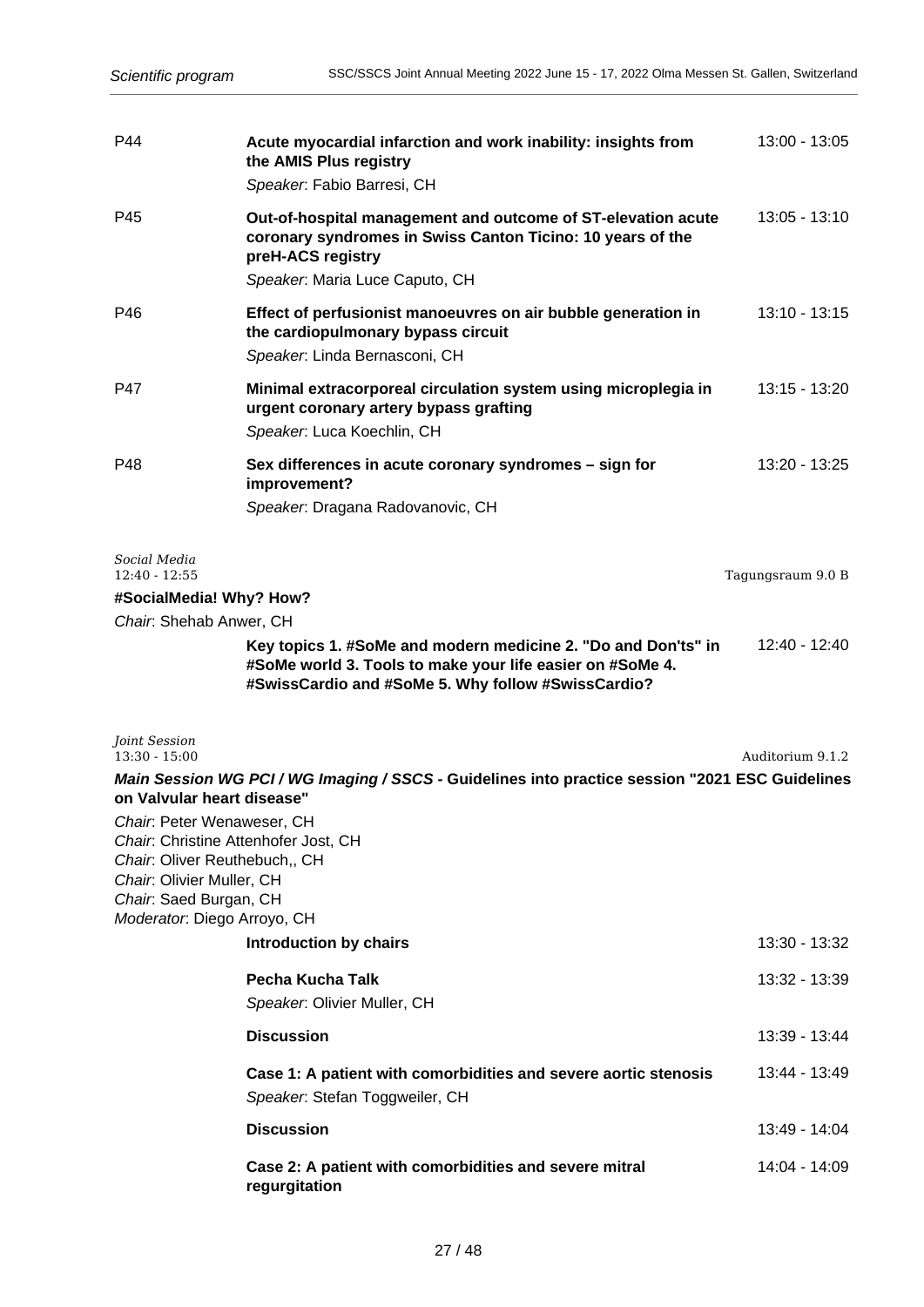|                                                                                                                   | Speaker. Philipp K. Haager, CH                                                                                                                                                  |                   |
|-------------------------------------------------------------------------------------------------------------------|---------------------------------------------------------------------------------------------------------------------------------------------------------------------------------|-------------------|
|                                                                                                                   | <b>Discussion</b>                                                                                                                                                               | 14:09 - 14:24     |
|                                                                                                                   | Case 3: A patient with comorbidities and severe tricuspid<br>regurgitation<br>Speaker. David Reineke, CH                                                                        | 14:24 - 14:29     |
|                                                                                                                   | <b>Discussion</b>                                                                                                                                                               | 14:29 - 14:44     |
|                                                                                                                   | Abstract prize winner - Topic valvular heart disease                                                                                                                            | 14:44 - 14:44     |
| O <sub>22</sub>                                                                                                   | Association of left ventricular myocardial work with all-cause<br>mortality after transcatheter aortic valve implantation<br>Speaker. Shehab Anwer, CH                          | 14:44 - 14:49     |
|                                                                                                                   | Q&A                                                                                                                                                                             | 14:49 - 14:57     |
|                                                                                                                   |                                                                                                                                                                                 |                   |
| <b>Main Session</b><br>$13:30 - 15:00$                                                                            |                                                                                                                                                                                 | Tagungsraum 9.2 D |
|                                                                                                                   | SSC/SSCS, SCOT/YSCSC - Interdisciplinary cases from the young                                                                                                                   |                   |
| Chair: Kovacs Boldizsar, CH<br>Chair. Alexander Kadner, CH<br>Chair: Lukas Hunziker, CH<br>Chair: Laura Rings, CH |                                                                                                                                                                                 |                   |
|                                                                                                                   | First-in-man mitral valve replacement and coronary artery<br>bypass grafting using a single minimally invasive access<br>Speaker. Jules Miazza, CH                              | 13:30 - 13:42     |
|                                                                                                                   |                                                                                                                                                                                 |                   |
|                                                                                                                   | Q&A                                                                                                                                                                             | 13:42 - 13:47     |
|                                                                                                                   | Traumatic rupture of the aortic isthmus in a patient with an<br>abberant right subclavian artery (arteria lusoria) and bi-carotid<br>trunk                                      | 13:47 - 13:59     |
|                                                                                                                   | Speaker: Nina Verena Hofmann, AT                                                                                                                                                |                   |
|                                                                                                                   | Q&A                                                                                                                                                                             | 13:59 - 14:04     |
|                                                                                                                   | Endomyocardial Fibrosis - A rare cause for Restrictive<br><b>Cardiomyopathy in Europe</b><br>Speaker. Philine Fleckenstein, CH                                                  | 14:04 - 14:16     |
|                                                                                                                   | Q&A                                                                                                                                                                             | 14:16 - 14:21     |
|                                                                                                                   | Type A aortic dissection and pheochromocytoma; an indirect<br>consequence of the Covid-19 pandemic<br>Speaker. Vassili Aurel Njami, CH                                          | 14:21 - 14:33     |
|                                                                                                                   | Q&A                                                                                                                                                                             | 14:33 - 14:38     |
|                                                                                                                   |                                                                                                                                                                                 |                   |
|                                                                                                                   | Mycotic aneurysma of the right coronary artery 35 years after<br>cardiac transplantation a long-term success caught up by a<br>common infection<br>Speaker. Laureve Chollet, CH | 14:38 - 14:50     |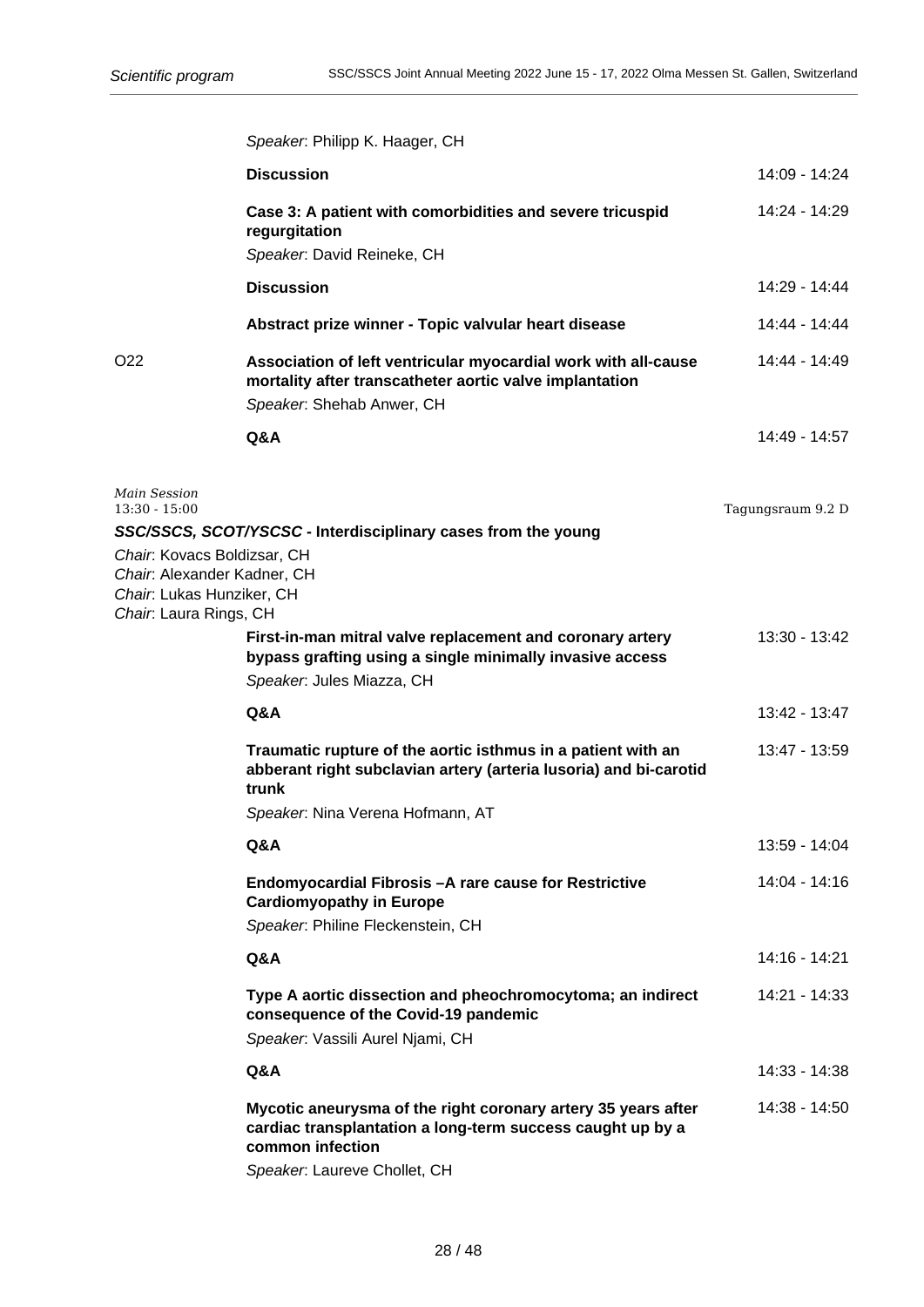**Q&A** 14:50 - 14:55

| Main Session<br>$13:30 - 15:00$                                                                                   |                                                                                                                                                               | Tagungsraum 9.0 A |
|-------------------------------------------------------------------------------------------------------------------|---------------------------------------------------------------------------------------------------------------------------------------------------------------|-------------------|
| Chair. Ardan Saguner, CH<br>Chair. Christoph Kaiser, CH                                                           | SSC, WG PCI/WG PM&Electrophysiology - Clinical radiation audits - what have we learned                                                                        |                   |
|                                                                                                                   | Field report from the perspective of auditors and institutions<br>Speaker. Christoph Kaiser, CH<br>Speaker: Ardan Saguner, CH<br>Speaker. Burkhard Hornig, CH | 13:30 - 13:45     |
|                                                                                                                   | <b>Report BAG/OFSP</b>                                                                                                                                        | 13:45 - 13:50     |
|                                                                                                                   | Speaker. Carine Galli Marxer, CH                                                                                                                              |                   |
|                                                                                                                   | <b>Panel discussion</b><br>Speaker. Burkhard Hornig, CH<br>Speaker. Adrian Attinger, CH<br>Speaker. Hansjörg Salomon, CH<br>Speaker. Roland Simmler, CH       | $13:50 - 14:10$   |
|                                                                                                                   | New scientific findings: tools to enhance radioprotection<br>Speaker. Elina Samara, CH                                                                        | 14:10 - 14:25     |
|                                                                                                                   | Q&A                                                                                                                                                           | 14:25 - 14:30     |
|                                                                                                                   | Radiation audits in Radiology - lessons to be learned from our<br>colleagues<br>Speaker. Yvonne Käser, CH                                                     | 14:30 - 14:45     |
|                                                                                                                   | <b>Q&amp;A</b>                                                                                                                                                | 14:45 - 14:50     |
|                                                                                                                   |                                                                                                                                                               |                   |
| Allied professions<br>$13:30 - 15:00$<br>Allied professions - What's new in cardiology<br>Chair: Lukas Weibel, CH |                                                                                                                                                               | Tagungsraum 9.0 B |
| Chair: Eva-Maria Höhn, CH                                                                                         | What's New in Cardiac Rhythmology and Pacemaker Therapy?<br>Speaker: Hildegard Tanner, CH                                                                     | 13:30 - 13:46     |
|                                                                                                                   | Q&A                                                                                                                                                           | 13:46 - 13:51     |
|                                                                                                                   | <b>Heart Failure Guidelines 2021</b><br>Speaker. Valerie Veltman, CH                                                                                          | 13:51 - 14:07     |
|                                                                                                                   | Q&A                                                                                                                                                           | 14:07 - 14:12     |
|                                                                                                                   | Cardiac surgery / interventional cardiology, new minimally<br>invasive interventions<br>Speaker. Raban Jeger, CH                                              | 14:12 - 14:28     |
|                                                                                                                   | Q&A                                                                                                                                                           | 14:28 - 14:33     |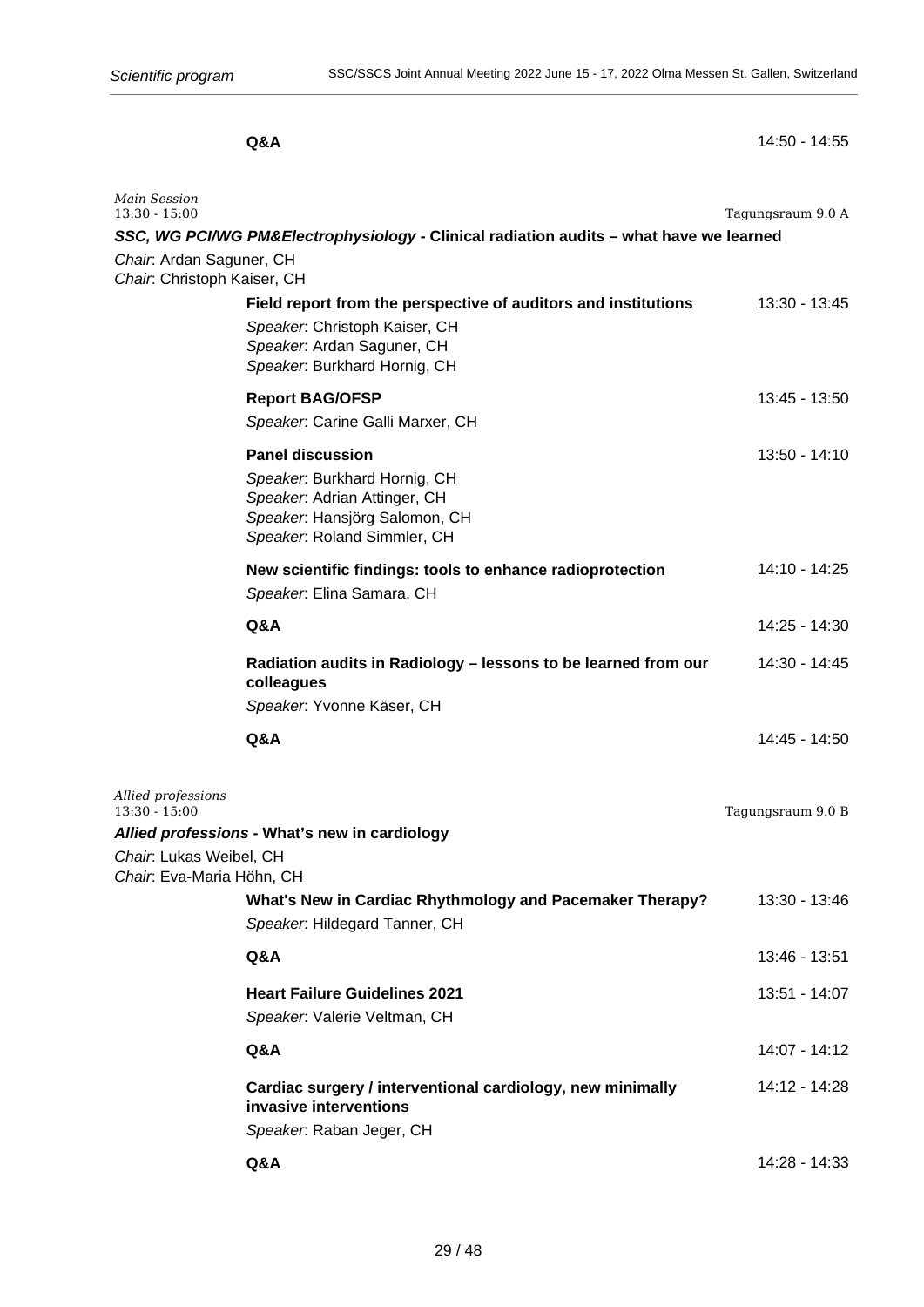| <b>Industry Session</b><br>$13:45 - 14:45$                                           | Satellite Symposium: Cardiorenal Protection in Heart Failure: Role of SGLT2 Inhibition                                              | Tagungsraum 9.0 C    |
|--------------------------------------------------------------------------------------|-------------------------------------------------------------------------------------------------------------------------------------|----------------------|
| Chair: Frank Ruschitzka, CH                                                          |                                                                                                                                     |                      |
|                                                                                      | Introduction by chair                                                                                                               | 13:45 - 13:50        |
|                                                                                      | Cardiorenal benefits: what's relevant for the cardiologist?<br>Speaker. Andreas J. Flammer, CH                                      | 13:50 - 14:10        |
|                                                                                      | How to implement new evidence in clinical practice?<br>Speaker. Philippe Meyer, CH                                                  | 14:10 - 14:45        |
| <b>Industry Session</b><br>$13:45 - 14:45$                                           |                                                                                                                                     | Tagungsraum 9.0 D    |
|                                                                                      | Satellite Symposium: Hypertonie im Jahr 2022 - Welche Behandlungen verschreiben und warum?                                          |                      |
| Chair: Georg Noll, CH<br>Chair. Isabella Sudano, CH                                  |                                                                                                                                     |                      |
|                                                                                      | Hypertonie im Jahr 2022: Welche Behandlungen verschreiben<br>und warum?                                                             | 13:45 - 14:45        |
|                                                                                      | Speaker: Georg Noll, CH<br>Speaker. Isabella Sudano, CH                                                                             |                      |
| <b>Industry Session</b><br>$13:45 - 14:45$                                           |                                                                                                                                     | Sitzungszimmer 9.2 C |
| Chair: François Mach, CH<br>Chair: Christian Schmied, CH                             | Satellite Atelier: How to Identify and Stabilize Vulnerable Coronary Plaques                                                        |                      |
|                                                                                      | Role of Non-Invasive Imaging to Assess Coronary<br><b>Atherosclerosis and Guide Clinical Management</b>                             | 13:45 - 14:15        |
|                                                                                      | Speaker: Ronny Büchel, CH                                                                                                           |                      |
|                                                                                      | <b>Invasive Assessment and Treatment of Vulnerable Plaques:</b><br><b>Insights from the PACMAN-AMI</b><br>Speaker. Lorenz Räber, CH | 14:15 - 14:45        |
| Main Session<br>$15:15 - 16:16$<br>SSC/SSCS - Prize Lecture<br>Chair: Peter Matt, CH |                                                                                                                                     | Auditorium 9.1.2     |
| Chair: Felix Tanner, CH                                                              | <b>Andreas Grüntzig Lecture</b>                                                                                                     | $15:15 - 15:15$      |
|                                                                                      | <b>Introduction &amp; Prize Award</b><br>Speaker: Felix Tanner, CH                                                                  | 15:15 - 15:17        |
|                                                                                      | <b>Andreas Grüntzig Lecture</b><br>Speaker. William Wyns, IE                                                                        | 15:17 - 15:35        |
|                                                                                      | Q&A                                                                                                                                 | 15:35 - 15:40        |
|                                                                                      | <b>Senning Lecture</b>                                                                                                              | 15:40 - 15:40        |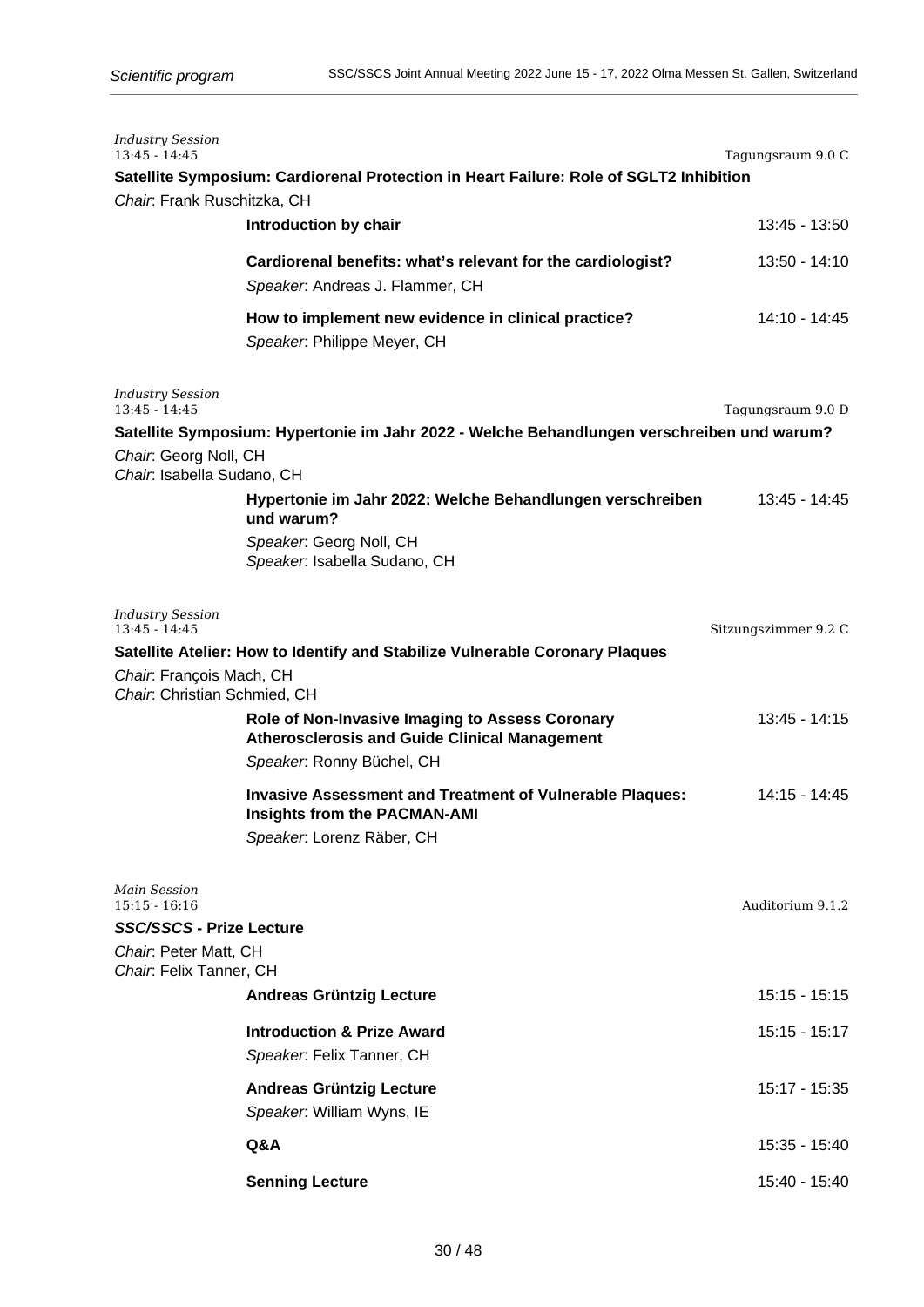|                                                           | <b>Introduction &amp; Prize Award</b><br>Speaker. Peter Matt, CH                                                           | 15:40 - 15:42     |
|-----------------------------------------------------------|----------------------------------------------------------------------------------------------------------------------------|-------------------|
|                                                           | Senning Lecture: Real Long-term Results in Surgery for<br><b>Congenital Heart Disease</b><br>Speaker. Markus Heinemann, DE | 15:42 - 16:00     |
|                                                           | Q&A                                                                                                                        | $16:00 - 16:05$   |
|                                                           | <b>Research Prize of the Swiss Society of Cardiology</b>                                                                   | 16:05 - 16:05     |
|                                                           | <b>Introduction &amp; Prize Award</b><br>Speaker. Felix Tanner, CH                                                         | 16:05 - 16:06     |
|                                                           | <b>Presentation of Awardee</b><br>Speaker. Bernhard Haubner, CH                                                            | $16:06 - 16:09$   |
|                                                           | <b>Q &amp; A</b>                                                                                                           | 16:09 - 16:10     |
|                                                           | Young Cardiac Surgeons Award of the SSCS                                                                                   | $16:10 - 16:10$   |
|                                                           | <b>Introduction &amp; Prize Award</b><br>Speaker. Peter Matt, CH                                                           | $16:10 - 16:11$   |
|                                                           | <b>Presentation of Awardee</b><br>Speaker. Maria Nucera, CH                                                                | $16:11 - 16:14$   |
|                                                           | Q & A                                                                                                                      | 16:14 - 16:15     |
|                                                           | <b>Swiss Heart Foundation Research Award</b>                                                                               | $16:15 - 16:15$   |
|                                                           | <b>Introduction &amp; Prize Award</b>                                                                                      | $16:15 - 16:16$   |
| Main Session<br>$15:15 - 16:15$<br>Chair. Marco Roffi, CH | SSC, WIC/SCOT/WG Biology - Sex and Gender aspects from bench to bedside in ACS                                             | Tagungsraum 9.2 D |
| Chair: Mirjam Gauri Wild, CH                              | <b>Definition of Sex and Gender</b>                                                                                        | 15:15 - 15:20     |
|                                                           | Speaker. Catherine Gebhard, CH                                                                                             |                   |
|                                                           | Q&A                                                                                                                        | 15:20 - 15:25     |
|                                                           | Sex and Gender aspects in chronic coronary syndromes<br>Speaker. Catherine Gebhard, CH                                     | 15:25 - 15:45     |
|                                                           | Q&A                                                                                                                        | 15:45 - 15:50     |
|                                                           | Sex and gender aspects in clinical ACS<br>Speaker. Barbara Stähli, CH                                                      | 15:50 - 16:10     |
|                                                           | Q&A                                                                                                                        | 16:10 - 16:15     |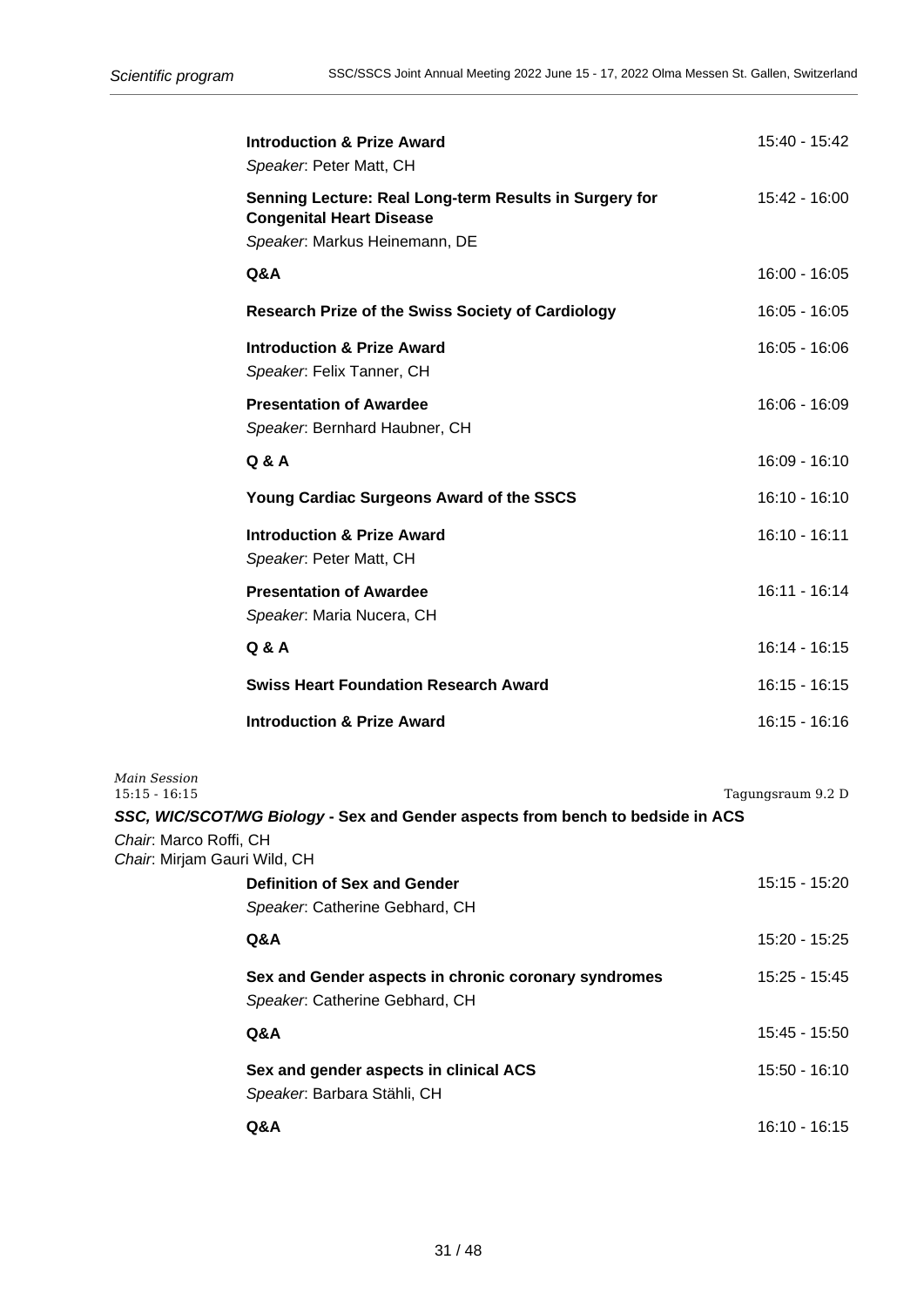| Main Session<br>$15:15 - 16:15$                                                        |                                                                                                                                                                                                  | Tagungsraum 9.0 A |
|----------------------------------------------------------------------------------------|--------------------------------------------------------------------------------------------------------------------------------------------------------------------------------------------------|-------------------|
| Moderator: Rudolf Frank, CH<br>Chair. Michel Zuber, CH<br>Chair. Michael Zellweger, CH | SSC, SCCP - Patient discussion for cardiologists in private practice (focus on stable CAD)                                                                                                       |                   |
|                                                                                        | Case 1<br>Speaker. Rudolf Frank, CH                                                                                                                                                              | 15:15 - 15:28     |
|                                                                                        | Q&A                                                                                                                                                                                              | 15:28 - 15:33     |
|                                                                                        | Case 2<br>Speaker. Bernhard Friedli, CH                                                                                                                                                          | 15:33 - 15:46     |
|                                                                                        | Q&A                                                                                                                                                                                              | 15:46 - 15:51     |
|                                                                                        | Case 3<br>Speaker. Tomoé Stampfli-Andres, CH                                                                                                                                                     | 15:51 - 16:04     |
|                                                                                        | Q&A                                                                                                                                                                                              | 16:04 - 16:09     |
| Allied professions<br>$15:15 - 16:15$<br><b>Allied professions - Case Reports</b>      |                                                                                                                                                                                                  | Tagungsraum 9.0 B |
| Chair. Gaby Stoffel, CH<br>Chair: Beata Jarosz, CH                                     |                                                                                                                                                                                                  |                   |
|                                                                                        | Nursing Rounds in the pediatric intensive care unit<br>Speaker. Yvonne Kröger, CH<br>Speaker. Johanna Henkel, CH                                                                                 | 15:15 - 15:24     |
|                                                                                        | Q&A                                                                                                                                                                                              | 15:24 - 15:29     |
|                                                                                        | A clinical nursing intervention offering support for people with<br>heart failure, and their families, to monitor their disease<br>Speaker. Gabrielle Santos, CH<br>Speaker. Mylène Pillonel, CH | 15:29 - 15:38     |
|                                                                                        | Q&A                                                                                                                                                                                              | 15:38 - 15:43     |
|                                                                                        | The Role of EP Nurses: Contribution from diagnosis to therapy<br>Speaker. Barbara Steinhauer, CH                                                                                                 | 15:43 - 15:52     |
|                                                                                        | Q&A                                                                                                                                                                                              | 15:52 - 15:57     |
|                                                                                        | <b>Challenging interfaces</b><br>Speaker. Carmen Kohler, CH<br>Speaker. Lukas Weibel, CH                                                                                                         | 15:57 - 16:06     |
|                                                                                        | Q&A                                                                                                                                                                                              | $16:06 - 16:11$   |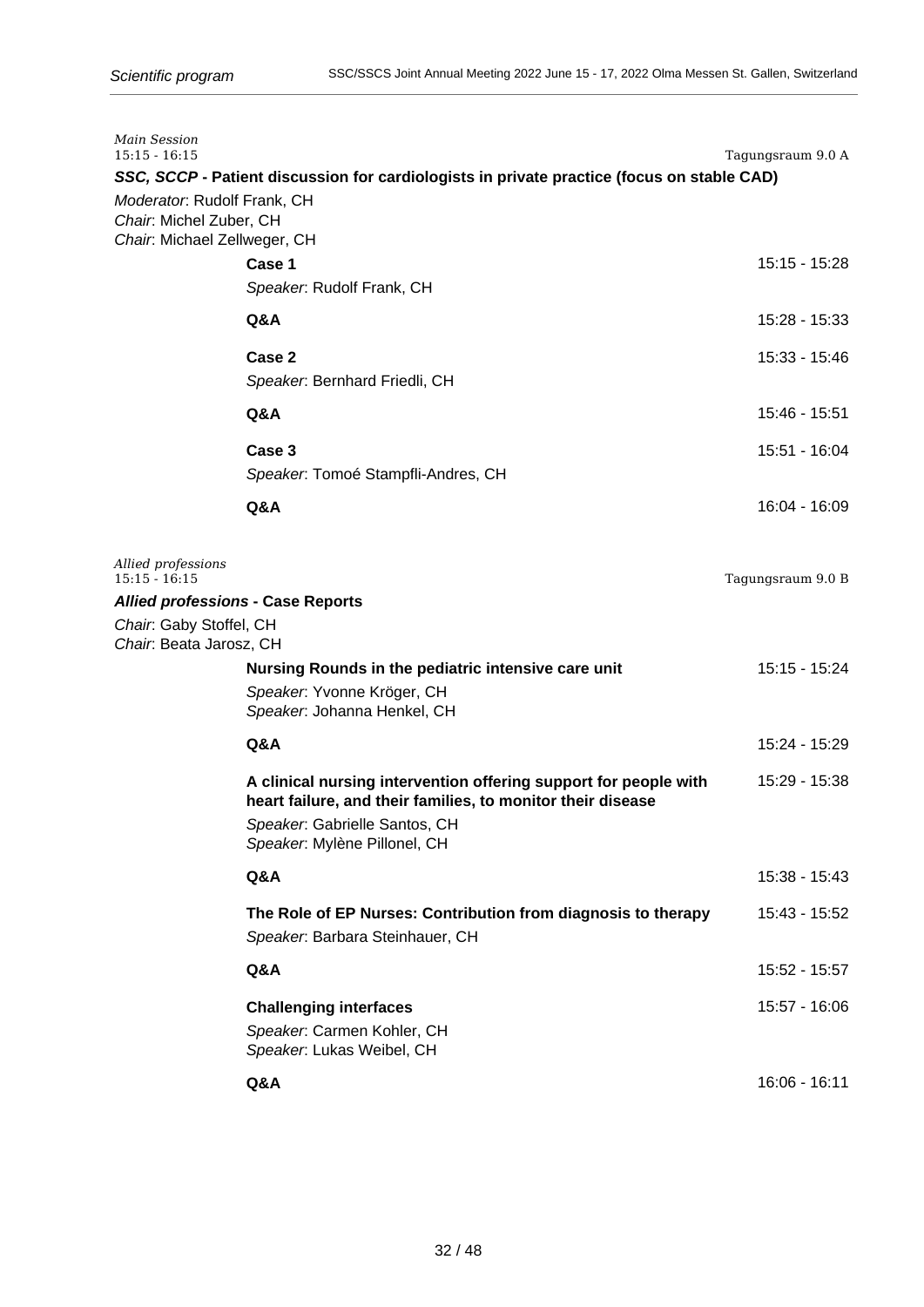| <b>Industry Session</b><br>$15:15 - 16:15$<br>disease       | Satellite Symposium: Hot Topics 2022 - Transcatheter interventions for patients with valvular heart                                                                                                                              | Tagungsraum 9.0 C    |
|-------------------------------------------------------------|----------------------------------------------------------------------------------------------------------------------------------------------------------------------------------------------------------------------------------|----------------------|
| Chair. Raban Jeger, CH<br>Chair: Giovanni Pedrazzini, CH    |                                                                                                                                                                                                                                  |                      |
|                                                             | Introduction by chairs                                                                                                                                                                                                           | 15:15 - 15:25        |
|                                                             | Lifetime management for sAS patients: a Swiss perspective<br>Speaker. Albert Markus Kasel, CH                                                                                                                                    | 15:25 - 15:45        |
|                                                             | Q&A<br>Speaker. Albert Markus Kasel, CH                                                                                                                                                                                          | 15:45 - 15:50        |
|                                                             | Latest innovations in transcatether mitral and tricuspid disease<br>treatment<br>Speaker. Fabien Praz, CH                                                                                                                        | 15:50 - 16:10        |
|                                                             | Q&A<br>Speaker. Fabien Praz, CH                                                                                                                                                                                                  | $16:10 - 16:15$      |
| Abstract<br>$15:15 - 16:15$                                 |                                                                                                                                                                                                                                  | Tagungsraum 9.0 D    |
| Chair: Stephanie Kiencke, CH<br>Chair: Matthias Wilhelm, CH | Abstract Session - Rapid Fire Abstract Session: Prevention, rehabilitation and sports cardiology                                                                                                                                 |                      |
| O <sub>29</sub>                                             | Three-year experience of ECG screening in young athletes<br>during a popular pedestrian race in Switzerland<br>Speaker. Gabril Omar, CH                                                                                          | 15:15 - 15:23        |
| O <sub>30</sub>                                             | Prevalence and epidemiology of coronary sclerosis in young<br>adults<br>Speaker. Christian Schmied, CH                                                                                                                           | 15:23 - 15:31        |
| O31                                                         | Optimized treatment of refractory hypercholesterolemia in<br>patients with atherosclerotic cardiovascular disease or<br>heterozygous familial hypercholesterolemia with alirocumab<br>(OPTIMIZE)<br>Speaker. Isabella Sudano, CH | 15:31 - 15:39        |
| O32                                                         | Cardiac rehabilitation delivery and outcomes in Switzerland<br>2010-2019<br>Speaker: Elena Tessitore, CH                                                                                                                         | 15:39 - 15:47        |
| O33                                                         | Sex- and age- related differences of HRQOL change in Cardiac<br><b>Rehabilitation</b><br>Speaker. Lena Jellestad, CH                                                                                                             | 15:47 - 15:55        |
| Assembly<br>$15:15 - 16:00$                                 |                                                                                                                                                                                                                                  | Sitzungszimmer Rosso |

**Meeting: SGK Fachkommission Klinische Audits Strahlenschutz**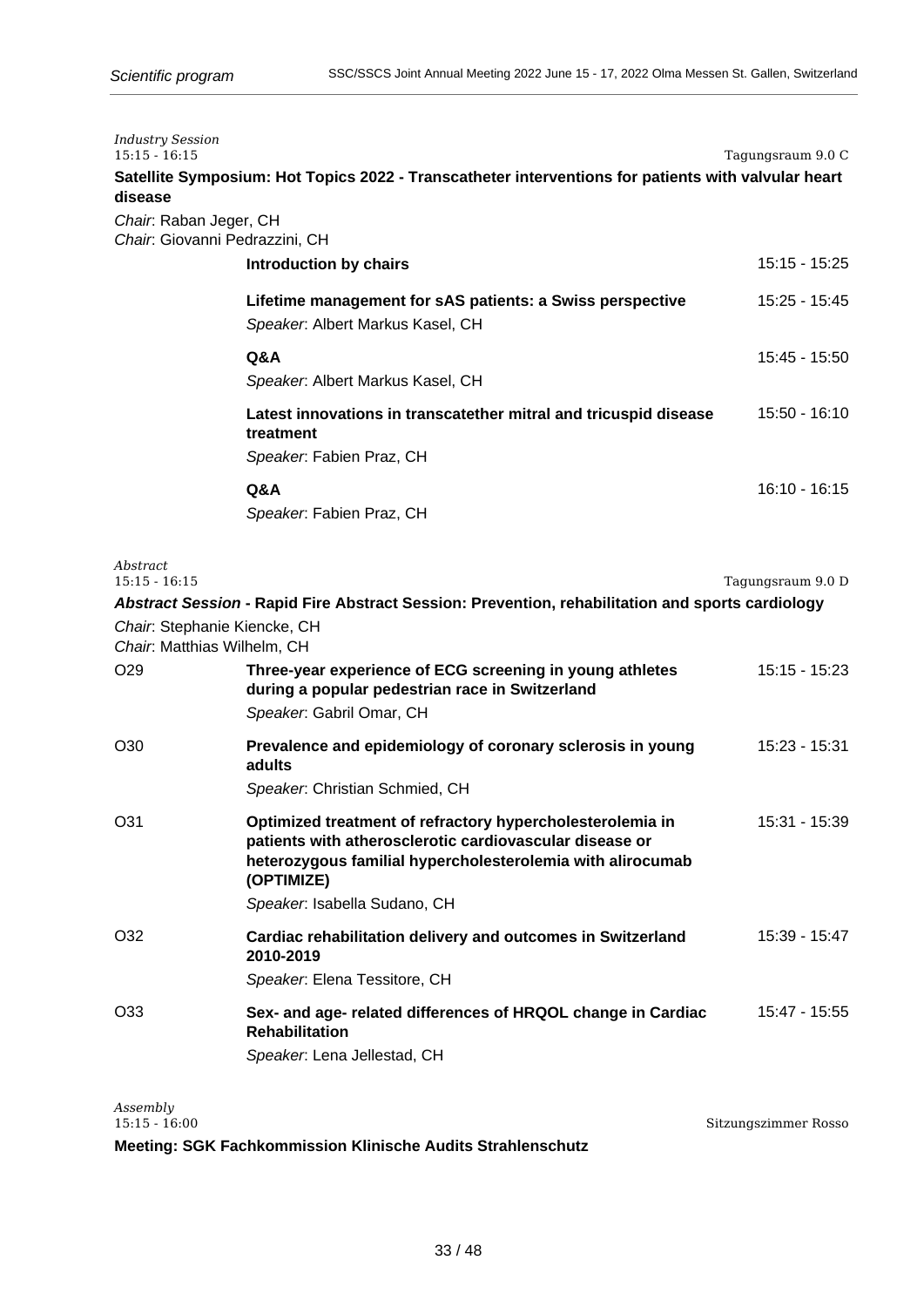| Assembly<br>$15:15 - 16:00$<br><b>SSC WG Assembly: WATCH</b>                                                                                              |                                                                                                                           | Sitzungszimmer 9.2 B |
|-----------------------------------------------------------------------------------------------------------------------------------------------------------|---------------------------------------------------------------------------------------------------------------------------|----------------------|
| <b>Industry Session</b><br>$15:15 - 16:15$                                                                                                                | Satellite Atelier: ATTR Cardiomyopathy Interactive Red Flags Session                                                      | Sitzungszimmer 9.2 C |
| Chair: Natallia Laptseva, CH<br>Chair: Simon Stämpfli, CH                                                                                                 | <b>ATTR Cardiomyopathy Interactive Red Flags Session</b><br>Speaker. Natallia Laptseva, CH<br>Speaker. Simon Stämpfli, CH | $15:15 - 16:15$      |
| Assembly<br>$16:30 - 17:15$                                                                                                                               |                                                                                                                           | Tagungsraum 9.0 B    |
| <b>SSC WG Assembly: KAPT</b><br>Chair. Irene Stalder-Ochsner, CH                                                                                          |                                                                                                                           |                      |
| Assembly<br>$16:30 - 17:15$<br>Chair. Marianne Zimmerli, CH                                                                                               | <b>SSC WG Assembly: Women in cardiology</b>                                                                               | Tagungsraum 9.0 D    |
| Main Session<br>$16:45 - 18:15$<br>on Heart failure"                                                                                                      | Main Session WG Heartfailure / WG Imaging - Guidelines into practice session "2021 ESC Guideline                          | Auditorium 9.1.2     |
| Moderator: Christian Schüpfer, CH<br>Chair: Simon Stämpfli, CH<br>Chair. Jan Vontobel, CH<br>Chair: Frank Ruschitzka, CH<br>Chair: Andreas J. Flammer, CH |                                                                                                                           |                      |
|                                                                                                                                                           | Introduction by chairs                                                                                                    | 16:45 - 16:46        |
|                                                                                                                                                           | Pecha Kucha Talk<br>Speaker. Andreas J. Flammer, CH                                                                       | 16:46 - 16:55        |
|                                                                                                                                                           | <b>Discussion</b>                                                                                                         | $16:55 - 17:00$      |
|                                                                                                                                                           | Case 1: Patient with severely reduced ejection fraction<br>Speaker. Marc Buser, CH                                        | 17:00 - 17:07        |
|                                                                                                                                                           | <b>Discussion</b>                                                                                                         | 17:07 - 17:22        |
|                                                                                                                                                           | Case 2: Complex patient with HFmrEF and comorbidities<br>Speaker. Tobias Traupe, CH                                       | 17:22 - 17:29        |
|                                                                                                                                                           | <b>Discussion</b>                                                                                                         | 17:29 - 17:44        |
|                                                                                                                                                           | <b>Case 3: Acute heart failure</b><br>Speaker. Fran Mikulicic, CH                                                         | 17:44 - 17:51        |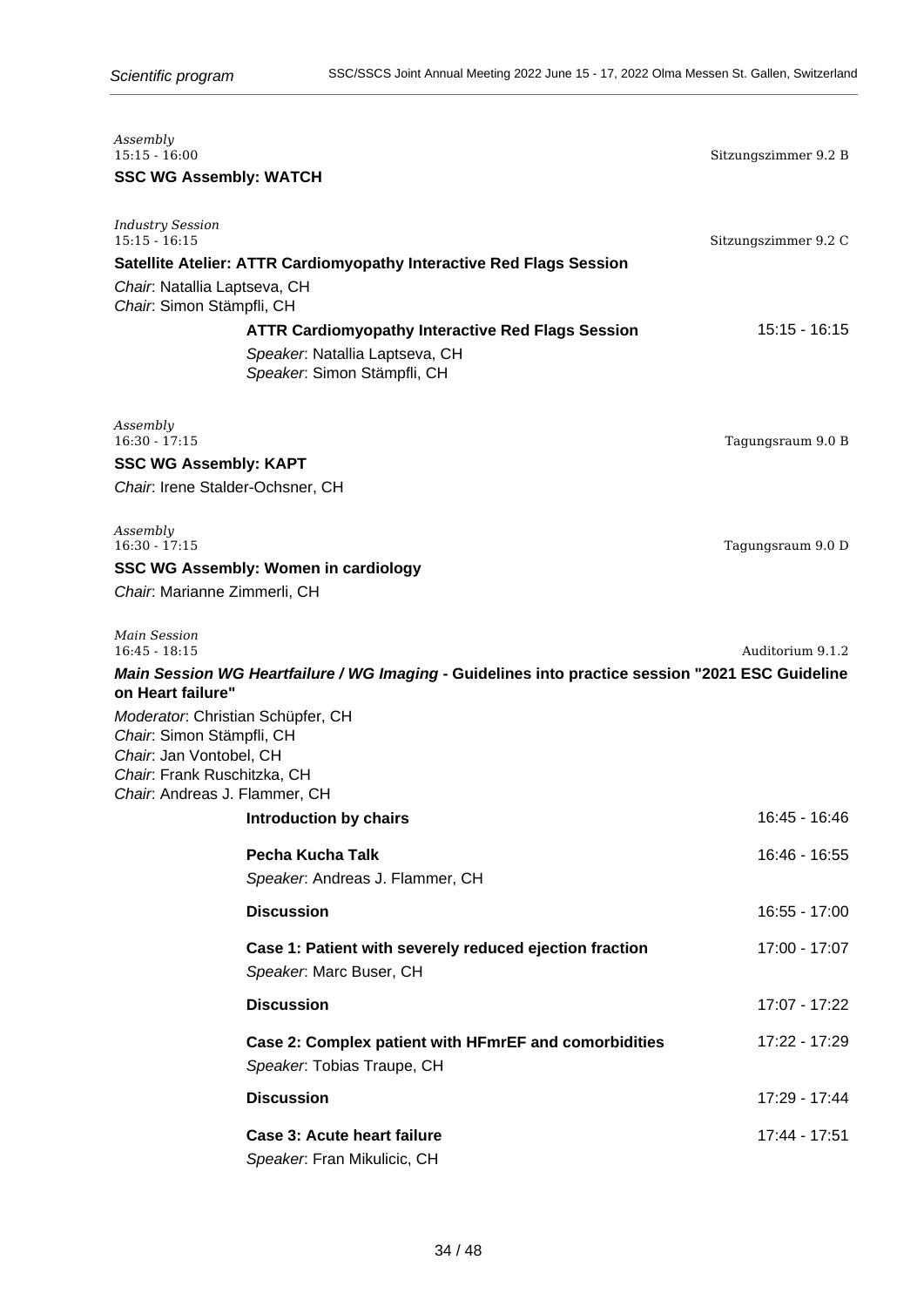|                                                                     | <b>Discussion</b>                                                                                                                 | 17:51 - 18:06     |
|---------------------------------------------------------------------|-----------------------------------------------------------------------------------------------------------------------------------|-------------------|
|                                                                     | Abstract prize winner topic heart failure                                                                                         | 18:06 - 18:06     |
| O <sub>21</sub>                                                     | Myocardial energetics and myocardial blood flow across the<br>spectrum of light chain amyloidosis<br>Speaker: Dominik C. Benz, US | 18:06 - 18:09     |
|                                                                     | Q&A                                                                                                                               | 18:09 - 18:12     |
| <b>Main Session</b><br>$16:45 - 18:15$<br>Chair: Jürg Hans Beer, CH | SSC AGLA - Update in antilipidemic prevention and nutrition                                                                       | Tagungsraum 9.2 D |
| Chair. Isabella Sudano, CH                                          | The mediterranean diet and CV health: evidence from science to<br>megatrials<br>Speaker. Paolo M. Suter, CH                       | 16:45 - 17:05     |
|                                                                     | Q&A                                                                                                                               | 17:05 - 17:10     |
|                                                                     | Genetic testing and cascade screening in FH: update of the<br><b>Swiss CATCH study</b><br>Speaker. David Nanchen, CH              | 17:10 - 17:25     |
|                                                                     | Q&A                                                                                                                               | 17:25 - 17:30     |
|                                                                     | Forthcoming anti-lipidemic drugs<br>Speaker. Konstantinos Koskinas, CH                                                            | 17:30 - 17:45     |
|                                                                     | Q&A                                                                                                                               | 17:45 - 17:50     |
|                                                                     | Straight forward evidence of antilipidemic treatment treatment<br>in cerebrovascular ischemic diseases                            | 17:50 - 18:10     |
|                                                                     | Speaker. Pierre Amarenco, FR                                                                                                      |                   |
|                                                                     | Q&A                                                                                                                               | 18:10 - 18:15     |
| Main Session<br>$16:45 - 18:15$                                     | SSC, WG PM&Rhythmology - Hot topics in catheter ablation                                                                          | Tagungsraum 9.0 A |
| Chair: Michael Kühne, CH<br>Chair: Sven Reek, CH                    |                                                                                                                                   |                   |
|                                                                     | Ablation or medication as first line therapy for atrial fibrillation?<br>Speaker. Peter Ammann, CH                                | $16:45 - 17:00$   |
|                                                                     | Q&A                                                                                                                               | 17:00 - 17:06     |
|                                                                     | Ablation in asymptomatic patients with atrial fibrillation<br>Speaker. Mehdi Namdar, CH                                           | 17:06 - 17:21     |
|                                                                     | Q&A                                                                                                                               | 17:21 - 17:27     |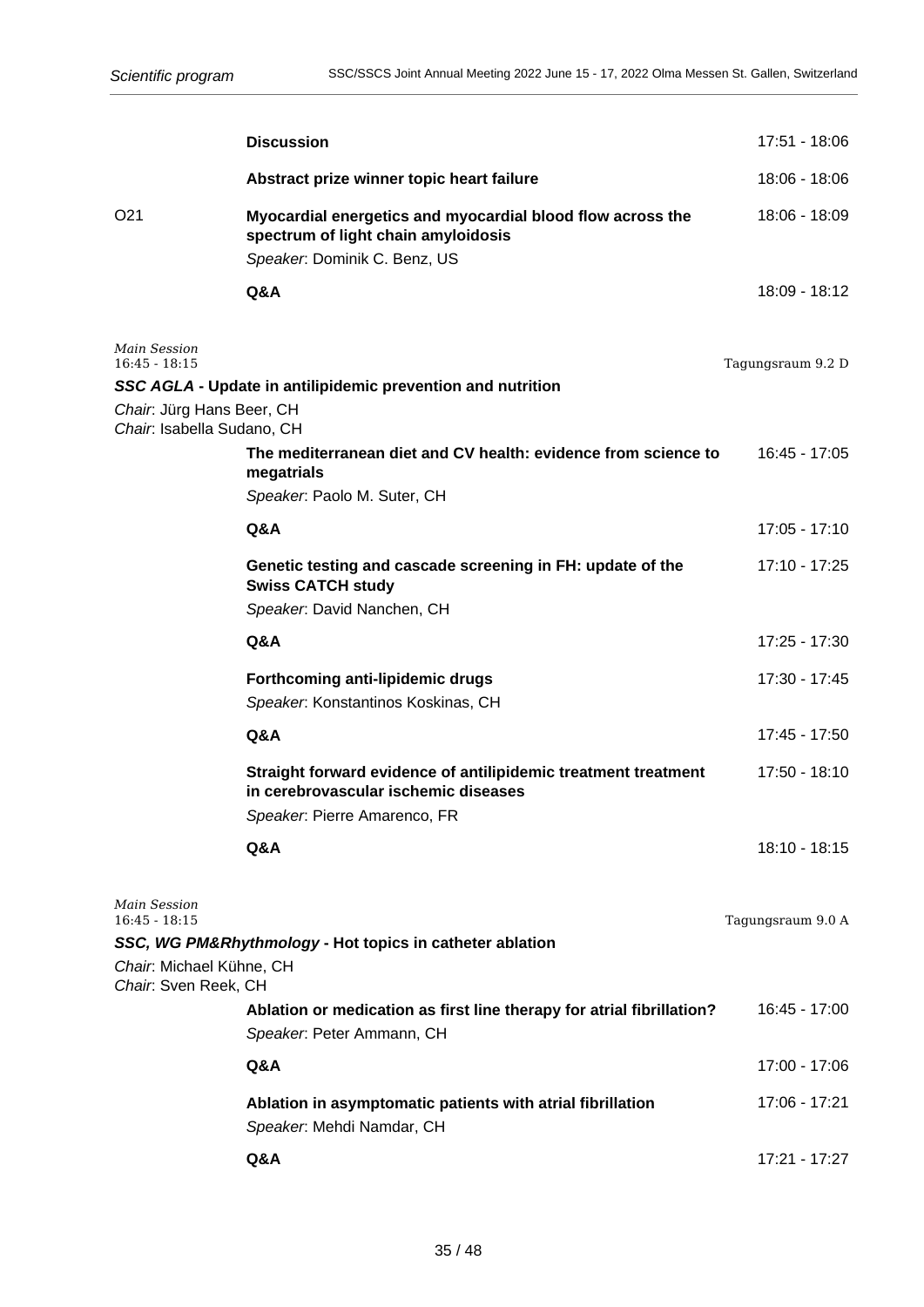|                                                                                                                         | Management of Brugada patients - modern risk stratification<br>Speaker: Giulio Conte, CH                                                | 17:27 - 17:42        |
|-------------------------------------------------------------------------------------------------------------------------|-----------------------------------------------------------------------------------------------------------------------------------------|----------------------|
|                                                                                                                         | Q&A                                                                                                                                     | 17:42 - 17:48        |
|                                                                                                                         | When to stop OAC after pulmonary vein isolation<br>Speaker. Claudia Herrera Siklódy, CH                                                 | 17:48 - 18:03        |
|                                                                                                                         | Q&A                                                                                                                                     | 18:03 - 18:09        |
| <b>Industry Session</b><br>$16:45 - 17:45$                                                                              |                                                                                                                                         | Tagungsraum 9.0 C    |
| Chair: Lukas Hunziker, CH                                                                                               | Satellite Symposium: Does protocol driven Tx with pMCS lead to superior patient outcome?                                                |                      |
| Chair: Omer Dzemali, CH                                                                                                 |                                                                                                                                         |                      |
|                                                                                                                         | What about SOP's giving guidance for escalation / de-<br>escalation & weaning of pMCS in CGS patients?<br>Speaker. Patrick Hunziker, CH | 16:45 - 17:05        |
|                                                                                                                         | How to optimize Tx Concept for ECMO in CGS with pMCS?<br>Speaker. Federico Pappalardo, IT                                               | 17:05 - 17:25        |
|                                                                                                                         | New concepts for treating High Risk CABG patients with pMCS<br>support.                                                                 | 17:25 - 17:45        |
|                                                                                                                         | Speaker: Achim Häussler, CH                                                                                                             |                      |
| Postgraduate course<br>$16:45 - 18:15$                                                                                  |                                                                                                                                         | Sitzungszimmer 9.2 B |
|                                                                                                                         | <b>Postgraduate Course: Pediatric and Congenital Heart Disease</b>                                                                      |                      |
| Moderator: Tobias Rutz, CH<br>Chair: Tornike Sologashvili, CH<br>Chair: Daniel Tobler, CH<br>Chair: Heiko Schneider, CH |                                                                                                                                         |                      |
|                                                                                                                         | Welcome                                                                                                                                 | 16:45 - 16:50        |
|                                                                                                                         | Shunt calculation and evaluation, tips and tricks                                                                                       | 16:50 - 16:50        |
|                                                                                                                         | in the Cath lab<br>Speaker: Martin Glöckler, CH                                                                                         | 16:50 - 17:05        |
|                                                                                                                         | Q&A                                                                                                                                     | 17:05 - 17:10        |
|                                                                                                                         | in the MRI<br>Speaker. Kerstin Wustmann, CH                                                                                             | 17:10 - 17:25        |
|                                                                                                                         | Q&A                                                                                                                                     | 17:25 - 17:30        |
|                                                                                                                         | in Echocardiography<br>Speaker. Francesca Bonassin Tempesta, CH                                                                         | 17:30 - 17:45        |
|                                                                                                                         | Q&A                                                                                                                                     | 17:45 - 17:50        |
|                                                                                                                         | The technique of RV-PA conduit implantation, tips and tricks                                                                            | 17:50 - 18:05        |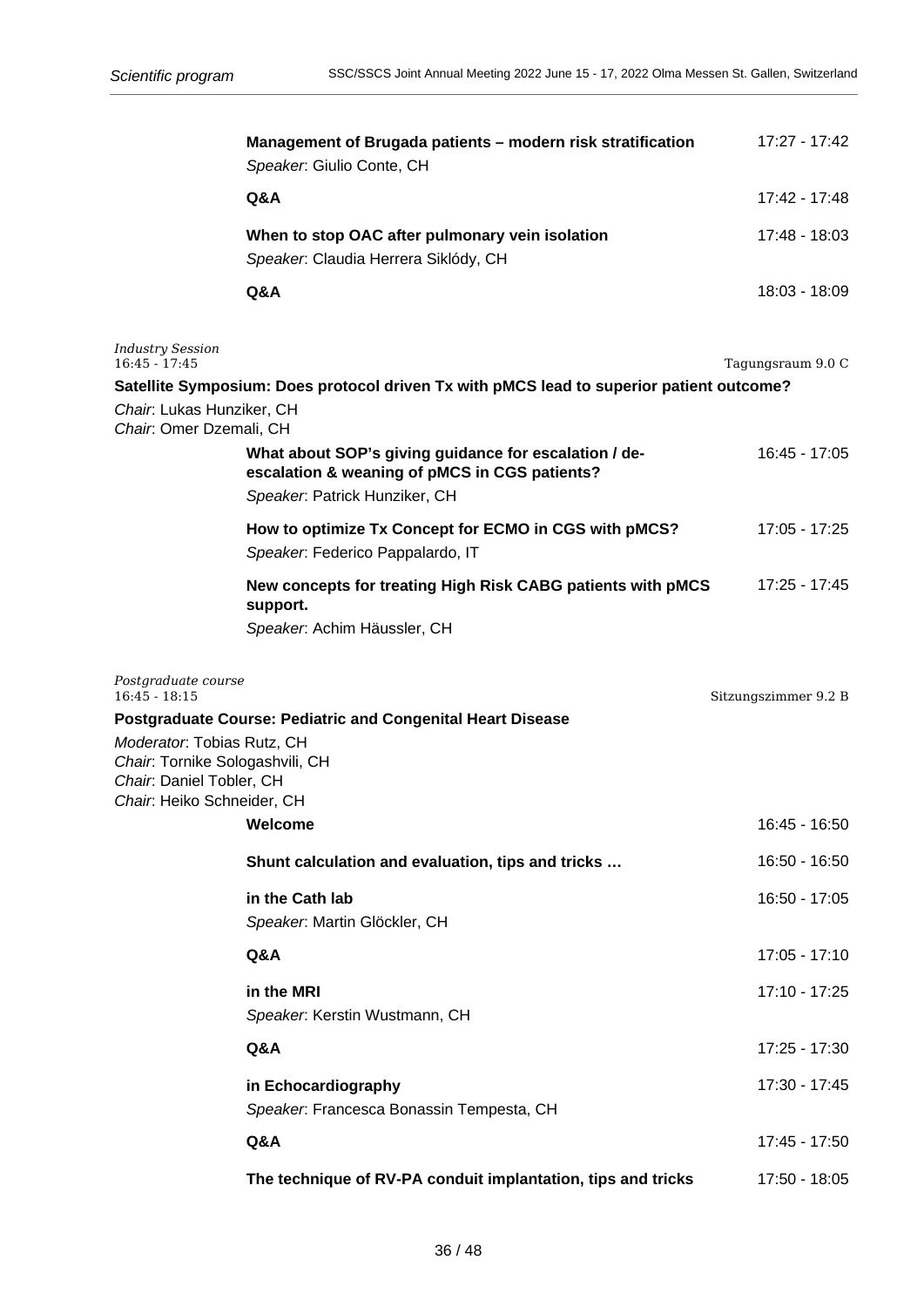Speaker: Hitendu Dave, CH

**Q&A** 18:05 - 18:10

Tagungsraum 9.0 D

*Assembly*

**SSC WG Assembly: Swiss Council for Cardiology Practice**

Chair: Remy Chenevard, CH Chair: Peter Gnehm, CH

37 / 48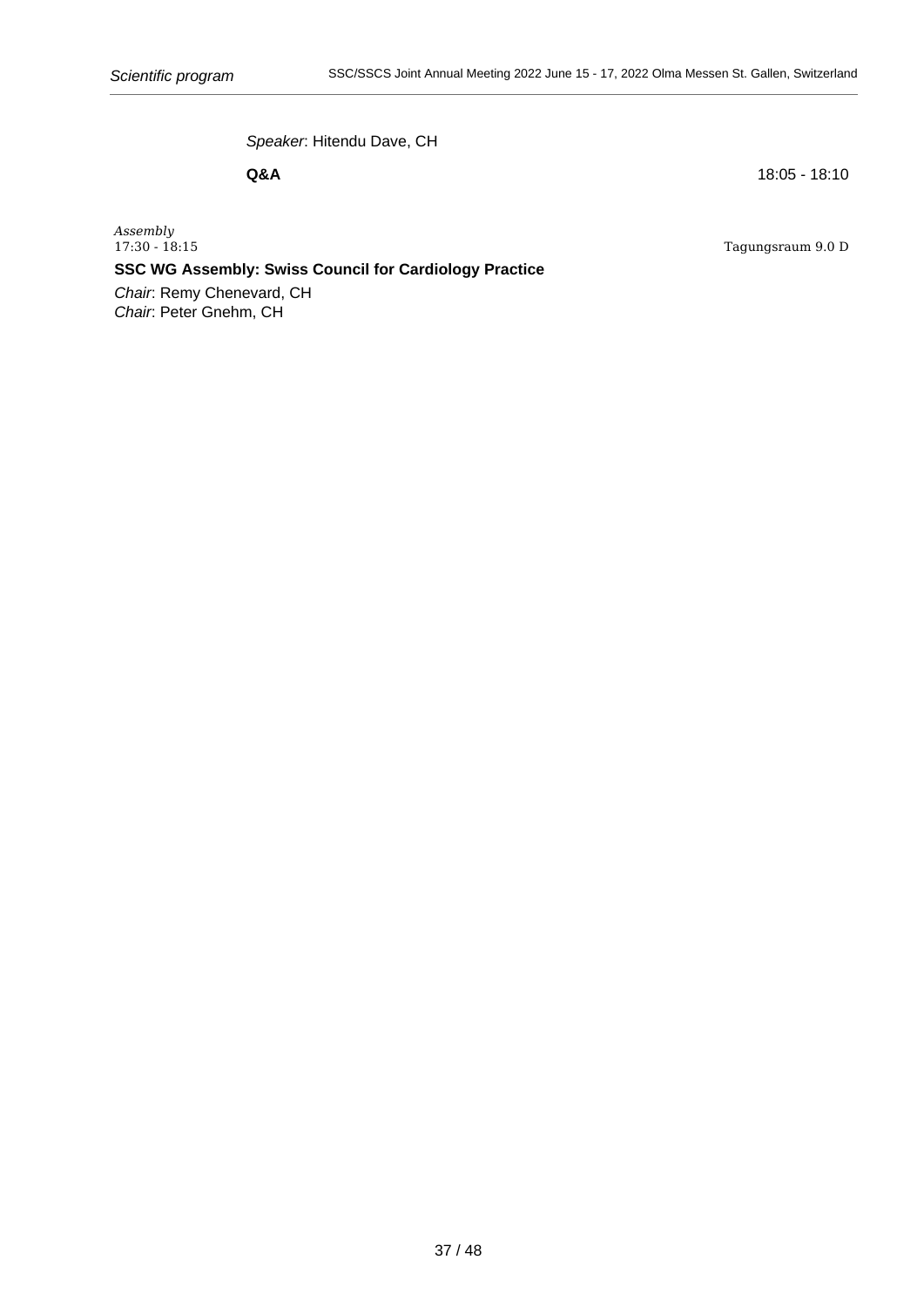# **Friday, 17. June 2022**

| <b>Main Session</b><br>$08:00 - 09:30$                                                                                                   |                                                                                                                                                                                 | Auditorium 9.1.2  |
|------------------------------------------------------------------------------------------------------------------------------------------|---------------------------------------------------------------------------------------------------------------------------------------------------------------------------------|-------------------|
|                                                                                                                                          | Main Session AGLA / SCPRS - Guidelines into practice session "2021 ESC Guidelines on CVD                                                                                        |                   |
| <b>Prevention"</b><br>Chair. Matthias Wilhelm, CH<br>Chair: Augusto Gallino, CH<br>Chair: Jürg Hans Beer, CH<br>Chair: David Nanchen, CH | Moderator. Béatrice Veragut Davies, CH                                                                                                                                          |                   |
|                                                                                                                                          | <b>Introduction by chairs</b>                                                                                                                                                   | $08:00 - 08:02$   |
|                                                                                                                                          | Pecha Kucha Talk: Cardiovascular risk prediction 2021 (AGLA<br>score, SCORE 2, and SCORE2-OP                                                                                    | $08:02 - 08:09$   |
|                                                                                                                                          | Speaker. David Nanchen, CH                                                                                                                                                      |                   |
|                                                                                                                                          | <b>Discussion</b>                                                                                                                                                               | $08:09 - 08:14$   |
|                                                                                                                                          | Case 1: Tailored multidrug treatment for dyslipidaemias<br>Speaker. Eva Hägler-Laube, CH                                                                                        | $08:14 - 08:19$   |
|                                                                                                                                          | <b>Discussion</b>                                                                                                                                                               | 08:19 - 08:34     |
|                                                                                                                                          | Case 2: Management of patients with CVD and Diabetes<br>Speaker. Matthias Hermann, CH                                                                                           | 08:34 - 08:39     |
|                                                                                                                                          | <b>Discussion</b>                                                                                                                                                               | 08:39 - 08:54     |
|                                                                                                                                          | Case 3: How to prescribe exercise for primary and secondary<br>prevention of CVD?<br>Speaker. Christian Schmied, CH                                                             | $08:54 - 08:59$   |
|                                                                                                                                          | <b>Discussion</b>                                                                                                                                                               | $08:59 - 09:14$   |
|                                                                                                                                          | Abstract prize winner- Topic prevention, rehabilitation and<br>sports or basic science                                                                                          | 09:14 - 09:14     |
| O <sub>53</sub>                                                                                                                          | 20-year trends in the prevalence of cardiovascular risk factors<br>and outcomes among young adults (<50 years old) hospitalised<br>with acute coronary syndromes in Switzerland | $09:14 - 09:19$   |
|                                                                                                                                          | Speaker. Thabo Mahendiran, CH                                                                                                                                                   |                   |
|                                                                                                                                          | Q&A                                                                                                                                                                             | 09:19 - 09:27     |
| <b>Main Session</b><br>$08:00 - 09:30$                                                                                                   |                                                                                                                                                                                 | Tagungsraum 9.2 D |
| Chair: Omer Dzemali, CH<br>Chair: Christoph Gräni, CH<br>Chair. Matthias Greutmann, CH<br>Chair: Parham Sendi, CH                        | SSC/SSCS, WG Imaging/WATCH - The endocarditis heart team                                                                                                                        |                   |
|                                                                                                                                          | <b>Echocardiography in endocarditis</b>                                                                                                                                         | $08:00 - 08:15$   |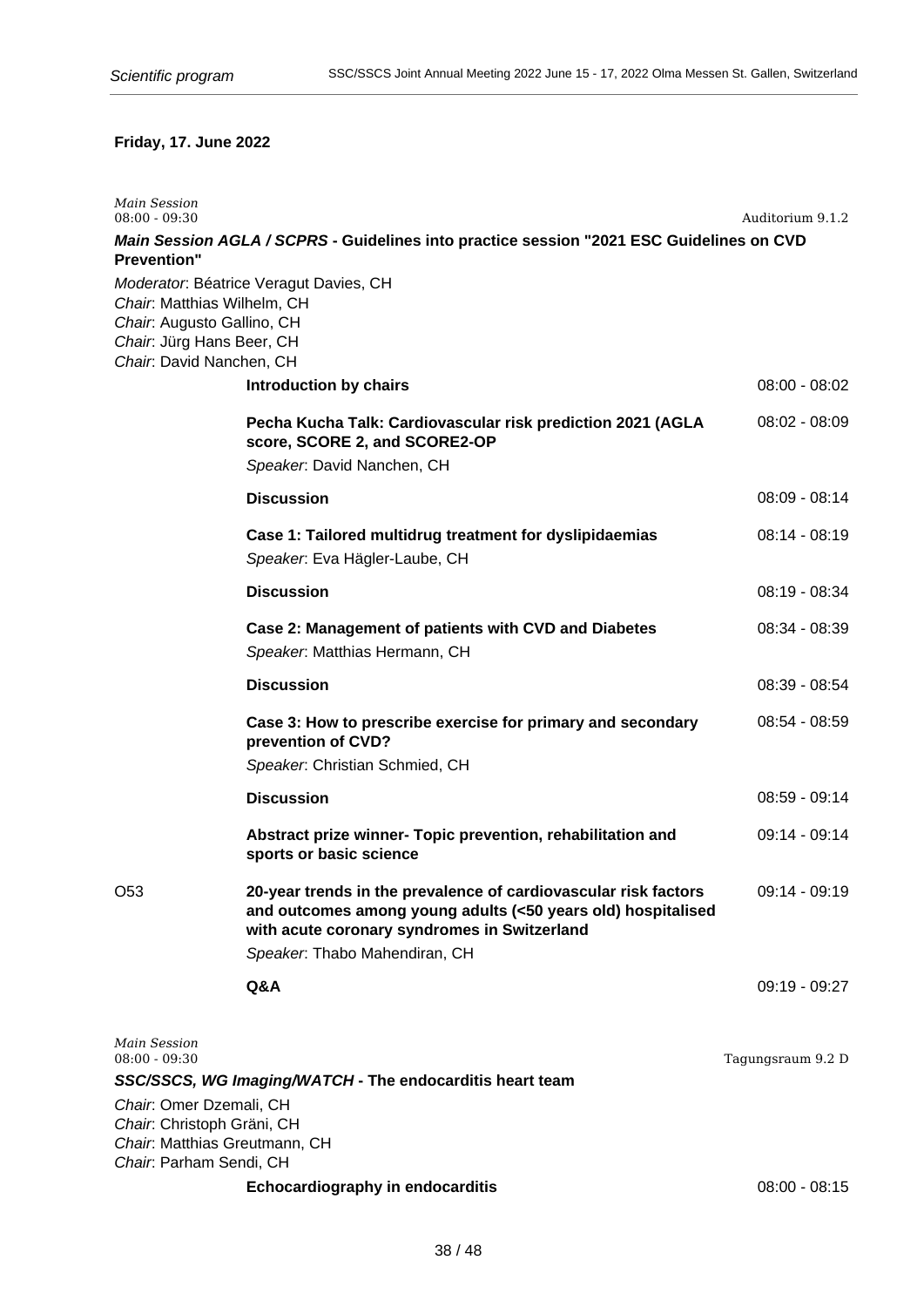**Q&Q** 08:15 - 08:20

**Value of additional imaging modalities in endocarditis** 08:20 - 08:35

**Q&A** 08:35 - 08:40

**Endocarditis in patients with foreign material** 08:40 - 08:55

**Q&A** 08:55 - 09:00

09:00 - 09:12

09:12 - 09:20

**Endocarditis heart team discussion** 09:20 - 09:30

Tagungsraum 9.0 A

|                                                       | Speaker. Felix Tanner, CH                                                                                                                                              |
|-------------------------------------------------------|------------------------------------------------------------------------------------------------------------------------------------------------------------------------|
|                                                       | Q&Q                                                                                                                                                                    |
|                                                       | Value of additional imaging modalities in endocarditis<br>Speaker. Sarah Hugelshofer, CH                                                                               |
|                                                       | Q&A                                                                                                                                                                    |
|                                                       | Endocarditis in patients with foreign material<br>Speaker: Michelle Frank, CH                                                                                          |
|                                                       | <b>Q&amp;A</b>                                                                                                                                                         |
|                                                       | Two tricky endocarditis cases<br>Speaker. Fabienne Schwitz, CH                                                                                                         |
|                                                       | Q&A                                                                                                                                                                    |
|                                                       | <b>Endocarditis heart team discussion</b><br>Speaker: Omer Dzemali, CH<br>Speaker: Christoph Gräni, CH<br>Speaker. Matthias Greutmann, CH<br>Speaker. Parham Sendi, CH |
| <b>SCT/SCPRS</b><br>$08:00 - 09:30$                   |                                                                                                                                                                        |
|                                                       | SSC/SCT, SCPRS - Long Covid: a challenge for the whole rehabilitation team                                                                                             |
| Chair: Martin Gsponer, CH<br>Chair: Mirjam Löffel, CH |                                                                                                                                                                        |

| <b>Cardio-respiratory sequelae of Covid</b><br>Speaker: Katrin Hostettler Haack, CH | $08:00 - 08:16$ |
|-------------------------------------------------------------------------------------|-----------------|
| Q&A                                                                                 | $08:16 - 08:21$ |
| <b>Fatigue in Long Covid</b><br>Speaker: Daniel Büche, CH                           | 08:21 - 08:37   |
| <b>Q&amp;A</b>                                                                      | $08:37 - 08:42$ |
| Long-Covid-The Barmelweid Experience.<br>Speaker. Mirjam Löffel, CH                 | $08:42 - 08:58$ |
| <b>Q&amp;A</b>                                                                      | $08:58 - 09:03$ |
| <b>Rehabilitation of Long Covid</b><br>Speaker: Daniel Büche, CH                    | $09:03 - 09:19$ |
| Q & A                                                                               | $09:19 - 09:20$ |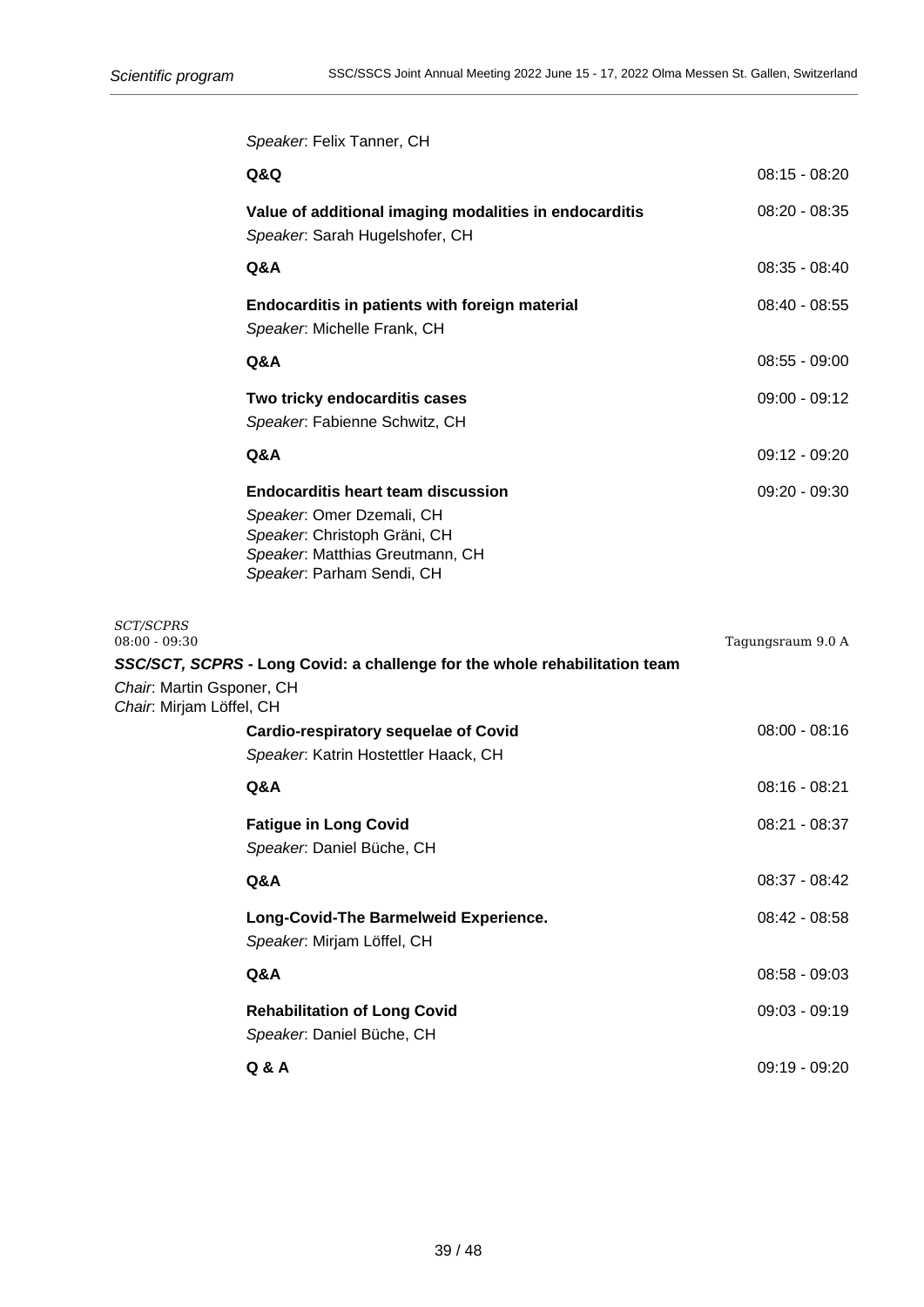| Congenital Friday<br>$08:00 - 09:30$                                                      |                                                                                                                                                                                                | Tagungsraum 9.0 B |
|-------------------------------------------------------------------------------------------|------------------------------------------------------------------------------------------------------------------------------------------------------------------------------------------------|-------------------|
| Chair: Walter Knirsch, CH<br>Chair. Markus Schwerzmann, CH<br>Chair: Martin Schweiger, CH | Congenital Friday - Collaborative decision-making in congenital and pediatric cardiology                                                                                                       |                   |
|                                                                                           | In the intensive care unit: Covid and congenital heart disease                                                                                                                                 | $08:00 - 08:00$   |
|                                                                                           | PIMS: Case and guidelines presentation,<br>Speaker. Luregn Schlapbach, CH                                                                                                                      | $08:00 - 08:15$   |
|                                                                                           | Covid and ACHD: update on Covid tracker<br>Speaker. Javier Francisco Ruperti Repilado, CH                                                                                                      | $08:15 - 08:30$   |
|                                                                                           | Q&A                                                                                                                                                                                            | $08:30 - 08:35$   |
|                                                                                           | For severe tricuspid valve regurgitation intervention                                                                                                                                          | $08:35 - 08:35$   |
|                                                                                           | Repair vs. replacement: an age-based approach<br>Speaker. Robert Cesnjevr, CH                                                                                                                  | $08:35 - 08:50$   |
|                                                                                           | Percutaneous tricuspid valve repair, the answer to all situations<br>Speaker: Fabien Praz, CH                                                                                                  | $08:50 - 09:05$   |
|                                                                                           | Q&A                                                                                                                                                                                            | $09:05 - 09:20$   |
| Abstract<br>$08:30 - 09:30$                                                               | Abstract Session - Rapid Fire Abstract Session: Rhythm Disorders 1                                                                                                                             | Tagungsraum 9.0 C |
| Chair. Claudia Herrera Siklody, CH<br>Chair: Michael Kühne, CH                            |                                                                                                                                                                                                |                   |
| O40                                                                                       | Pulsed-field ablation for the treatment of left atrial reentry<br>tachycardia                                                                                                                  | $08:30 - 08:38$   |
| O41                                                                                       | Speaker. Thomas Kueffer, CH<br>Validation of a multipolar pulsed field ablation catheter for<br>endpoint assessment in pulmonary vein isolation procedures<br>Speaker. Thomas Kueffer, CH      | $08:38 - 08:46$   |
| O42                                                                                       | Programmed ventricular stimulation for risk stratification in<br>patients with myocardial scarring and an ejection fraction above<br>or equal to 40%<br>Speaker. Auriane Soris, CH             | $08:46 - 08:54$   |
| O43                                                                                       | Clinical validation of five direct-to-consumer smartwatches to<br>detect atrial fibrillation in a Real-World Cohort of Patients:<br><b>BASEL Wearable Study</b><br>Speaker. Diego Mannhart, CH | $08:54 - 09:02$   |
| O44                                                                                       | Recurrences after stereotactic arrhythmia radioablation for<br>refractory ventricular tachycardia<br>Speaker. Claudia Herrera Siklody, CH                                                      | $09:02 - 09:10$   |
| O45                                                                                       | Genotype-phenotype correlation in hypertrophic                                                                                                                                                 | $09:10 - 09:18$   |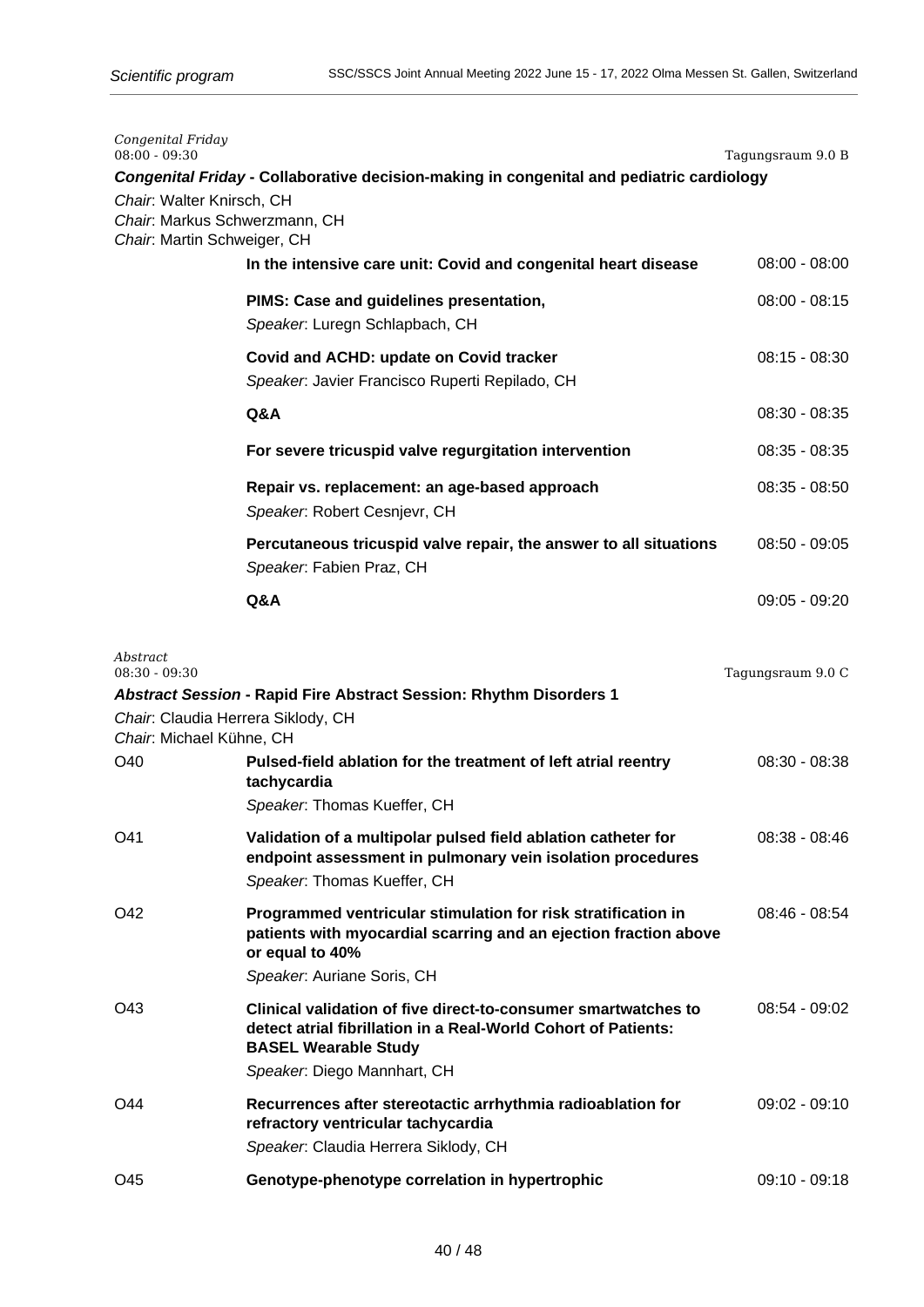# **cardiomyopathy: moving towards precision medicine?**

Speaker: Shearyl Nana Davies, CH

| <b>Poster Session</b><br>$09:30 - 10:00$                     |                                                                                                                                                                                                                                              | Halle 9.1        |
|--------------------------------------------------------------|----------------------------------------------------------------------------------------------------------------------------------------------------------------------------------------------------------------------------------------------|------------------|
|                                                              | <b>Poster Walk: Congenital and Pediatric Cardiology</b>                                                                                                                                                                                      |                  |
| Chair: Angela Oxenius, CH<br>Chair. Cécile Tissot, CH        |                                                                                                                                                                                                                                              |                  |
| P62                                                          | Lymphopenia and immunoglobulin deficiency in adult patients<br>with a Fontan circulation<br>Speaker: Mathias Possner, CH                                                                                                                     | $09:30 - 09:35$  |
| P63                                                          | Percutaneous patent foramen ovale closure: comparison of the<br><b>Figulla Flex-II and Amplatzer occluder</b><br>Speaker. Roman von Wyl, CH                                                                                                  | $09:35 - 09:40$  |
| P64                                                          | T1 mapping parameters in bicuspid aortic valve disease:<br>evolution during follow-up and their relation to degree of<br>stenosis, regurgitation and arrhythmias<br>Speaker. Laura Cereghetti, CH                                            | $09:40 - 09:45$  |
| P65                                                          | Impact of left atrial size and function on new atrial arrhythmias<br>during a 5-year follow-up in adults with congenital heart disease<br>and left heart obstruction: a retrospective single-center study<br>Speaker. Clément Nussbaumer, CH | $09:45 - 09:50$  |
| P66                                                          | Prevalence and impact of cardiac involvement in Turner<br>syndrome<br>Speaker. Silvia Gigliotti, CH                                                                                                                                          | $09:50 - 09:55$  |
| Main Session<br>$10:00 - 11:30$<br>Chair: Remy Chenevard, CH | <b>Main Session SSC - Cardiovascular aging</b>                                                                                                                                                                                               | Auditorium 9.1.2 |
| Chair: Marie-Noelle Giraud, CH                               | <b>Healthy and active aging</b><br>Speaker. Heike Bischoff-Ferrari, CH                                                                                                                                                                       | $10:00 - 10:15$  |
|                                                              | The role of Omega-3 fatty acids and vitamin D in the prevention<br>of cardiovascular disease<br>Speaker. Heike Bischoff-Ferrari, CH                                                                                                          | 10:15 - 10:30    |
|                                                              | Q&A                                                                                                                                                                                                                                          | 10:30 - 10:40    |
|                                                              | Molecular mechanisms of vascular aging<br>Speaker: Giovanni G. Camici, CH                                                                                                                                                                    | 10:40 - 10:56    |
|                                                              | Q&A                                                                                                                                                                                                                                          | $10:56 - 11:01$  |
|                                                              | Critical appraisal of cardiovascular risk stratification in aging<br>Speaker. Thomas Münzer, CH                                                                                                                                              | $11:01 - 11:17$  |
|                                                              | Q&A                                                                                                                                                                                                                                          | 11:17 - 11:22    |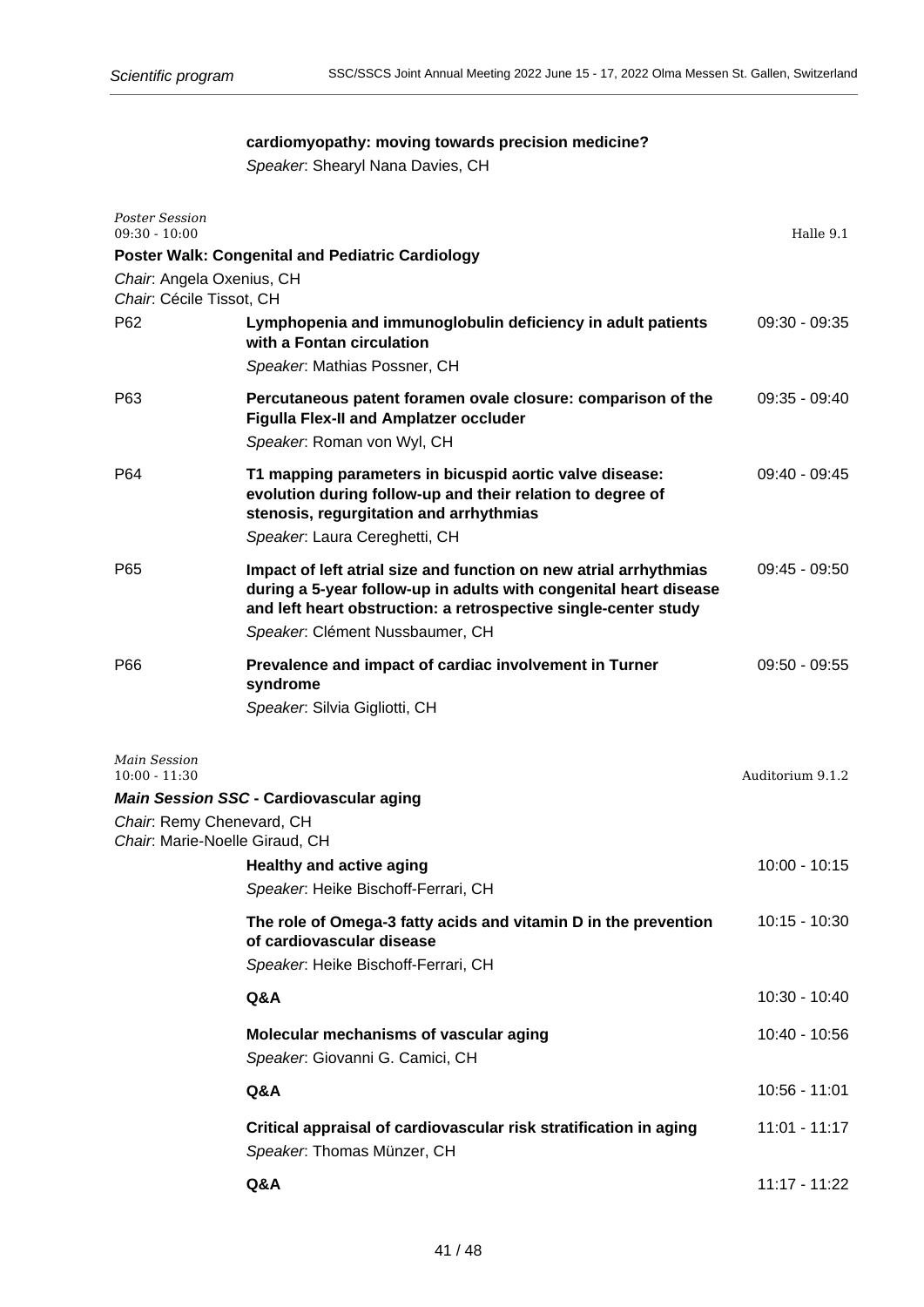| Main Session<br>$10:00 - 11:30$                                                                  |                                                                                                                                           | Tagungsraum 9.2 D |
|--------------------------------------------------------------------------------------------------|-------------------------------------------------------------------------------------------------------------------------------------------|-------------------|
|                                                                                                  | SSC, WG Heartfailure - Hot topics in heart failure                                                                                        |                   |
| Chair. Matthias Paul, CH<br>Chair: Lukas Hunziker, CH<br>Chair. Giorgio Moschovitis, CH          |                                                                                                                                           |                   |
|                                                                                                  | First experience after implementation of the new heart failure<br>guidelines 2021                                                         | 10:00 - 10:12     |
|                                                                                                  | Speaker. Philippe Meyer, CH                                                                                                               |                   |
|                                                                                                  | Q&A                                                                                                                                       | $10:12 - 10:17$   |
|                                                                                                  | Cardio-renal-metabolism - an important pathophysiologic trinity<br>in HF                                                                  | 10:17 - 10:29     |
|                                                                                                  | Speaker. Andreas J. Flammer, CH                                                                                                           |                   |
|                                                                                                  | Q&A                                                                                                                                       | 10:29 - 10:34     |
|                                                                                                  | The clinical challenge of inflammatory cardiomyopathy<br>Speaker. Otmar Pfister, CH                                                       | 10:34 - 10:46     |
|                                                                                                  | Q&A                                                                                                                                       | 10:46 - 10:51     |
|                                                                                                  | How to incorporate the novel heart failure drugs into our daily<br>practice                                                               | 10:51 - 11:03     |
|                                                                                                  | Speaker: Roger Hullin, CH                                                                                                                 |                   |
|                                                                                                  | Q&A                                                                                                                                       | $11:03 - 11:08$   |
|                                                                                                  | Acute heart failure – how to treat a congested patient<br>Speaker: Christian Müller, CH                                                   | 11:08 - 11:20     |
|                                                                                                  | Q&A                                                                                                                                       | 11:20 - 11:25     |
| <i>SCT/SCPRS</i><br>$10:00 - 11:30$<br>Chair. Hansueli Tschanz, CH<br>Chair. Mauro Capoferri, CH | SSC/SCT, SCPRS - Tailored approaches in prevention and rehabilitation                                                                     | Tagungsraum 9.0 A |
|                                                                                                  | Introduction to the Core Curriculum for Preventive Cardiology -<br>Towards a sub-specialty of cardiology<br>Speaker. Matthias Wilhelm, CH | 10:00 - 10:17     |
|                                                                                                  | Management of a patient with non-traditional cardiovascular<br>risk factors<br>Speaker. Jean-Paul Schmid, CH                              | 10:17 - 10:34     |
|                                                                                                  | Q&A                                                                                                                                       | 10:34 - 10:39     |
|                                                                                                  | Addressing significant comorbidities in a prevention and<br>rehabilitation programme<br>Speaker. Stephanie Kiencke, CH                    | 10:39 - 10:56     |
|                                                                                                  | Q&A                                                                                                                                       | 10:56 - 11:01     |
|                                                                                                  |                                                                                                                                           |                   |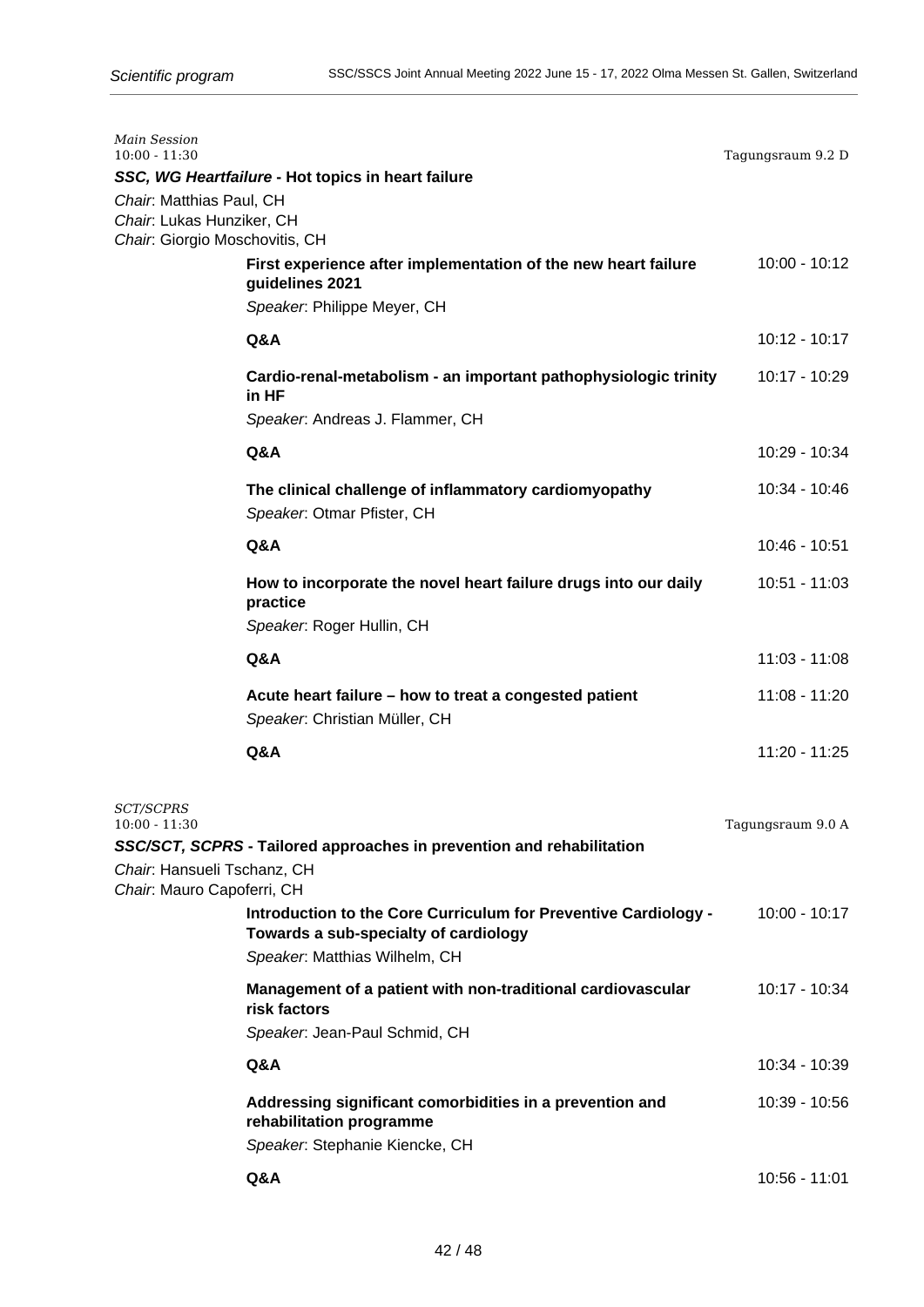|                                                                                                 | Offering a cardiovascular prevention and rehabilitation<br>programme for an oncology patient<br>Speaker. Matthias Wilhelm, CH                                  | $11:01 - 11:18$   |
|-------------------------------------------------------------------------------------------------|----------------------------------------------------------------------------------------------------------------------------------------------------------------|-------------------|
|                                                                                                 | Q&A                                                                                                                                                            | $11:18 - 11:23$   |
| Congenital Friday<br>$10:00 - 11:30$                                                            | Congenital Friday - What happened to our challenging cases?                                                                                                    | Tagungsraum 9.0 B |
| Moderator: Judith Bouchardy, CH<br>Chair: Martin Schweiger, CH<br>Chair. Matthias Greutmann, CH | Chair. Emanuela Valsangiacomo, CH                                                                                                                              |                   |
|                                                                                                 | <b>Introduction by chairs</b>                                                                                                                                  | 10:00 - 10:02     |
|                                                                                                 | <b>Case from Lausanne/Genève</b><br>Speaker. Tibor Huwyler, CH                                                                                                 | 10:02 - 10:07     |
|                                                                                                 | <b>Expert panel</b>                                                                                                                                            | 10:07 - 10:12     |
|                                                                                                 | <b>Case part II &amp; Discussion</b>                                                                                                                           | $10:12 - 10:17$   |
|                                                                                                 | <b>Case from Zurich</b><br>Speaker. Bruno Santos Lopes, CH                                                                                                     | 10:17 - 10:22     |
|                                                                                                 | <b>Expert panel</b>                                                                                                                                            | 10:22 - 10:27     |
|                                                                                                 | <b>Case part II &amp; Discussion</b>                                                                                                                           | 10:27 - 10:32     |
|                                                                                                 | <b>Case from Bern</b><br>Speaker. Elena Elchinova, CH                                                                                                          | 10:32 - 10:37     |
|                                                                                                 | <b>Expert panel</b>                                                                                                                                            | 10:37 - 10:42     |
|                                                                                                 | <b>Case part II &amp; Discussion</b>                                                                                                                           | 10:42 - 10:47     |
|                                                                                                 | Round up                                                                                                                                                       | 10:47 - 10:52     |
| O <sub>54</sub>                                                                                 | <b>Swiss Evaluation Registry for Pediatric Infective Endocarditis</b><br>(SERPIE)<br>Speaker. Walter Knirsch, CH                                               | 10:52 - 10:52     |
| Abstract<br>$10:30 - 11:30$                                                                     |                                                                                                                                                                | Tagungsraum 9.0 C |
|                                                                                                 | <b>Abstract Session - Rapid Fire Abstract Session: Rhythm Disorders 2</b>                                                                                      |                   |
| Chair. Etienne Delacretaz, CH<br>Chair. Marianne Zimmerli, CH                                   |                                                                                                                                                                |                   |
| O46                                                                                             | Pulsed field ablation of atrial fibrillation: recurrence rate after<br>first pulmonary vein isolation and first insights into durability at<br>redo procedures | $10:30 - 10:38$   |
|                                                                                                 | Speaker. Thomas Kueffer, CH                                                                                                                                    |                   |
| O47                                                                                             | An automatic single beat algorithm to discriminate farfield from                                                                                               | 10:38 - 10:46     |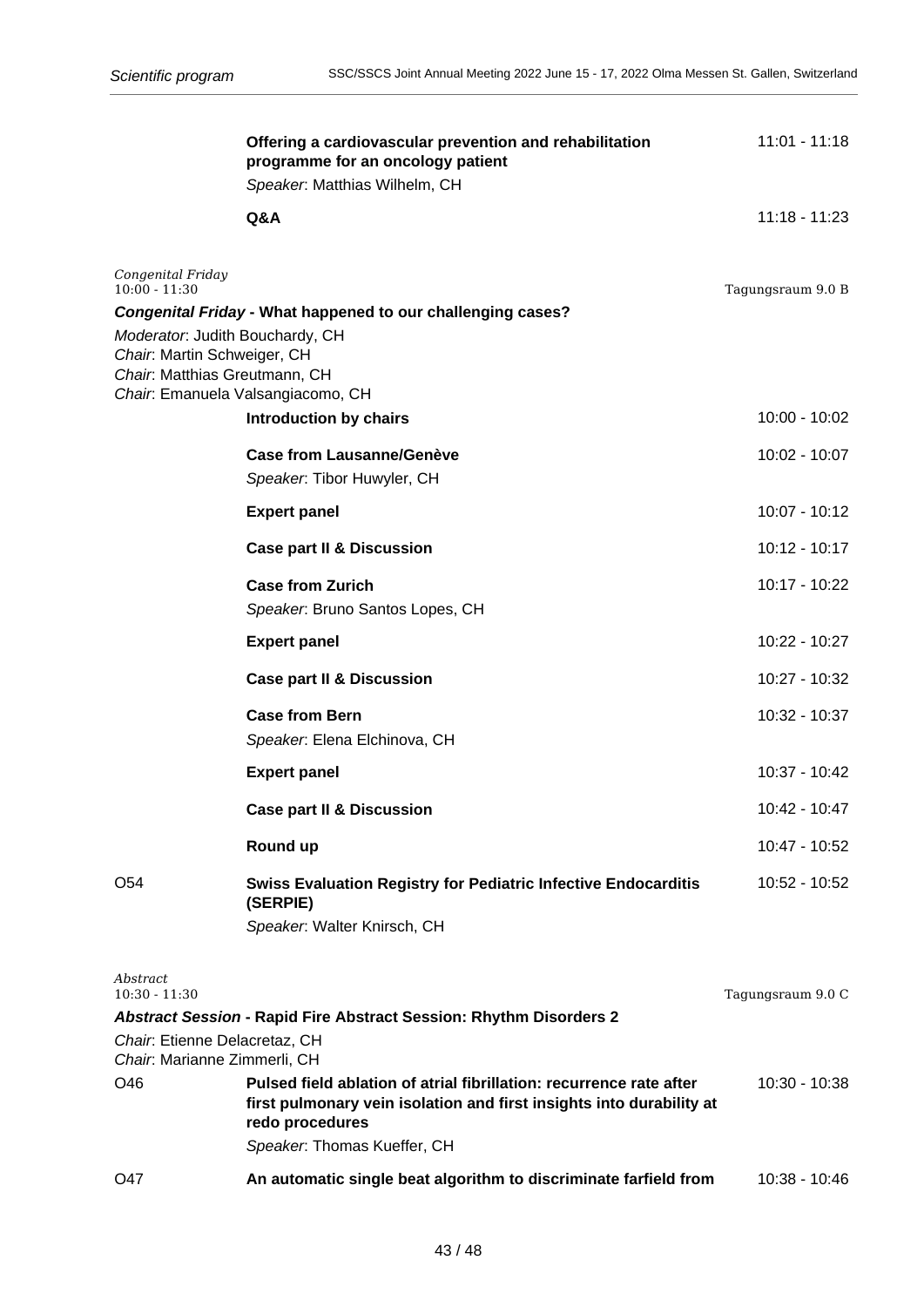|                                                        | nearfield bipolar voltage electrograms in the pulmonary veins<br>Speaker. Vincent Schlageter, CH                                                                                                                                  |                  |
|--------------------------------------------------------|-----------------------------------------------------------------------------------------------------------------------------------------------------------------------------------------------------------------------------------|------------------|
| O48                                                    | First experience of arrhythmogenic substrate characterization<br>using wideband LGE CMR in ICD-patients undergoing catheter<br>ablation for scar-related ventricular tachycardia<br>Speaker: Samuel Hannes Baldinger, CH          | $10:46 - 10:54$  |
| O49                                                    | External validation study of the 2014 European Society of<br>Cardiology Guidelines in relation to 2020 ACC/AHA Guidelines<br>on Sudden Cardiac Death Prevention in Hypertrophic<br>Cardiomyopathy<br>Speaker. Axelle Frochaux, CH | $10:54 - 11:02$  |
| O50                                                    | Incidence and burden of atrial fibrillation in cryptogenic stroke<br>patients implanted with a cardiac monitor: a multicenter Swiss<br>study<br>Speaker. Laurent Roten, CH                                                        | $11:02 - 11:10$  |
| O51                                                    | Clinical validation of a novel smartwatch for automated<br>detection of atrial fibrillation<br>Speaker. Patrick Badertscher, CH                                                                                                   | $11:10 - 11:18$  |
| O <sub>52</sub>                                        | Evolution of tricuspid valve regurgitation after implantation of a<br>leadless pacemaker - a single center experience, systematic<br>review and meta-analysis<br>Speaker. Andreas Haeberlin, CH                                   | $11:18 - 11:26$  |
| Main Session<br>$11:45 - 12:45$                        |                                                                                                                                                                                                                                   | Auditorium 9.1.2 |
| Chair: David Carballo, CH<br>Chair: Bettina Muggli, CH | SSC AGLA - Atherothrombosis: from mechanisms of disease to new antithrombotic management                                                                                                                                          |                  |
|                                                        | Atherosklerosis: mechanisms of disease reviewed by "in vivo"<br>imaging<br>Speaker. Augusto Gallino, CH                                                                                                                           | 11:45 - 12:00    |
|                                                        | Q&A                                                                                                                                                                                                                               | 12:00 - 12:05    |
|                                                        | Stroke: Management in anticoagulated patients<br>Speaker. Urs Fischer, CH                                                                                                                                                         | 12:05 - 12:13    |
|                                                        | Q&A                                                                                                                                                                                                                               | $12:13 - 12:17$  |
|                                                        | NOACs: "Treatment failure": what now?<br>Speaker: Alexander Breitenstein, CH                                                                                                                                                      | 12:17 - 12:25    |
|                                                        | Q&A                                                                                                                                                                                                                               | 12:25 - 12:29    |
|                                                        | NOACs: when to check plasma concentrations – and what to do<br>with it?<br>Speaker. Jürg Hans Beer, CH                                                                                                                            | 12:29 - 12:37    |
|                                                        | Q&A                                                                                                                                                                                                                               | 12:37 - 12:41    |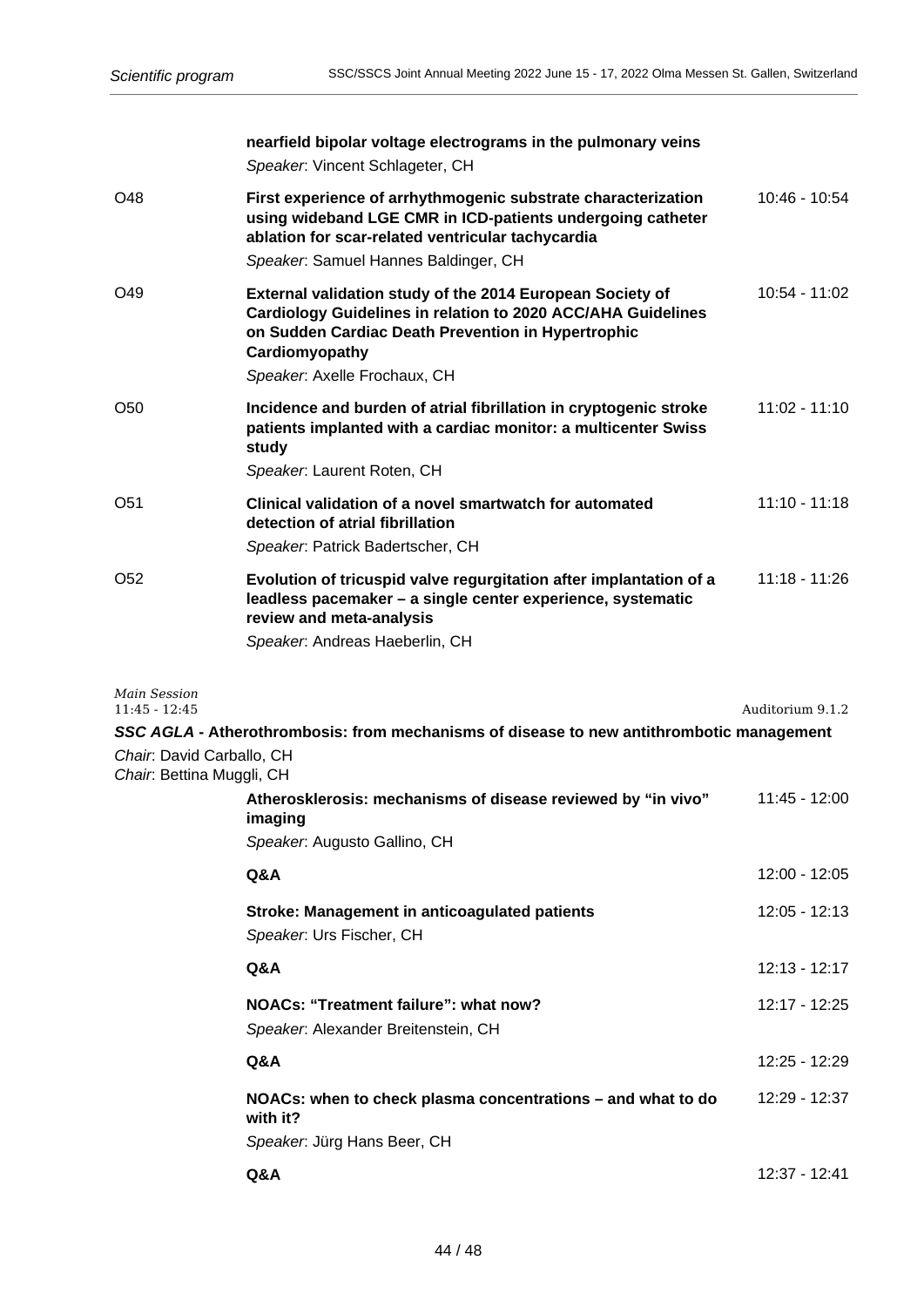| Main Session<br>$11:45 - 12:45$<br>Chair: Florian Franzeck, CH                        | SSC, WG PM&Electrophysiology - ECG Quiz                                                          | Tagungsraum 9.2 D |
|---------------------------------------------------------------------------------------|--------------------------------------------------------------------------------------------------|-------------------|
| Chair. Daniel Hofer, CH<br>Chair: Cheryl Teres, CH                                    |                                                                                                  |                   |
| <i>SCT/SCPRS</i><br>$11:45 - 12:45$                                                   |                                                                                                  | Tagungsraum 9.0 A |
|                                                                                       | SSC/SCT, SCPRS - Sports cardiology                                                               |                   |
| Chair: Christine Kissel, CH<br>Chair: David Niederseer, CH                            |                                                                                                  |                   |
|                                                                                       | Exercise recommendations in patients with cardiovascular<br>disease - The current ESC Guidelines | 11:45 - 12:09     |
|                                                                                       | Speaker: Vincent Gabus, CH                                                                       |                   |
|                                                                                       | Q&A                                                                                              | 12:09 - 12:14     |
|                                                                                       | COVID-19 and sports - myocarditis, endothelial dysfunction and<br>beyond                         | 12:14 - 12:38     |
|                                                                                       | Speaker: Andrea Menafoglio, CH                                                                   |                   |
|                                                                                       | Q&A                                                                                              | $12:38 - 12:43$   |
| Congenital Friday<br>$11:45 - 12:45$                                                  |                                                                                                  | Tagungsraum 9.0 B |
|                                                                                       | Congenital Friday - Risk stratification in congenital heart disease                              |                   |
| Chair. Alexander Kadner, CH<br>Chair: Birgit Donner, CH<br>Chair. Mathias Possner, CH |                                                                                                  |                   |
|                                                                                       | Aortopathies and dissection, when to replace the aorta?<br>Speaker. Florian Schönhoff, CH        | 11:45 - 11:59     |
|                                                                                       | Q&A                                                                                              | 11:59 - 12:04     |
|                                                                                       | Sudden cardiac death in tetralogy of Fallot and TGA: who needs<br>an ICD?                        | 12:04 - 12:18     |
|                                                                                       | Speaker. Mathieu Le Bloa, CH                                                                     |                   |
|                                                                                       | Q&A                                                                                              | 12:18 - 12:23     |
|                                                                                       | Coronary artery anomalies: Differences in children and adults,<br>who needs surgery?             | 12:23 - 12:37     |
|                                                                                       | Speaker. Dominik Stambach, CH                                                                    |                   |
|                                                                                       | Q&A                                                                                              | 12:37 - 12:42     |
|                                                                                       |                                                                                                  |                   |

*Industry Session* Tagungsraum 9.0 C **Satellite Symposium: Paradigm Shift in Heart Failure Treatment: Implementation of the 2021 ESC Guidelines**

Chair: Frank Ruschitzka, CH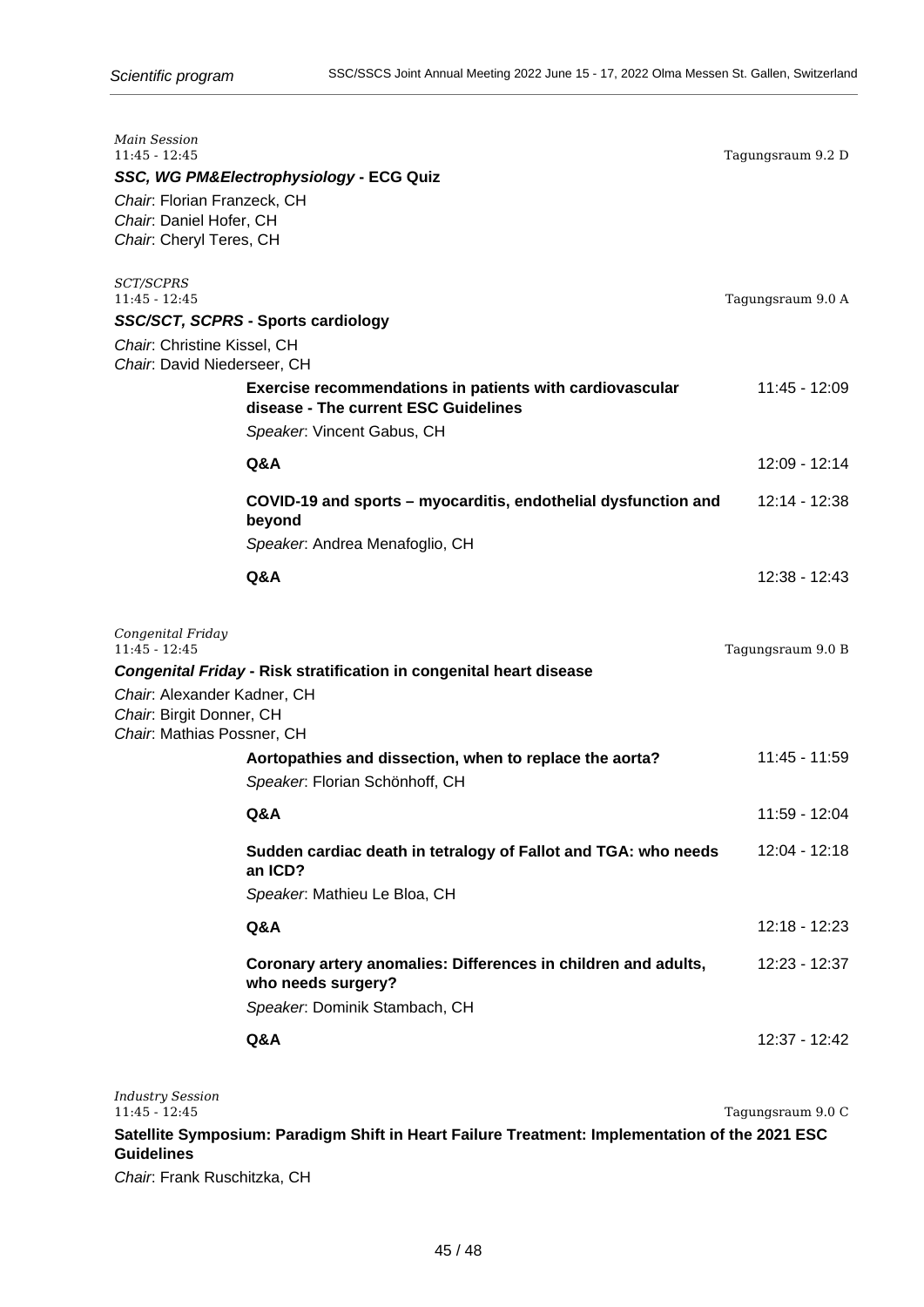|                                                          | <b>HFrEF Guidelines - from past to future</b><br>Speaker. Frank Ruschitzka, CH       | 11:45 - 12:00     |
|----------------------------------------------------------|--------------------------------------------------------------------------------------|-------------------|
|                                                          | HFrEF treatment in the daily clinical practice<br>Speaker. Philippe Meyer, CH        | 12:00 - 12:15     |
|                                                          | Interdisciplinary discharge management<br>Speaker: Matthias Paul, CH                 | 12:15 - 12:30     |
|                                                          | Diskussionsrunde und Schlussfolgerung<br>Speaker. Frank Ruschitzka, CH               | 12:30 - 12:45     |
| <i><b>SSC/SHS</b></i><br>$13:15 - 14:15$                 |                                                                                      | Auditorium 9.1.2  |
|                                                          | SSC/SHS - Hypertension hot topics for cardiologists                                  |                   |
| Chair: Georg Noll, CH<br>Chair: Thomas Dieterle, CH      |                                                                                      |                   |
|                                                          | COVID-19, hypertension treatment and vaccine: friends or foe?                        | $13:15 - 13:30$   |
|                                                          | Speaker. Antoinette Pechère, CH                                                      |                   |
|                                                          | Q&A                                                                                  | 13:30 - 13:35     |
|                                                          | LVH and HFpEF, when should you look for primary<br>aldosteronism                     | 13:35 - 13:50     |
|                                                          | Speaker. Stefano Rimoldi, CH                                                         |                   |
|                                                          | Q&A                                                                                  | 13:50 - 13:55     |
|                                                          | Target in older patients after SPRINT and STEP<br>Speaker. Andreas Schönenberger, CH | 13:55 - 14:10     |
|                                                          | Q&A                                                                                  | 14:10 - 14:15     |
| Main Session<br>$13:15 - 14:15$<br>Chair: Peter Matt, CH | SSC/SSCS, WG PM&Electrophysiology - Device infections                                | Tagungsraum 9.2 D |
| Chair. Michael Kühne, CH                                 | To extract or not to extract?<br>Speaker. Parham Sendi, CH                           | 13:15 - 13:28     |
|                                                          | Q&A                                                                                  | 13:28 - 13:33     |
|                                                          | How to perform lead extraction<br>Speaker. Alexander Breitenstein, CH                | 13:33 - 13:46     |
|                                                          | Q&A                                                                                  | 13:46 - 13:51     |
|                                                          | Avoiding and treating complications of lead extraction<br>Speaker. David Santer, CH  | 13:51 - 14:04     |
|                                                          | Q&A                                                                                  | 14:04 - 14:09     |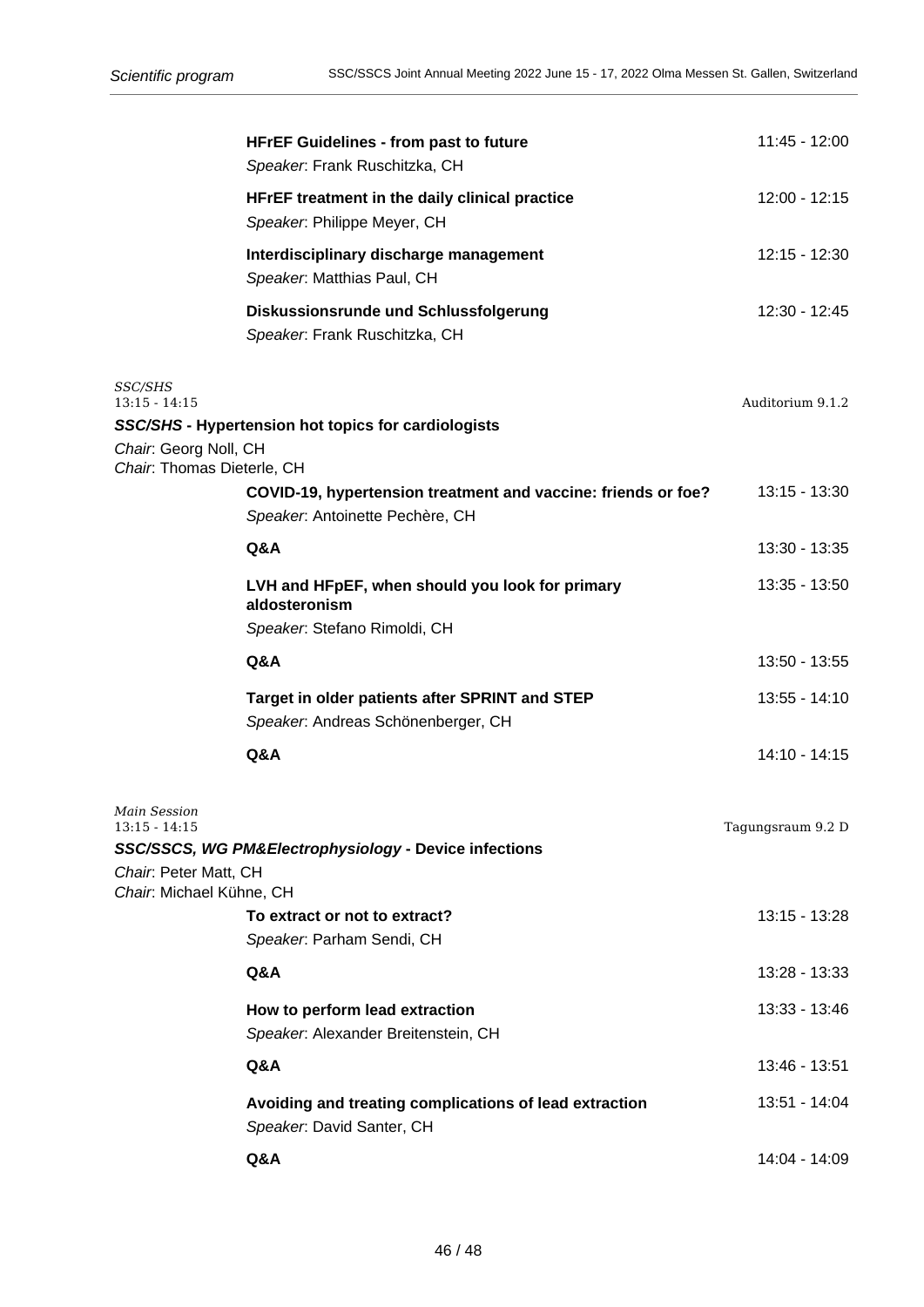| Assembly<br>$13:15 - 14:15$                                             | SCT - General Assembly: Swiss Cardiovascular Therapists                                                     | Tagungsraum 9.0 A |
|-------------------------------------------------------------------------|-------------------------------------------------------------------------------------------------------------|-------------------|
| Assembly<br>$13:15 - 14:15$                                             | SSPC - General Assembly: Swiss Society of Pediatric Cardiology                                              | Tagungsraum 9.0 B |
| <b>Board Meeting</b><br>$13:15 - 14:15$                                 | SSC/SSCS - Meeting SSC/SSCS-Boards & Industry CEOs                                                          | Tagungsraum 9.0 C |
| <b>Industry Session</b><br>$13:15 - 14:15$<br>Chair: Simon Stämpfli, CH | Satellite Symposium: Cardiomyopathies - Looking is not always Seeing                                        | Tagungsraum 9.0 D |
| Chair: Mehdi Namdar, CH                                                 | Cardiomyopathies - Looking is not always Seeing<br>Speaker: Simon Stämpfli, CH<br>Speaker. Mehdi Namdar, CH | $13:15 - 14:15$   |
| Main Session<br>$14:30 - 16:00$<br>Chair. Gabriela Kuster Pfister, CH   | <b>Main Session SSC - Late breaking news</b>                                                                | Auditorium 9.1.2  |
| Chair: Felix Tanner, CH                                                 | <b>Heart failure</b><br>Speaker. Frank Ruschitzka, CH                                                       | 14:30 - 14:46     |
|                                                                         | Q&A                                                                                                         | 14:46 - 14:51     |
|                                                                         | <b>Imaging</b><br>Speaker: Simon Stämpfli, CH                                                               | 14:51 - 15:07     |
|                                                                         | Q&A                                                                                                         | 15:07 - 15:12     |
|                                                                         | <b>Interventional Cardiology</b><br>Speaker. Marco Roffi, CH                                                | 15:12 - 15:28     |
|                                                                         | Q&A                                                                                                         | 15:28 - 15:33     |
|                                                                         | Electrophysiology<br>Speaker. Etienne Delacretaz, CH                                                        | 15:33 - 15:49     |
|                                                                         | Q&A                                                                                                         | 15:49 - 15:54     |

*Assembly* **SCPRS - SSC WG Assembly: SCPRS** Chair: Matthias Wilhelm, CH

Tagungsraum 9.0 A